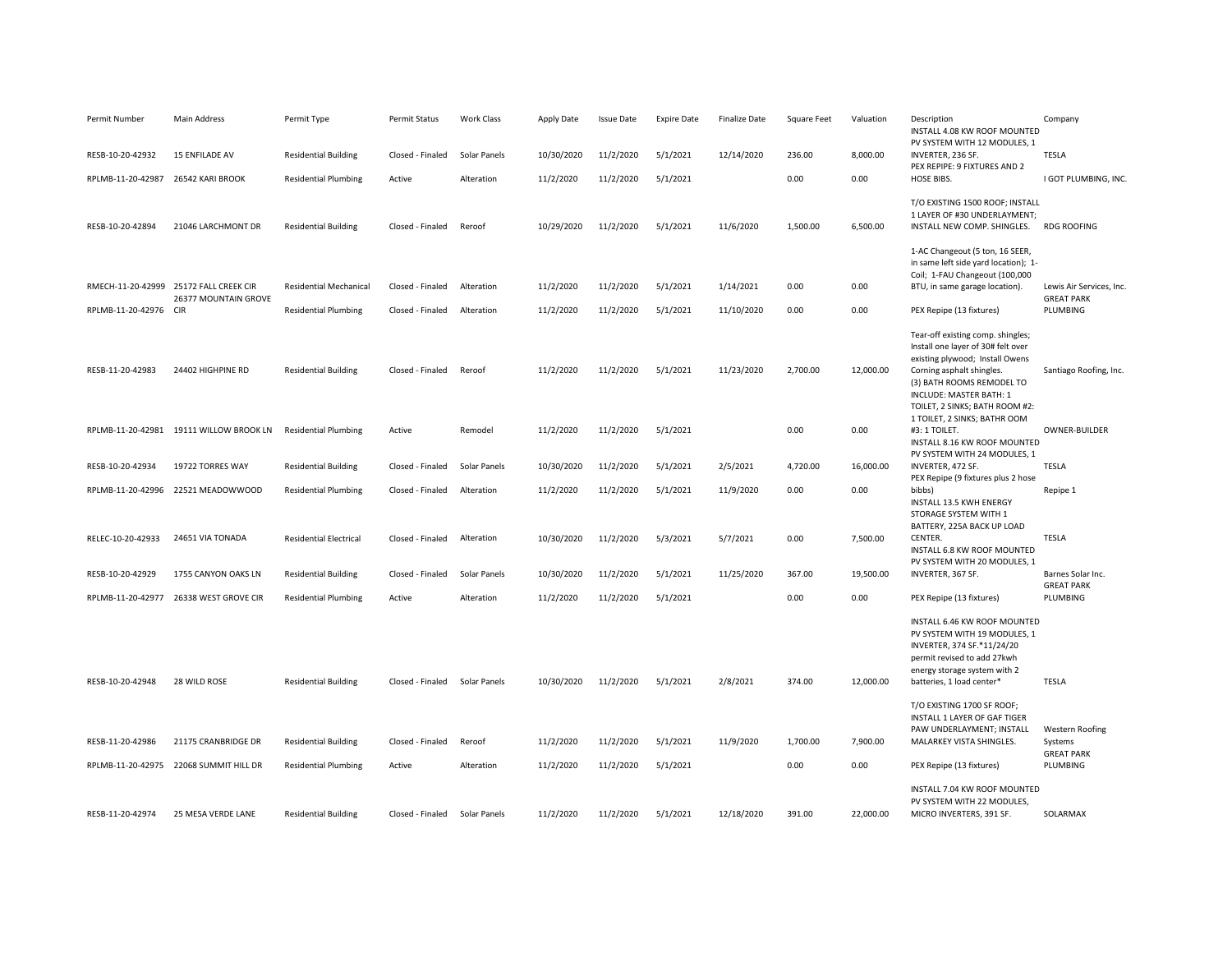|                  | RPLMB-11-20-42979 22271 NEWBRIDGE WAY     | <b>Residential Plumbing</b> | Active           | Alteration   | 11/2/2020  | 11/2/2020 | 5/1/2021 |            | 0.00      | 0.00      | PEX Repipe (13 fixtures)                                                                                                                                                                                                                                                           | <b>GREAT PARK</b><br>PLUMBING                         |
|------------------|-------------------------------------------|-----------------------------|------------------|--------------|------------|-----------|----------|------------|-----------|-----------|------------------------------------------------------------------------------------------------------------------------------------------------------------------------------------------------------------------------------------------------------------------------------------|-------------------------------------------------------|
| COMB-11-20-43037 | 25530 COMMERCENTRE DR Commercial Building |                             | Closed - Finaled | Reroof       | 11/3/2020  | 11/3/2020 | 5/2/2021 | 4/8/2021   | 35,200.00 | 98,358.00 | Install 1/4" DensDeck Cap, 60 mil<br>TPO mechanically-fastened system<br>over existing BUR Cap or Rock<br>Sheet Roof (352 squares).<br>INSTALL 12.54 KW PV SYSTEM<br>WITH 38 MODULES, MICRO-                                                                                       | CentiMark<br>Corporation                              |
| RESB-11-20-43006 | 28971 CANYON VISTA DR                     | <b>Residential Building</b> | Closed - Finaled | Solar Panels | 11/3/2020  | 11/3/2020 | 5/2/2021 | 1/27/2021  | 699.00    | 31,573.00 | INVERTERS, 699 SF.                                                                                                                                                                                                                                                                 | <b>ALTAIR</b>                                         |
| RESB-11-20-43004 | 21391 BRANDYWINE LN                       | <b>Residential Building</b> | Closed - Finaled | Reroof       | 11/3/2020  | 11/3/2020 | 5/2/2021 | 11/10/2020 | 2,600.00  | 10,000.00 | Tear-off existing roof; Install one<br>layer of synthetic underlayment;<br>Install Owens Corning 50 year<br>asphalt shingles in color<br>Summerwood.<br>INSTALL 12.24 KW ROOF                                                                                                      | Professional Roofing                                  |
| RESB-10-20-42745 | 21035 BARCLAY LN                          | <b>Residential Building</b> | Closed - Finaled | Solar Panels | 10/20/2020 | 11/3/2020 | 5/2/2021 | 2/24/2021  | 708.00    | 24,000.00 | MOUNTED PV SYSTEM WITH 36<br>MODULES, 1 INVERTER, 708 SF.<br>T/O EXISTING 3400 SF ROOF;<br>WOOD REPAIR AS NEEDED;<br>INSTALL 1 LAYER OF 330                                                                                                                                        | <b>TESLA</b>                                          |
| RESB-11-20-43009 | 24332 FORDVIEW ST                         | <b>Residential Building</b> | Closed - Finaled | Reroof       | 11/3/2020  | 11/3/2020 | 5/2/2021 | 11/12/2020 | 3,400.00  | 15,000.00 | UNDERLAYMENT; INSTALL NEW<br>COMP. SHINGLES.                                                                                                                                                                                                                                       | <b>CUSTOM</b><br>CONSTRUCTION                         |
|                  |                                           |                             |                  |              |            |           |          |            |           |           | PARTIAL RE-ROOF FOR SOLAR<br>AREA: REMOVE AND STORAGE<br>1400 SF TILES FROM SOLAR<br>ARRAY SECTION; INSTALL 1 LAYER<br>OF #30 UNDERLAYMENT ; INSTALL<br>1200 SF OF COMP. SHINGLES<br>UNDER SOLAR MODULES AREA;<br>RE-INSTALL THE EXISTING TILES FO<br>200 SF SURROUNADING THE      |                                                       |
| RESB-11-20-43019 | 22811 COSTA BELLA DR                      | <b>Residential Building</b> | Active           | Reroof       | 11/3/2020  | 11/3/2020 | 5/2/2021 |            | 1,400.00  | 6,650.00  | ARRAY SECTION.<br>INSTALL 6.8 KW ROOF MOUNTED                                                                                                                                                                                                                                      | Vivint Solar                                          |
| RESB-11-20-42982 | 25861 WINDSONG                            | <b>Residential Building</b> | Closed - Finaled | Solar Panels | 11/2/2020  | 11/3/2020 | 5/2/2021 | 11/6/2020  | 361.00    | 20,000.00 | PV SYSTEM WITH 20 MODULES, 1<br>INVERTER, 125A PV SUB PANEL,<br>361 SF.                                                                                                                                                                                                            | SULLIVAN SOLAR<br>POWER OF SOUTHERN<br>CALIFORNIA INC |
|                  |                                           |                             |                  |              |            |           |          |            |           |           |                                                                                                                                                                                                                                                                                    |                                                       |
| RESB-11-20-42997 | 24 DEL PADRE                              | <b>Residential Building</b> | Active           | Solar Panels | 11/2/2020  | 11/3/2020 | 5/2/2021 |            | 236.00    | 8,000.00  | INSTALL 4.08 KW ROOF MOUNTED<br>PV SYSTEM WITH 12 MODULES,<br>MICRO INVERTERS, 236 SF.                                                                                                                                                                                             | <b>TESLA</b>                                          |
| SIGN-11-20-43005 | 22351 EL TORO RD                          | Sign                        | Closed - Finaled | Wall Sign    | 11/3/2020  | 11/3/2020 | 5/3/2021 | 5/14/2021  | 15.00     | 3,000.00  | Install one (1) Illuminated Wall<br>Sign for "Wells Fargo ATM";<br>Includes electrical for sign<br>T/O EXISTING 2200 SF ROOF;<br>WOOD REPAIR AS NEEDED;<br>INSTALL 1 LAYER OF #30                                                                                                  | Signtech Electrical<br>Advertising, Inc.              |
| RESB-11-20-43041 | 24142 HURST DR                            | <b>Residential Building</b> | Closed - Finaled | Reroof       | 11/4/2020  | 11/4/2020 | 5/3/2021 | 11/24/2020 | 2,200.00  | 10.500.00 | UNDERLAYMENT; INSTALL NEW<br><b>ASPHALT SHINGLES</b><br>INSTALL 6.825 KW ROOF<br>MOUNTED PV SYSTEM WITH 21<br>MODULES, 1 INVERTER, 225A<br>MAIN SERVICE UPGRADE, 409 SF.<br>This permit includes a structural<br>upgrade to the roof in order to<br>adequately accommodate the new | PREMIUM ROOFING<br>SYSTEMS                            |
| RESB-10-20-42689 | 23522 DUNE MEAR RD                        | <b>Residential Building</b> | Closed - Finaled | Solar Panels | 10/15/2020 | 11/4/2020 | 5/3/2021 | 4/23/2021  | 409.00    | 15.015.00 | solar.                                                                                                                                                                                                                                                                             | <b>VIVINT SOLAR</b>                                   |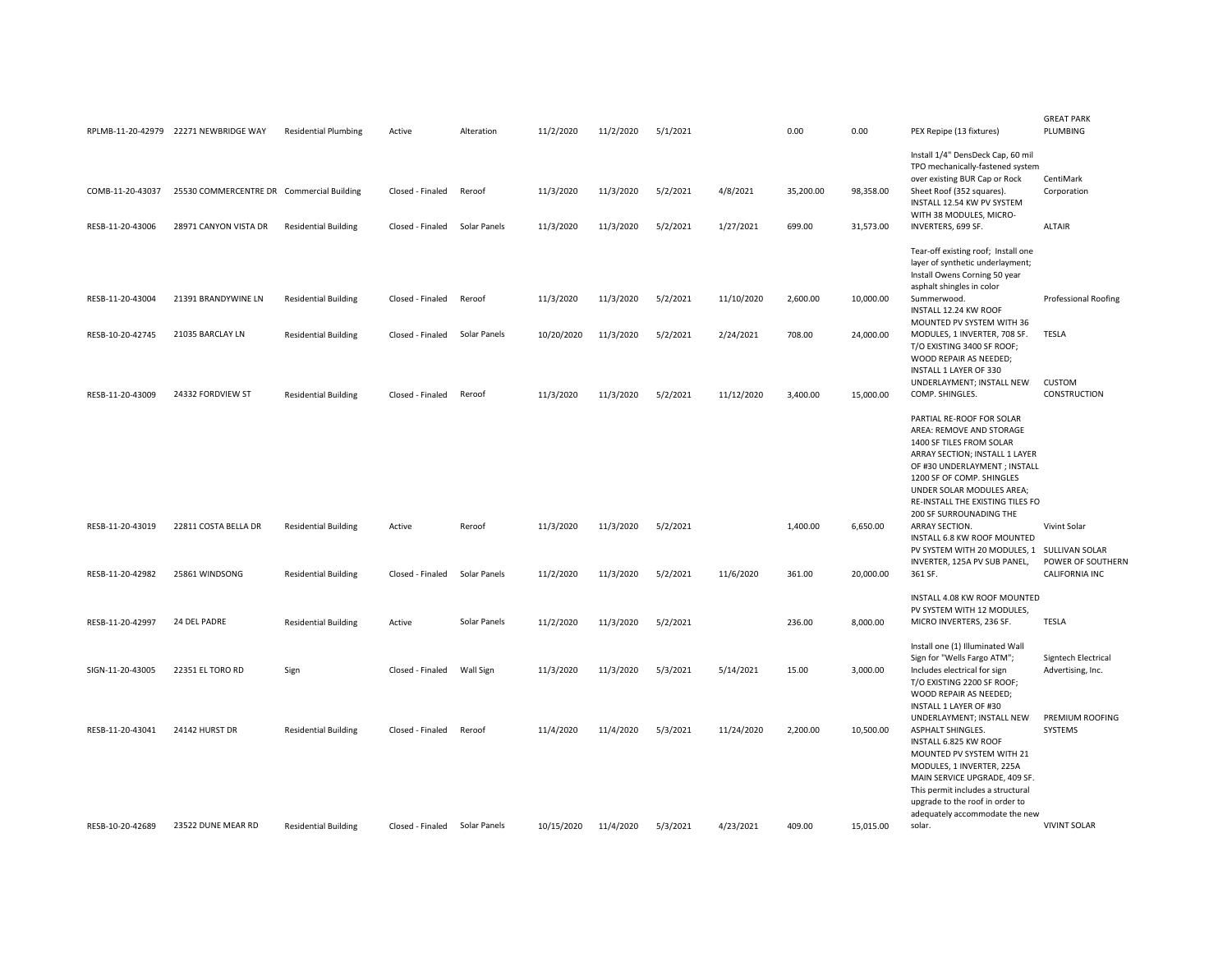| POOL-11-20-43040  | 1940 ALISO CANYON                            | Combination Pool/Spa          | Closed - Finaled | Residential           | 11/4/2020  | 11/4/2020 | 5/3/2021 | 4/30/2021  | 134.00   | 5,000.00   | CONSTRUCTION OF A 134 SF SPA<br>WITH EQUIPMENTS.                                                                                                                                                                                                                                                               | <b>ANTHONY POOLS AND</b><br>SPAS     |
|-------------------|----------------------------------------------|-------------------------------|------------------|-----------------------|------------|-----------|----------|------------|----------|------------|----------------------------------------------------------------------------------------------------------------------------------------------------------------------------------------------------------------------------------------------------------------------------------------------------------------|--------------------------------------|
| POOL-10-20-42544  | 22902 MULLIN RD                              | Combination Pool/Spa          | Active           | Residential           | 10/7/2020  | 11/4/2020 | 5/3/2021 |            | 200.00   | 21,000.00  | 1-New In-Ground Vinyl Liner<br>Swimming Pool with associated<br>heater & equipment.                                                                                                                                                                                                                            | <b>SECARD POOLS</b>                  |
| RESB-08-20-41316  | 5607 HERITAGE OAK DRIVE Residential Building |                               | Active           | New                   | 8/3/2020   | 11/5/2020 | 5/4/2021 |            | 3,727.00 | 439,834.00 | New SFD Plan 5520, "The Oaks @<br>Portola Hills N.E. " Residence 3 (R)<br>, 3,727 sq ft. / Garage 578 sq ft./<br>CA Room 371 sq ft. / Covered<br>Porch 139 sq ft. / LOT 66                                                                                                                                     | <b>BALDWIN NEW</b><br>HOMES          |
| RESB-08-20-41325  | 5637 HERITAGE OAK DRIVE Residential Building |                               | Active           | New                   | 8/3/2020   | 11/5/2020 | 5/4/2021 |            | 4,146.00 | 483.319.00 | New SFD Plan 5530, Residence 4,<br>"The Oaks @ Portola Hills N.E."<br>4,146 sq ft. / Garage 504 sq ft./ CA<br>Room 278 sq ft. / Covered Porch<br>128 sq ft./ LOT 69                                                                                                                                            | <b>BALDWIN NEW</b><br>HOMES          |
| RESB-08-20-41320  | 5437 HERITAGE OAK DRIVE Residential Building |                               | Active           | New                   | 8/3/2020   | 11/5/2020 | 5/4/2021 |            | 3,569.00 | 420,501.00 | New SFD Plan 5510, Residence 2,<br>"The Oaks @ Portola Hills N/E."<br>3,569 sq ft / Garage 579 sq ft. / CA<br>Room 308 sq ft. / Covered porch<br>152 sq ft. / LOT 49.<br>Tear-off existing comp. roof;<br>Install one layer of synthetic<br>underlayment; Install Owens                                        | <b>BALDWIN NEW</b><br>HOMES          |
| RESB-11-20-43060  | 25051 CAMPO ROJO                             | <b>Residential Building</b>   | Closed - Finaled | Reroof                | 11/5/2020  | 11/5/2020 | 5/4/2021 | 11/12/2020 | 2,400.00 | 10,500.00  | Corning comp. "A" shingles on<br>house with attached garage (24<br>squares).                                                                                                                                                                                                                                   | West Coast Better<br>Homes, Inc.     |
| RELEC-11-20-43058 | 24785 VIA PRINCESA                           | <b>Residential Electrical</b> | Closed - Finaled | Meter                 | 11/5/2020  | 11/5/2020 | 5/4/2021 | 12/15/2020 | 0.00     | 0.00       | MAIN PANEL UPGRADE TO 200 A. OWNER-BUILDER                                                                                                                                                                                                                                                                     |                                      |
|                   |                                              |                               |                  |                       |            |           |          |            |          |            | New SFD Plan 5520, "The Oaks @<br>Portola Hills N.E. " Residence 3 /<br>3,727 sq ft. / Garage 578 sq ft./ CA<br>Room 371 sq ft. / Covered Porch                                                                                                                                                                | <b>BALDWIN NEW</b>                   |
| RESB-08-20-41317  | 5427 HERITAGE OAK DRIVE Residential Building |                               | Active           | New                   | 8/3/2020   | 11/5/2020 | 5/4/2021 |            | 3,727.00 | 439,834.00 | 139 sq ft. / LOT 48<br>REMOVE/REPLACE 100A                                                                                                                                                                                                                                                                     | HOMES                                |
| CELEC-11-20-42984 | <b>18764 ALTON</b>                           | <b>Commercial Electrical</b>  | Closed - Finaled | Meter                 | 11/2/2020  | 11/5/2020 | 5/4/2021 | 1/15/2021  | 0.00     | 0.00       | IRRIGATION METER PEDESTAL.<br>CONSTRUCTION OF 192 SF 2'D FL                                                                                                                                                                                                                                                    | Horizon Lighting, Inc.               |
| RESB-10-20-42910  | 25392 NAVAJO DR                              | <b>Residential Building</b>   | Closed - Finaled | Deck                  | 10/29/2020 | 11/5/2020 | 5/4/2021 | 2/18/2021  | 192.00   | 10,000.00  | DECK.<br>PEX Repipe (12 fixtures) and 1-                                                                                                                                                                                                                                                                       | OWNER-BUILDER                        |
| RPLMB-11-20-43056 | 21822 SHENANDOAH DR                          | <b>Residential Plumbing</b>   | Active           | Alteration            | 11/5/2020  | 11/5/2020 | 5/4/2021 |            | 0.00     | 0.00       | Water Heater Changeout (in same<br>garage location).                                                                                                                                                                                                                                                           | PACIFIC COAST<br>COPPER REPIPE, INC. |
| COMB-10-20-42675  | 23666 BIRTCHER DR                            | <b>Commercial Building</b>    | Closed - Finaled | Tenant<br>Improvement | 10/15/2020 | 11/5/2020 | 5/4/2021 | 3/26/2021  | 3,248.00 | 95,000.00  | (ROLL PLANS) 3,284 SF INTERIOR<br>T/I FOR "CHAMBER MUSIC" TO<br>INCLUDE; REMOVE/REPLACE<br>WALLS TO CREATE A RECITAL<br>STUDIO, LOBBY, LOUNGE,<br>OFFICES, STORAGE AND 2 ADA<br>RESTROOMS; 5 SINKS, 4 TOILETS,<br>1 DISH WASHER, 14 REC, 29<br>LIGHTS, 12 SW, 2 VENT. FANS, NO GENERAL<br>MECHANICAL INCLUDED. | <b>DENNIS METZLER</b><br>CONTRACTING |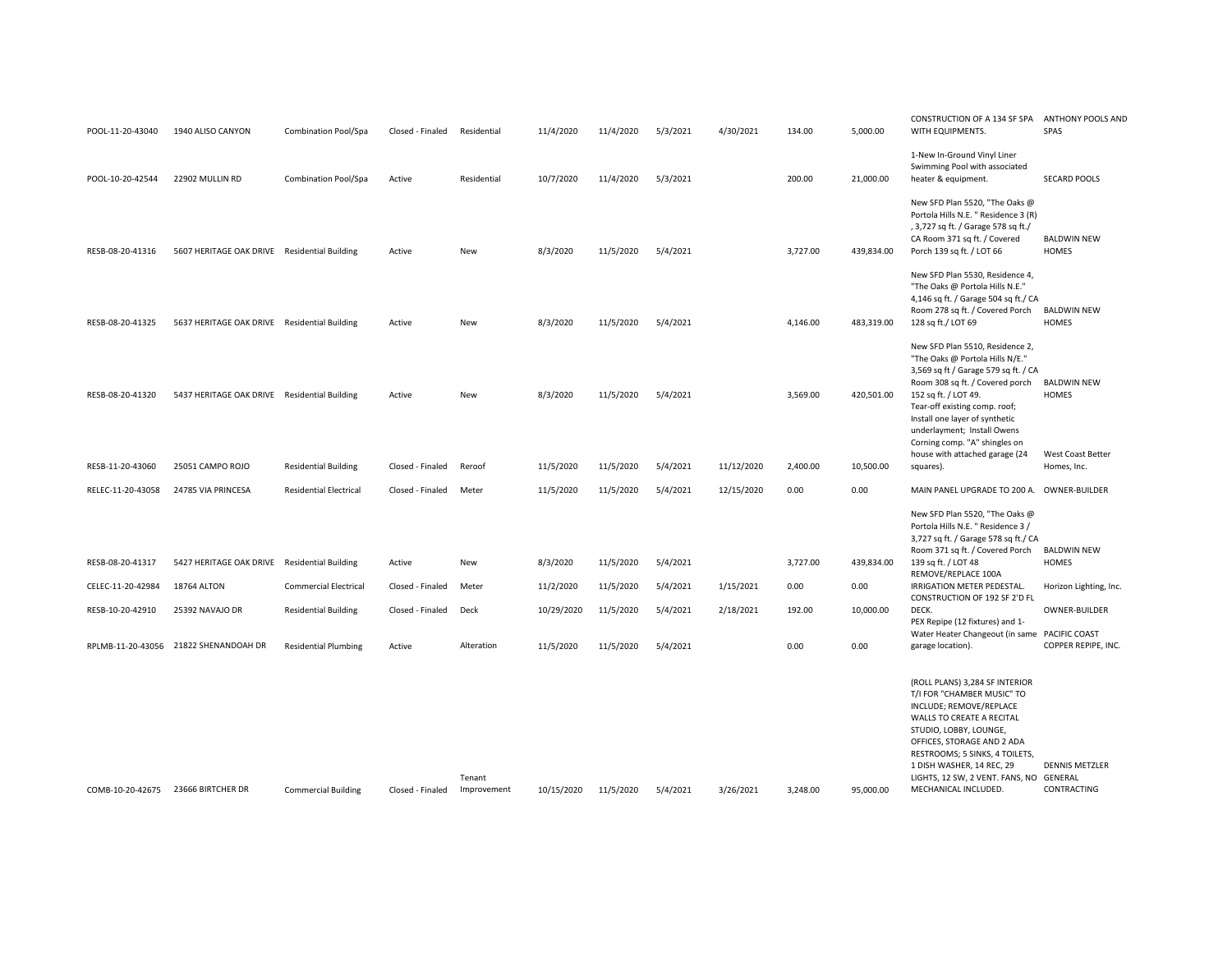| RESB-11-20-43053  | 22122 WINDWARD WAY                           | <b>Residential Building</b>  | Closed - Finaled | Remodel          | 11/5/2020  | 11/5/2020 | 5/4/2021 | 12/30/2020 | 60.00    | 7,400.00   | Master Bath Remodel: Remove<br>existing tub and replace with new<br>shower (tile/lath); 1-Shower 1-<br>Toilet 2-Sinks; 2-Rec 6-Lights 2-<br>Switches; 1-Ex. Fan                                                                        | 12:24 Construction                     |
|-------------------|----------------------------------------------|------------------------------|------------------|------------------|------------|-----------|----------|------------|----------|------------|----------------------------------------------------------------------------------------------------------------------------------------------------------------------------------------------------------------------------------------|----------------------------------------|
|                   | RPLMB-11-20-43055 21832 EVENINGSIDE LN       | <b>Residential Plumbing</b>  | Closed - Finaled | Alteration       | 11/5/2020  | 11/5/2020 | 5/4/2021 | 12/7/2020  | 0.00     | 0.00       | PEX Repipe (11 fixtures)                                                                                                                                                                                                               | PACIFIC COAST<br>COPPER REPIPE, INC.   |
|                   |                                              |                              |                  |                  |            |           |          |            |          |            | New SFD Plan 5520, "The Oaks @<br>Portola Hills N.E. " Residence 3;<br>3,727 sq ft. / Garage 578 sq ft./ CA<br>Room 371 sq ft. / Covered Porch                                                                                         | <b>BALDWIN NEW</b>                     |
| RESB-07-20-41261  | 5627 HERITAGE OAK DRIVE Residential Building |                              | Active           | New              | 7/30/2020  | 11/5/2020 | 5/4/2021 |            | 3,727.00 | 439,834.00 | 139 SQ FT. / LOT 68<br>1-Illuminated Wall Sign for<br>"Ladera Lending"; Includes                                                                                                                                                       | HOMES                                  |
| SIGN-11-20-43051  | 23101 LAKE CENTER DR                         | Sign                         | Active           | <b>Wall Sign</b> | 11/5/2020  | 11/5/2020 | 5/4/2021 |            | 84.00    | 5,000.00   | electrical for sign.                                                                                                                                                                                                                   | Graffiti, Inc.                         |
| RESB-08-20-41318  | 5447 HERITAGE OAK DRIVE Residential Building |                              | Active           | New              | 7/30/2020  | 11/5/2020 | 5/4/2021 |            | 3,727.00 | 439,834.00 | New SFD Plan 5520, "The Oaks @<br>Portola Hills N.E. " Residence 3 /<br>3,727 sq ft. / Garage 578 sq ft./ CA<br>Room 371 sq ft. / Covered Porch<br>139 SQ FT. / LOT 50                                                                 | <b>BALDWIN NEW</b><br>HOMES            |
|                   |                                              |                              |                  |                  |            |           |          |            |          |            | New SFD Plan 5510, Residence 2,<br>"The Oaks @ Portola Hills N/E."<br>3,569 sq ft / Garage 579 sq ft. / CA                                                                                                                             |                                        |
| RESB-08-20-41314  | 5617 HERITAGE OAK DRIVE                      | <b>Residential Building</b>  | Active           | New              | 8/3/2020   | 11/5/2020 | 5/4/2021 |            | 3,569.00 | 420,501.00 | Room 308 sq ft. / Covered porch<br>152 sq ft. / LOT 67<br>REMOVE/REPLACE 100A                                                                                                                                                          | <b>BALDWIN NEW</b><br>HOMES            |
| CELEC-11-20-42985 | 18825 ALTON                                  | <b>Commercial Electrical</b> | Closed - Finaled | Meter            | 11/2/2020  | 11/5/2020 | 5/4/2021 | 1/15/2021  | 0.00     | 0.00       | IRRIGATION METER PEDESTAL.                                                                                                                                                                                                             | Horizon Lighting, Inc.                 |
|                   | RPLMB-11-20-43054 24416 CALLE TORCIDO        | <b>Residential Plumbing</b>  | Active           | Water Heater     | 11/5/2020  | 11/5/2020 | 5/4/2021 |            | 0.00     | 0.00       | CHANGE OUT 50 GAL WATER<br>HEATER WITH EXPANSION TANK<br>IN GARAGE (SAME LOCATION).<br>New SFD Plan 5530, Residence 4/<br>4,146 sq ft. / Garage 504 sq ft./<br>378 sq ft Secondary Unit / Access<br>or Exercise 72 sq ft / CA Room 278 | Fast Water Heater<br>Company           |
| RESB-08-20-41321  | 5457 HERITAGE OAK DRIVE Residential Building |                              | Active           | New              | 8/3/2020   | 11/5/2020 | 5/4/2021 |            | 4,524.00 | 483,319.00 | sq ft. / Covered Porch 128 sq ft. /<br><b>LOT 51</b>                                                                                                                                                                                   | <b>SUNRISE PACIFIC</b><br>CONSTRUCTION |
| RESB-08-20-41319  | 5467 HERITAGE OAK DRIVE Residential Building |                              | Active           | New              | 8/3/2020   | 11/5/2020 | 5/4/2021 |            | 3,569.00 | 420,501.00 | New SFD Plan 5510, Residence 2,<br>"The Oaks @ Portola Hills N/E."<br>3,569 sq ft / Garage 579 sq ft. / CA<br>Room 308 sq ft. / Covered porch<br>152 sq ft. / LOT 52                                                                   | <b>BALDWIN NEW</b><br>HOMES            |
|                   |                                              |                              |                  |                  |            |           |          |            |          |            | BATH REMODEL: 1-Shower                                                                                                                                                                                                                 |                                        |
| RESB-11-20-43057  | 19431 RUE DE VALORE #22-<br>$\perp$          | <b>Residential Building</b>  | Closed - Finaled | Remodel          | 11/5/2020  | 11/5/2020 | 5/4/2021 | 12/18/2020 | 0.00     | 12,000.00  | (tile/lath) 1-Toilet 2-Sinks; 1-Rec Ivan's House<br>5-Lights 2-Switches; 1-Vent Fan<br>INSTALL 8.16 KW ROOF MOUNTED<br>PV SYSTEM WITH 24 MODULES, 1<br>INVERTER, 472 SF.*11/23/20<br>permit revised panel layout                       | Construction                           |
| RESB-10-20-42908  | 21652 JOHNSTONE DR                           | <b>Residential Building</b>  | Closed - Finaled | Solar Panels     | 10/29/2020 | 11/6/2020 | 5/5/2021 | 12/4/2020  | 472.00   | 16,000.00  | changed.*                                                                                                                                                                                                                              | <b>TESLA</b>                           |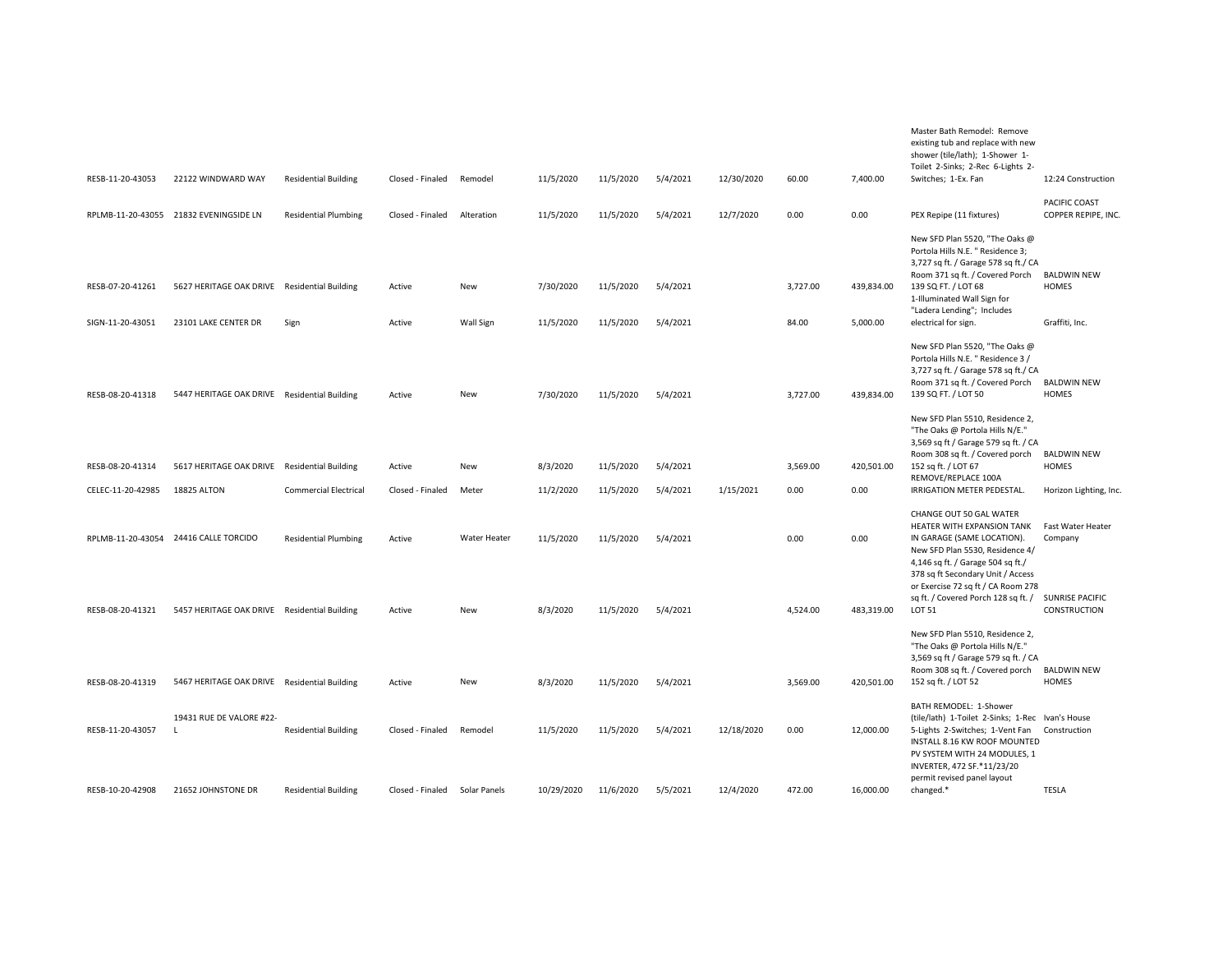|                                    |                      |                               |                  |                               |            |           |           |            |        |           | INSTALL 3.4 KW ROOF MOUNTED                                                                                                                                                                                                                                                                                                                                                                                                          |                                          |
|------------------------------------|----------------------|-------------------------------|------------------|-------------------------------|------------|-----------|-----------|------------|--------|-----------|--------------------------------------------------------------------------------------------------------------------------------------------------------------------------------------------------------------------------------------------------------------------------------------------------------------------------------------------------------------------------------------------------------------------------------------|------------------------------------------|
| RESB-11-20-42993                   | 21046 LARCHMONT DR   | <b>Residential Building</b>   | Closed - Finaled | Solar Panels                  | 11/2/2020  | 11/6/2020 | 5/5/2021  | 11/12/2020 | 188.00 | 10,000.00 | PV SYSTEM WITH 10 MODULES,<br>MICRO INVERTERS, 188 SF.                                                                                                                                                                                                                                                                                                                                                                               | <b>Effect Energy Inc</b>                 |
|                                    |                      |                               |                  |                               |            |           |           |            |        |           | INSTALL 7.03 KW ROOF MOUNTED<br>PV SYSTEM WITH 19 MODULES,                                                                                                                                                                                                                                                                                                                                                                           |                                          |
| RESB-11-20-43050                   | 12 LILAC             | <b>Residential Building</b>   | Closed - Finaled | Solar Panels                  | 11/5/2020  | 11/6/2020 | 5/5/2021  | 1/21/2021  | 338.00 | 17,926.50 | MICRO-INVERTERS, 338 SF.                                                                                                                                                                                                                                                                                                                                                                                                             | <b>ALTAIR</b>                            |
|                                    |                      |                               |                  | Patio Cover (Over             |            |           |           |            |        |           | 1-Solid Roof Wood Patio Cover<br>(347 SF; with standing seam roof<br>& stucco wall finishes); 4-Outlets<br>6-Lights 3-Switches 1-Fan; 2-Gas                                                                                                                                                                                                                                                                                          |                                          |
| RESB-10-20-42844                   | 24391 MOCKINGBIRD PL | <b>Residential Building</b>   | Closed - Finaled | 200 sq. ft.)                  | 10/26/2020 | 11/6/2020 | 10/4/2021 | 4/15/2021  | 347.00 | 10,000.00 | Heaters (ceiling-mounted).<br>INSTALL 5.44 KW ROOF MOUNTED<br>PV SYSTEM WITH 16 MODULES.                                                                                                                                                                                                                                                                                                                                             | OWNER/BUILDER                            |
| RESB-11-20-42994                   | 21036 LARCHMONT DR   | <b>Residential Building</b>   | Closed - Finaled | Solar Panels                  | 11/2/2020  | 11/6/2020 | 5/5/2021  | 11/13/2020 | 301.00 | 16,000.00 | 301 SF.<br>Infill the opening (6'0 x 7'0)                                                                                                                                                                                                                                                                                                                                                                                            | <b>Effect Energy Inc</b>                 |
| COMB-11-20-43071                   | 24531 TRABUCO RD     | <b>Commercial Building</b>    | Closed - Finaled | Non-Structural<br>Alterations | 11/6/2020  | 11/6/2020 | 5/5/2021  | 11/18/2020 | 0.00   | 1,000.00  | between two units (Suite E and<br>Suite F).                                                                                                                                                                                                                                                                                                                                                                                          | SCP Construction, Inc                    |
|                                    |                      |                               |                  |                               |            |           |           |            |        |           | 1-AC Changeout (5 ton, 16 SEER,<br>in same right side yard location);<br>1-Coil; 1-FAU Changeout (80,000<br>BTU, in same attic location) with<br>Ductwork (9 Ducts).<br>** CONTRACTOR MUST BE<br>AVAILABLE AT SITE AND MUST<br>HAVE LADDER OF APPROPRIATE<br>SIZE AND STRENGTH SETUP FOR<br>ATTIC ACCESS AT THE TIME OF                                                                                                              |                                          |
| RMECH-11-20-43073 24551 VIA TONADA |                      | <b>Residential Mechanical</b> | Closed - Finaled | Alteration                    | 11/6/2020  | 11/6/2020 | 5/5/2021  | 2/8/2021   | 0.00   | 0.00      | INSPECTION**<br>1-AC Changeout (5 ton, 16 SEER,<br>in same back yard location) with<br>Disconnect; 1-Coil; 1-FAU<br>Changeout (100,000 BTU, in same<br>attic location) ** CONTRACTOR<br>MUST BE AVAILABLE AT SITE AND<br>MUST HAVE LADDER OF<br>APPROPRIATE SIZE AND<br>STRENGTH SETUP FOR ATTIC                                                                                                                                     | Absolute Airflow, Inc.                   |
| RMECH-11-20-43074 34 MALLORCA      |                      | <b>Residential Mechanical</b> | Closed - Finaled | Alteration                    | 11/6/2020  | 11/6/2020 | 5/5/2021  | 12/8/2020  | 0.00   | 0.00      | ACCESS AT THE TIME OF<br>INSPECTION**                                                                                                                                                                                                                                                                                                                                                                                                | Alps Air Conditioning<br>& Heating, Inc. |
| RESB-10-20-42552                   | 22776 ISLAMARE LN    | <b>Residential Building</b>   | Closed - Finaled | Remodel                       | 10/8/2020  | 11/6/2020 | 5/5/2021  | 6/4/2021   | 200.00 | 20.000.00 | Demo & remove 1st floor powder<br>bathroom, interior FAU closet, and<br>load bearing wall to expand<br>kitchen area; Add four (4) new<br>beams; Kitchen remodel to<br>include new island; Relocate FAU<br>to attic. 1-Sink 1-Gas Line 1-<br>Dishwasher; 10-Rec 7-Lights 2-<br>Switches 1-Fixed Appl. (Oven);<br>Relocation of FAU with Ducts /<br>Vents 1-Hood. ** Permit revised<br>on 11/10/20 to relocate the FAU<br>into ATTIC** | GADEG, Inc.                              |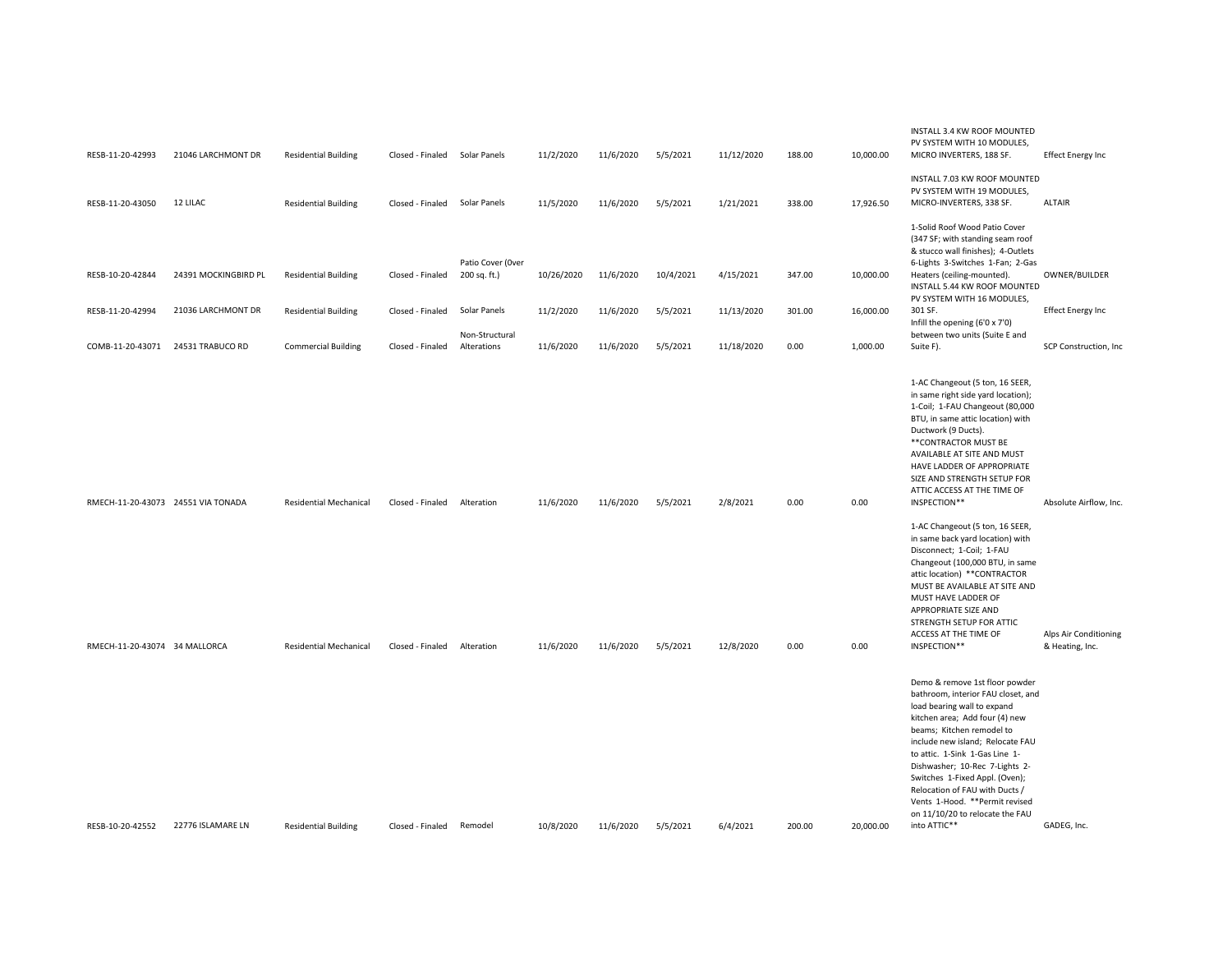|                   |                                                                |                               |                  |                       |            |            |           |            |          |            | Change out 3.5 ton Ac unit in<br>sideyard and (1) 80k btu air<br>handler in garage (both in same                                                                                                   | Dynamic Air Services,                            |
|-------------------|----------------------------------------------------------------|-------------------------------|------------------|-----------------------|------------|------------|-----------|------------|----------|------------|----------------------------------------------------------------------------------------------------------------------------------------------------------------------------------------------------|--------------------------------------------------|
|                   | RMECH-11-20-43092 24861 WINTERWOOD DR                          | <b>Residential Mechanical</b> | Closed - Finaled | Air Conditioner       | 11/9/2020  | 11/9/2020  | 5/8/2021  | 4/19/2021  | 0.00     | 0.00       | location).                                                                                                                                                                                         | Inc.<br><b>GREAT PARK</b>                        |
|                   | RPLMB-11-20-43085 22062 SUMMIT HILL DR<br>26383 MOUNTAIN GROVE | <b>Residential Plumbing</b>   | Active           | Alteration            | 11/9/2020  | 11/9/2020  | 5/8/2021  |            | 0.00     | 0.00       | PEX Repipe (13 fixtures)                                                                                                                                                                           | PLUMBING<br><b>GREAT PARK</b>                    |
| RPLMB-11-20-43088 | <b>CIR</b>                                                     | <b>Residential Plumbing</b>   | Closed - Finaled | Alteration            | 11/9/2020  | 11/9/2020  | 5/8/2021  | 11/17/2020 | 0.00     | 0.00       | PEX Repipe - 13 fixtures                                                                                                                                                                           | PLUMBING                                         |
| RPLMB-11-20-43086 | 22061 ROBIN ST                                                 | <b>Residential Plumbing</b>   | Closed - Finaled | Alteration            | 11/9/2020  | 11/9/2020  | 5/8/2021  | 11/17/2020 | 0.00     | 0.00       | PEX REPIPE: 12 FIXTURES.                                                                                                                                                                           | Integrity Repipe, Inc.                           |
| RELEC-11-20-43091 | 25472 SAWMILL LN                                               | <b>Residential Electrical</b> | Active           | Meter                 | 11/9/2020  | 11/9/2020  | 5/8/2021  |            | 0.00     | 0.00       | Main panel upgrade to 200A.<br>INSTALL 8.125 KW ROOF<br>MOUNTED PV SYSTEM WITH 25                                                                                                                  | VI TRAC INC                                      |
| RESB-11-20-43069  | 22811 COSTA BELLA DR                                           | <b>Residential Building</b>   | Active           | Solar Panels          | 11/6/2020  | 11/9/2020  | 5/8/2021  |            | 448.00   | 17,875.00  | MODULES, 1 INVERTER, 448 SF.<br>INSTALLL NEW 225A MAIN                                                                                                                                             | <b>VIVINT SOLAR</b>                              |
| RELEC-11-20-43097 | 23066 CAVANAUGH RD                                             | <b>Residential Electrical</b> | Closed - Finaled | Meter                 | 11/9/2020  | 11/9/2020  | 5/8/2021  | 1/7/2021   | 0.00     | 0.00       | <b>SERVICE PANEL</b><br>INSTALL 7.56 KW ROOF MOUNTED<br>PV SYSTEM WITH 24 MODULES,<br>MICRO INVERTERS, 13.5 KWH<br><b>ENERGY STORAGE SYSTEM WITH 1</b>                                             | <b>VIVINT SOLAR</b>                              |
| RESB-10-20-42751  | 25392 SHAWNEE DR                                               | <b>Residential Building</b>   | Closed - Finaled | Solar Panels          | 10/20/2020 | 11/9/2020  | 5/8/2021  | 12/14/2020 | 443.00   | 23,500.00  | BATTERY, 225 A BACK UP LOAD<br>CENTER, 443 SF.                                                                                                                                                     | Sunrun Installation<br>Services, Inc.            |
|                   |                                                                |                               |                  |                       |            |            |           |            | 0.00     |            | PEX REPIPE: 12 FIXTURES AND 2                                                                                                                                                                      |                                                  |
| RPLMB-11-20-43094 | 25142 STEINWAY CIR                                             | <b>Residential Plumbing</b>   | Active           | Alteration            | 11/9/2020  | 11/9/2020  | 5/8/2021  |            |          | 0.00       | HOSE BIBS.                                                                                                                                                                                         | Repipe 1<br><b>GREAT PARK</b>                    |
| RPLMB-11-20-43087 | 22196 SUMMIT HILL DR                                           | <b>Residential Plumbing</b>   | Active           | Alteration            | 11/9/2020  | 11/9/2020  | 5/8/2021  |            | 0.00     | 0.00       | PEX Repipe - 13 fixtures<br>T.I. (657 SF) for a new hair salon<br>"Lutgen's Hair Salon" - New<br>flooring; Plumbing and electrical<br>only: 3-Sinks 1-Water Heater                                 | PLUMBING                                         |
| COMB-10-20-42911  | 21991 EL TORO RD 5                                             | <b>Commercial Building</b>    | Closed - Finaled | Tenant<br>Improvement | 10/29/2020 | 11/9/2020  | 5/8/2021  | 12/2/2020  | 657.00   | 15,000.00  | (electric); 7-Rec 1-Fixed Appl.<br>(WH)                                                                                                                                                            | <b>NEXT GENERATION</b><br><b>CONTRACTORS INC</b> |
|                   | RPLMB-11-20-43084 21496 CAMINO PAPAL                           | <b>Residential Plumbing</b>   | Closed - Finaled | Alteration            | 11/9/2020  | 11/9/2020  | 5/8/2021  | 11/17/2020 | 0.00     | 0.00       | PEX REPIPE: 12 FIXTURES.<br>INSTALL 8.16 KW ROOF MOUNTED<br>PV SYSTEM WITH 24 MODULES, 1                                                                                                           | Integrity Repipe, Inc.                           |
| RESB-11-20-43089  | 24781 WINTERWOOD DR                                            | <b>Residential Building</b>   | Closed - Finaled | Solar Panels          | 11/9/2020  | 11/9/2020  | 11/9/2021 | 3/31/2021  | 476.00   | 16,000.00  | INVERTER, 476 SF.<br>Demolition (& Backfill) of                                                                                                                                                    | <b>TESLA</b>                                     |
| RESB-11-20-43096  | 23871 GATES ST                                                 | <b>Residential Building</b>   | Active           | Demolition            | 11/9/2020  | 11/9/2020  | 5/8/2021  |            | 200.00   | 3,000.00   | Swimming Pool and Spa - future<br>landscape use only.                                                                                                                                              | <b>OWNER-BUILDER</b>                             |
| RESB-10-20-42928  | 22704 WOOD LAKE LN                                             | <b>Residential Building</b>   | Active           | Solar Panels          | 10/30/2020 | 11/9/2020  | 5/8/2021  |            | 433.00   | 24,000.00  | INSTALL 7.56 KW ROOF MOUNTED<br>PV SYSTEM WITH 24 MODULES,<br>MICRO INVERTERS, 433 SF.<br>A New SFD "Amara @ Serrano<br>Summit" Plan 1C / 2,638 sq. ft. /<br>Garage 454 sq. ft. / Porch 57 sq. ft. | Sunrun Installation<br>Services, Inc.            |
| RESB-10-20-42523  | 650 CARDONA                                                    | <b>Residential Building</b>   | Active           | New                   | 10/6/2020  | 11/10/2020 | 5/10/2021 |            | 2.638.00 | 341.222.00 | / Outdoor Room 161 SF / View<br>Deck 161 SF / (9) Solar Panels<br>2.88/3.06 Kw / Lot 71<br>A New SFD "Amara" Plan 3A-R /                                                                           | LENNAR HOMES OF<br>CA, INC.                      |
|                   |                                                                |                               |                  |                       |            |            |           |            |          |            | 2,698 sq. ft. / Garage 421 sq. ft. /<br>Porch 26 sq. ft. / Outdoor Room<br>192 sq. Ft. / Deck 154 Sq. Ft. / (9)                                                                                    | LENNAR HOMES OF                                  |
| RESB-10-20-42526  | 637 CARDONA                                                    | <b>Residential Building</b>   | Active           | New                   | 10/6/2020  | 11/10/2020 | 5/10/2021 |            | 2,698.00 | 340,537.00 | Solar Panels 2.88/3.06 Kw / Lot 83 CA, INC.                                                                                                                                                        |                                                  |
| RELEC-11-20-43137 | 21192 CRANBRIDGE DR                                            | <b>Residential Electrical</b> | Closed - Finaled | Alteration            | 11/10/2020 | 11/10/2020 | 5/9/2021  | 12/2/2020  | 0.00     | 0.00       | Panel upgrade up to 200 AMPS.                                                                                                                                                                      | Sater Electric                                   |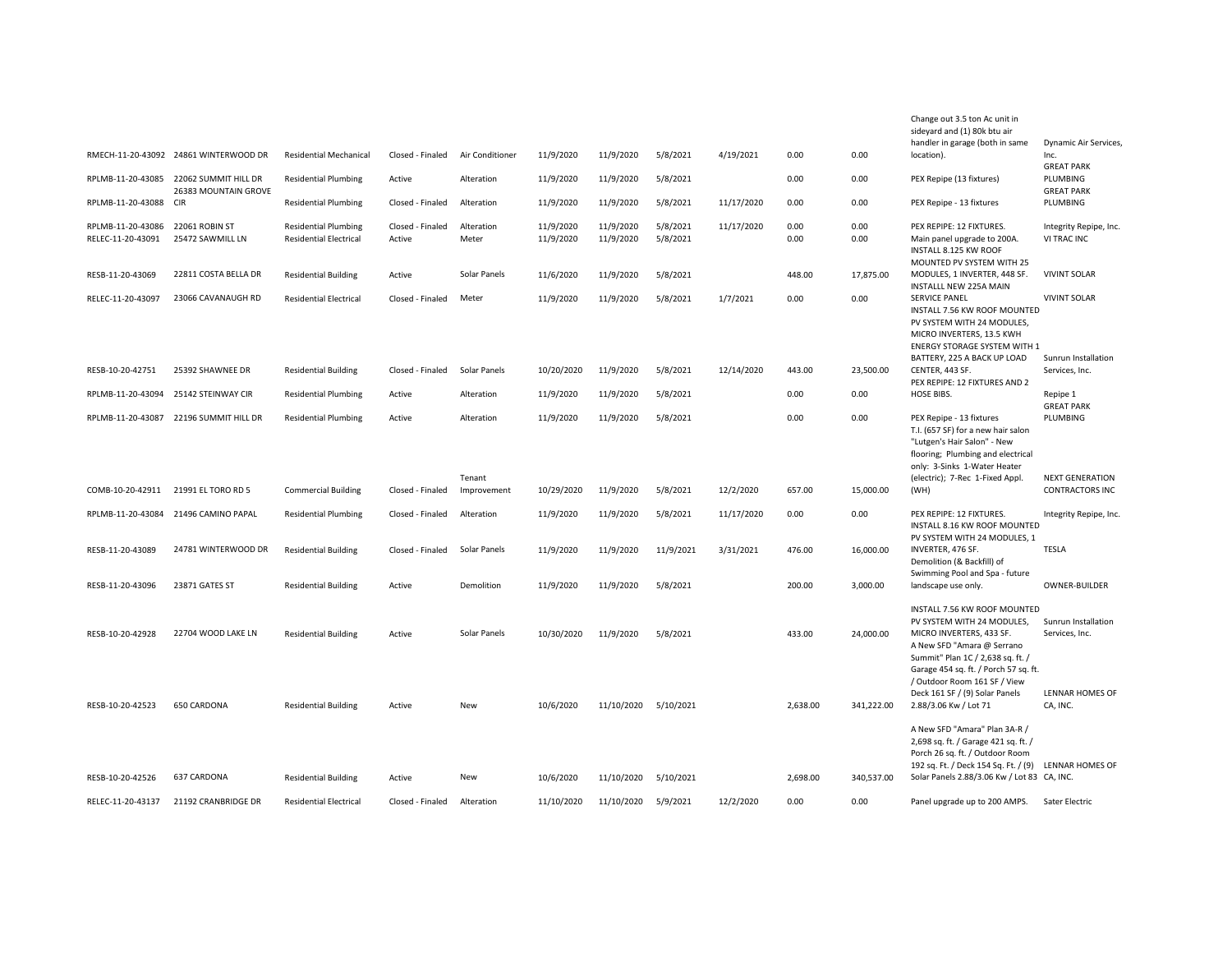| RESB-10-20-42912  | 219 CALLE BELLEZA                                                | <b>Residential Building</b> | Closed - Finaled | Solar Panels | 10/29/2020 | 11/10/2020          | 5/9/2021  | 11/23/2020 | 184.00   | 9,000.00   | INSTALL 3.78 KW ROOF MOUNTED SUNPOWER<br>PV SYSTEM WITH 9 MODULES,<br>MICRO INVERTERS, 184 SF.<br>PEX REPIPE FOR 4 UNITS: UNITS                                                                                                                          | CORPORATION,<br><b>SYSTEMS</b>      |
|-------------------|------------------------------------------------------------------|-----------------------------|------------------|--------------|------------|---------------------|-----------|------------|----------|------------|----------------------------------------------------------------------------------------------------------------------------------------------------------------------------------------------------------------------------------------------------------|-------------------------------------|
|                   | RPLMB-11-20-43130 25671 LE PARC 49,50,59,60 Residential Plumbing |                             | Closed - Finaled | Alteration   | 11/10/2020 | 11/10/2020 5/9/2021 |           | 1/13/2021  | 0.00     | 0.00       | #49,50 WITH 8 FIXTURES, UNIT<br>#59 WITH 10 FIXTURES, UNIT #60<br>WITH 9 FIXTURES.<br>2-Illuminated Wall Signs (channel<br>letter) for "Get A Tax                                                                                                        | <b>AMA Repiping LLC</b>             |
| SIGN-11-20-43150  | 23161 LAKE CENTER DR                                             | Sign                        | Closed - Finaled | Wall Sign    | 11/10/2020 | 11/10/2020 5/9/2021 |           | 3/26/2021  | 130.00   | 4,000.00   | Lawyer.com"; Includes electrical<br>for signs.                                                                                                                                                                                                           | <b>Active Sign</b><br>Innovations   |
|                   | RPLMB-11-20-43136 25761 LE PARC 61,62,71,72 Residential Plumbing |                             | Closed - Finaled | Alteration   | 11/10/2020 | 11/10/2020          | 5/9/2021  | 3/8/2021   | 0.00     | 0.00       | PEX REPIPE FOR 4 UNITS: UNITS<br>#61,62 WITH 8 FIXTURES, UNITs<br>#71,72 WITH 10 FIXTURES.                                                                                                                                                               | AMA Repiping LLC                    |
|                   | RPLMB-11-20-43128 25671 LE PARC 61,62,71,72 Residential Plumbing |                             | Closed - Finaled | Alteration   | 11/10/2020 | 11/10/2020          | 5/9/2021  | 12/8/2020  | 0.00     | 0.00       | PEX REPIPE FOR 4 UNITS: UNITS<br>#61,62 WITH 11 FIXTURES, UNIT<br>#71 WITH 9 FIXTURES, UNIT #72<br>WITH 10 FIXTURES.<br>A New SFD "Amara @ Serrano<br>Summit" Plan 1C / 2,638 sq. ft. /                                                                  | AMA Repiping LLC                    |
| RESB-10-20-42530  | <b>655 CARDONA</b>                                               | <b>Residential Building</b> | Active           | New          | 10/6/2020  | 11/10/2020          | 5/10/2021 |            | 2,638.00 | 341,222.00 | Garage 454 sq. ft. / Porch 57 sq. ft.<br>/ Outdoor Room 161 SF / View<br>Deck 161 SF / (9) Solar Panels<br>2.88/3.06 Kw / Lot 86<br>A New SFD "Amara @ Serrano<br>Summit" Plan 2C/ 2,643 sq. ft. /<br>Garage 424 sq. ft. / Porch 29 sq. ft.              | LENNAR HOMES OF<br>CA, INC.         |
| RESB-10-20-42517  | 638 CARDONA                                                      | <b>Residential Building</b> | Active           | New          | 10/6/2020  | 11/10/2020          | 5/10/2021 |            | 2,643.00 | 333,504.00 | / Outdoor Room 134 SF / Deck<br>134 SF / (9) Solar Panels 2.88/3.06 LENNAR HOMES OF<br>Kw / Lot 73.                                                                                                                                                      | CA, INC.                            |
|                   | RPLMB-11-20-43135 25761 LE PARC 65,66,67,68                      | <b>Residential Plumbing</b> | Closed - Finaled | Alteration   | 11/10/2020 | 11/10/2020          | 5/9/2021  | 3/8/2021   | 0.00     | 0.00       | PEX REPIPE FOR 4 UNITS: UNITS<br>#65,66 WITH 10 FIXTURES, UNITs<br>#67,68 WITH 11 FIXTURES.<br>A New SFD "Serrano Summit" Plan<br>3B-R / 2,696 sq. ft. / Garage 421<br>sq. ft. / Porch 23 sq. ft. / Outdoor                                              | AMA Repiping LLC                    |
| RESB-10-20-42528  | 649 CARDONA                                                      | <b>Residential Building</b> | Active           | New          | 10/6/2020  | 11/10/2020          | 5/10/2021 |            | 2,696.00 | 340,537.00 | Room 192 sq. Ft. / Deck 154 Sq. Ft.<br>/ (9) Solar Panels 2.88/3.06 Kw<br>/Lot 85                                                                                                                                                                        | LENNAR HOMES OF<br>CA, INC.         |
| RESB-11-20-43133  | 21622 AUDUBON WAY                                                | <b>Residential Building</b> | Closed - Finaled | Solar Panels | 11/10/2020 | 11/10/2020          | 5/9/2021  | 11/23/2020 | 204.00   | 10,000.00  | INSTALL 4.10 KW ROOF MOUNTED<br>PV SYSTEM WITH 10 MODULES,<br>MICRO-INVERTERS, 204 SF.                                                                                                                                                                   | SunPower<br>Corporation, Systems    |
|                   | RPLMB-11-20-43132 25671 LE PARC 51,52,57,58                      | <b>Residential Plumbing</b> | Closed - Finaled | Alteration   | 11/10/2020 | 11/10/2020          | 5/10/2021 | 6/8/2021   | 0.00     | 0.00       | PEX REPIPE FOR 4 UNITS: UNITS<br>#51,52,57,58 WITH 8 FIXTURES.<br>A New SFD "Serrano Summit" Plan<br>3B-R / 2,696 sq. ft. / Garage 421<br>sq. ft. / Porch 23 sq. ft. / Outdoor<br>Room 192 sq. Ft. / Deck 154 Sq. Ft.<br>/ (9) Solar Panels 2.88/3.06 Kw | AMA Repiping LLC<br>LENNAR HOMES OF |
| RESB-10-20-42522  | 644 CARDONA                                                      | <b>Residential Building</b> | Active           | New          | 10/6/2020  | 11/10/2020          | 5/10/2021 |            | 2,696.00 | 340,537.00 | /Lot 72                                                                                                                                                                                                                                                  | CA, INC.                            |
| RPLMB-11-20-43134 | 25761 LE PARC 63,64,79,80                                        | <b>Residential Plumbing</b> | Closed - Finaled | Alteration   | 11/10/2020 | 11/10/2020          | 5/9/2021  | 3/11/2021  | 0.00     | 0.00       | PEX REPIPE FOR 4 UNITS: UNITS<br>#63,64,79,80 WITH 8 FIXTURES.                                                                                                                                                                                           | AMA Repiping LLC                    |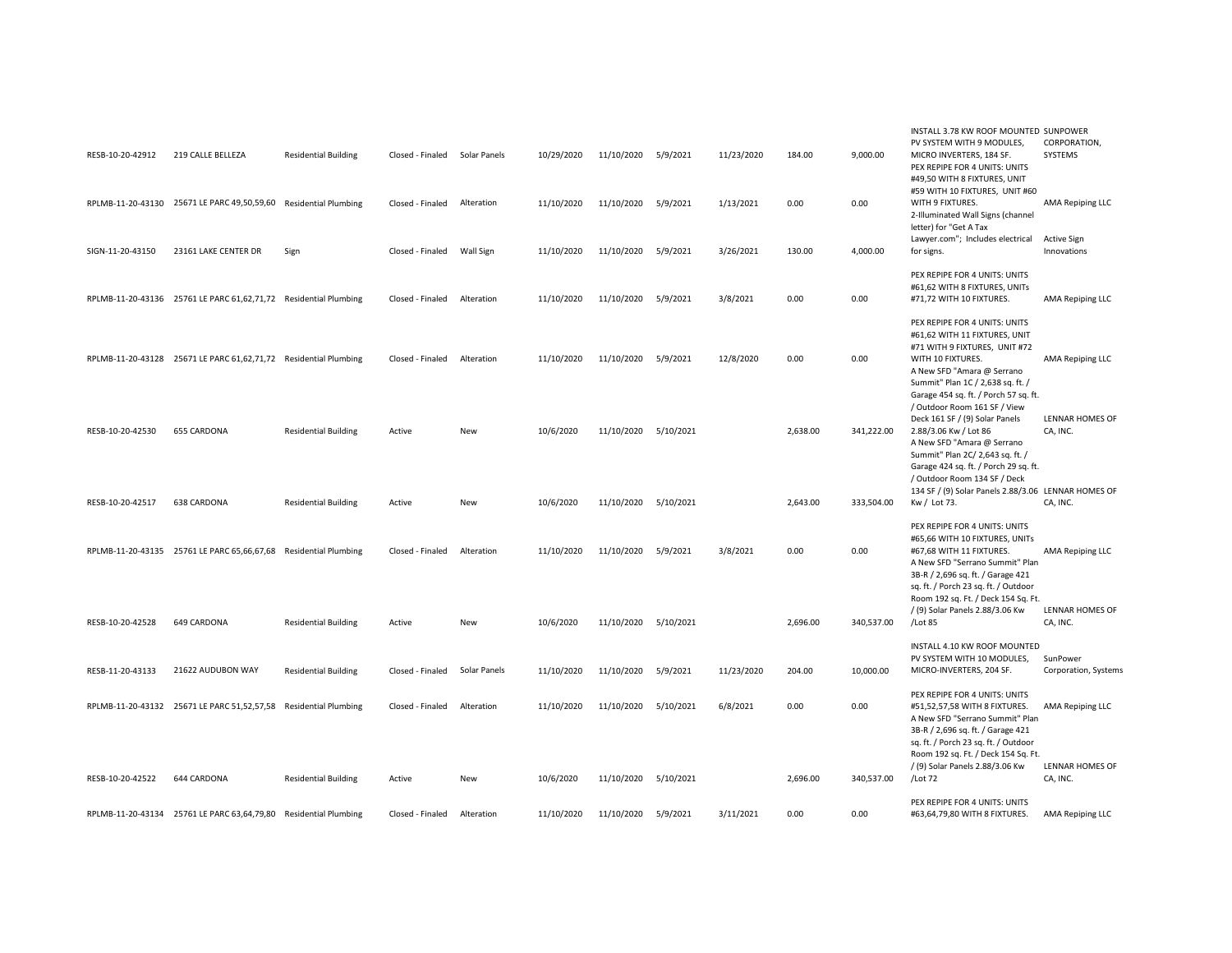|                   | RPLMB-11-20-43127 25671 LE PARC 65,66,67,68 Residential Plumbing |                               | Active           | Alteration                      | 11/10/2020 | 11/10/2020           | 5/9/2021  |            | 0.00     | 0.00       | PEX REPIPE FOR 4 UNITS: UNIT#65<br>with 10 FIXTURES, UNIT #66 WITH<br>9 FIXTURES, UNITS #67-68 WITH 8<br>FIXTURES.                                                                                                                                                              | AMA Repiping LLC                           |
|-------------------|------------------------------------------------------------------|-------------------------------|------------------|---------------------------------|------------|----------------------|-----------|------------|----------|------------|---------------------------------------------------------------------------------------------------------------------------------------------------------------------------------------------------------------------------------------------------------------------------------|--------------------------------------------|
|                   | RPLMB-11-20-43129 25671 LE PARC 63,64,69,70 Residential Plumbing |                               | Closed - Finaled | Alteration                      | 11/10/2020 | 11/10/2020           | 5/9/2021  | 12/14/2020 | 0.00     | 0.00       | PEX REPIPE FOR 4 UNITS: UNITS<br>#63,64,69,70 WITH 8 FIXTURES.<br>PEX REPIPE FOR 4 UNITS: UNIT #53                                                                                                                                                                              | AMA Repiping LLC                           |
|                   | RPLMB-11-20-43131 25671 LE PARC 53,54,55,56 Residential Plumbing |                               | Closed - Finaled | Alteration                      | 11/10/2020 | 11/10/2020           | 5/9/2021  | 1/13/2021  | 0.00     | 0.00       | WITH 9 FIXTURES, UNIT #54 WITH<br>10 FIXTURES, UNITs #55,56 WITH<br>8 FIXTURES.<br>A New SFD "Amara @ Serrano<br>Summit" Plan 1C / 2,638 sq. ft. /<br>Garage 454 sq. ft. / Porch 57 sq. ft.<br>/ Outdoor Room 161 SF / View                                                     | AMA Repiping LLC                           |
| RESB-10-20-42527  | 643 CARDONA                                                      | <b>Residential Building</b>   | Active           | New                             | 10/6/2020  | 11/10/2020           | 5/10/2021 |            | 2,638.00 | 341,222.00 | Deck 161 SF / (9) Solar Panels<br>2.88/3.06 Kw / Lot 84<br>INSTALL 4.10 ROOF MOUNTED PV                                                                                                                                                                                         | LENNAR HOMES OF<br>CA, INC.<br>SUNPOWER    |
| RESB-11-20-42990  | 21041 ASHLEY LN                                                  | <b>Residential Building</b>   | Closed - Finaled | Solar Panels                    | 11/2/2020  | 11/10/2020           | 5/9/2021  | 1/22/2021  | 204.00   | 10,000.00  | SYSTEM WITH 10 MODULES,<br>MICRO INVERTERS, 204 SF.<br>2,087 SF INT. T/I AT MINISTRY<br>OFFICE" FOR SADDLEBACK<br>CHURCH TO REMODEL AN OPEN<br>OFFICE AREA; 1 NEW<br>TRANSFORMER, 200 A NEW SUB                                                                                 | CORPORATION,<br>SYSTEMS                    |
| COMB-10-20-42768  | 1 SADDLEBACK CHURCH RD Commercial Building                       |                               | Closed - Finaled | Tenant<br>Improvement           | 10/20/2020 | 11/10/2020           | 5/9/2021  | 1/11/2021  | 2,087.00 | 35,000.00  | PANEL, (31) 110 V REC, (8) 208 V<br>REC.                                                                                                                                                                                                                                        | Sauers Lopez<br>Construction, Inc.         |
| RESB-11-20-43142  | 27251 CRANBROOKE DR                                              | <b>Residential Building</b>   | Closed - Finaled | Reroof                          | 11/10/2020 | 11/10/2020           | 5/9/2021  | 11/19/2020 | 2,400.00 | 9,500.00   | T/O EXISTING 2400 SF ROOF;<br>INSTALL 1 LAYER OF GAF TIGER<br>PAW UNDERLAYMENT; INSTALL<br>NEW MALARKEY VISTA SHINGLES. Systems                                                                                                                                                 | Western Roofing                            |
| RELEC-10-20-42493 | 23432 BLUE BIRD DR                                               | <b>Residential Electrical</b> | Active           | Meter                           | 10/5/2020  | 11/10/2020           | 5/9/2021  |            | 0.00     | 0.00       | MAIN PANEL UPGRADE TO 200 A. Armes Electric                                                                                                                                                                                                                                     |                                            |
| RESB-11-20-43176  | 21321 CALLE SENDERO                                              | <b>Residential Building</b>   | Closed - Finaled | Demolition<br>Patio Cover (Over | 11/12/2020 | 11/12/2020           | 5/11/2021 | 12/2/2020  | 630.00   | 5,000.00   | Demolition of existing swimming<br>pool & spa (630 SF) - For future<br>landscape use only.<br>DEMOLITION OF EXISTING PATIO<br>COVERS AND CONSTRUCTION OF<br>(2) NEW ATTACHED OPEN<br>LATTICE PATIO COVERS (132 SF<br>AND 324 SF); 2 REC, 5 LIGHTS, 2                            | Frisch & Sons<br>Construction, Inc.        |
| RESB-11-20-43151  | 24686 VIA TONADA                                                 | <b>Residential Building</b>   | Closed - Finaled | 200 sq. ft.)                    | 11/10/2020 | 11/12/2020           | 5/11/2021 | 3/4/2021   | 456.00   | 8,900.00   | SW.                                                                                                                                                                                                                                                                             | Patio Warehouse, Inc.                      |
| RESB-10-20-42755  | 127 DENALI                                                       | <b>Residential Building</b>   | Closed - Finaled | New                             | 10/20/2020 | 11/12/2020           | 5/11/2021 | 6/3/2021   | 2,273.00 | 366,621.00 | A New SFD, "Castellon @ Serrano<br>Summit" Plan 2A / 2,273 SF /<br>Garage 435 SF / Deck 99 SF /<br>2.44/5.56 kw roof mounted PV<br>system with 8 modules / Lot 38<br>Tear-off simulated tile roof; Install<br>OSB roof sheathing; Install 1 layer<br>of synthetic felt; Install | <b>LENNAR HOMES OF</b><br>CALIFORNIA, INC. |
| RESB-11-20-43172  | 25041 RUDOLPH CIR                                                | <b>Residential Building</b>   | Closed - Finaled | Reroof                          | 11/12/2020 | 11/12/2020 5/11/2021 |           | 12/1/2020  | 3,400.00 | 19,991.00  | Certainteed comp. shingles (ESR<br>#1389).                                                                                                                                                                                                                                      | <b>B.P. CUSTOM</b><br>ROOFING              |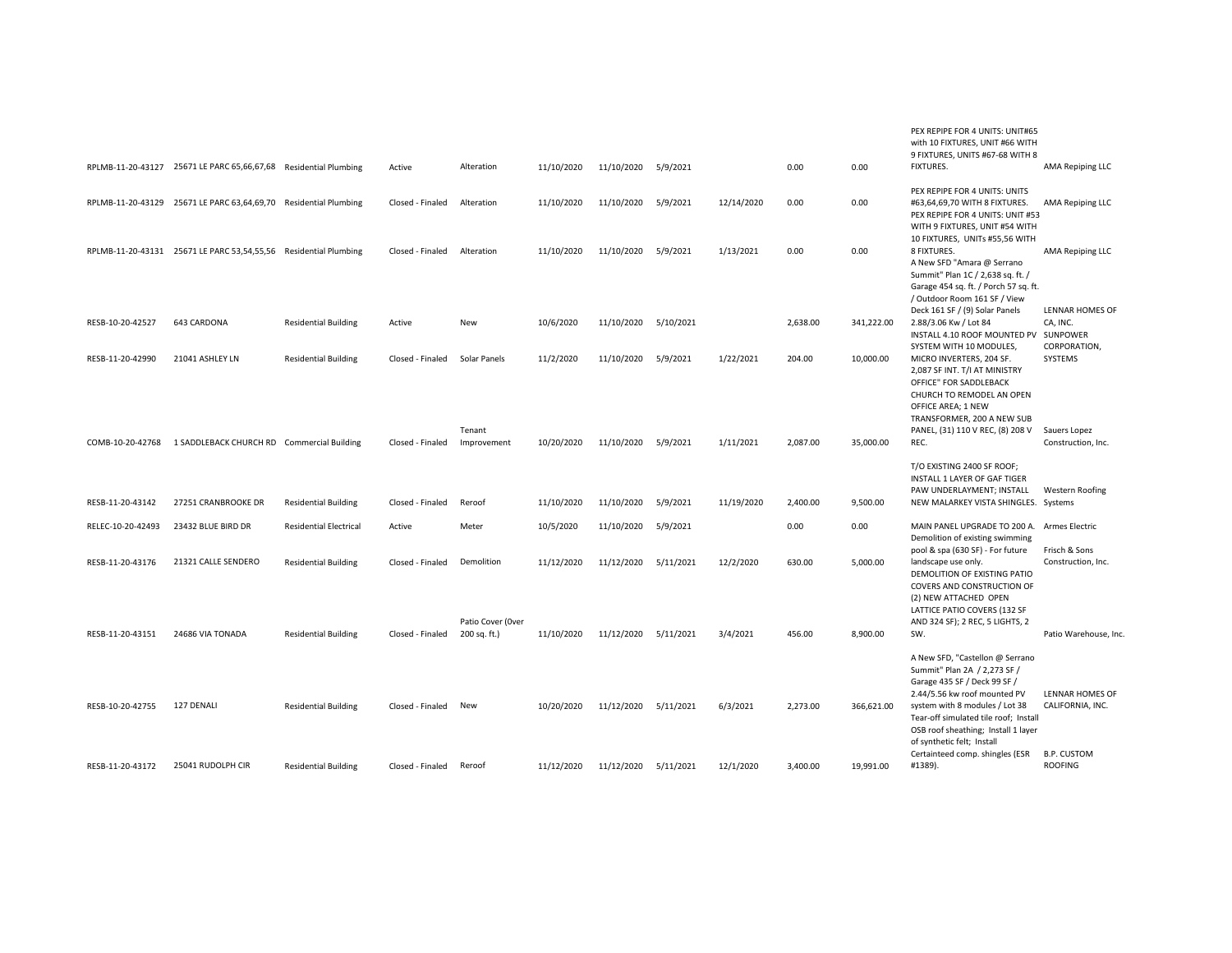|                                       |                                             |                                                              |                                      |                                   |                          |                          |                       |                        |                  |                    | A New SFD, "Castellon @ Serrano<br>Summit" Plan 2B-R / 2,273 SF /<br>Garage 435 SF / Deck 99 SF /                                                                                                                             |                                                      |
|---------------------------------------|---------------------------------------------|--------------------------------------------------------------|--------------------------------------|-----------------------------------|--------------------------|--------------------------|-----------------------|------------------------|------------------|--------------------|-------------------------------------------------------------------------------------------------------------------------------------------------------------------------------------------------------------------------------|------------------------------------------------------|
| RESB-10-20-42758                      | 121 DENALI                                  | <b>Residential Building</b>                                  | Closed - Finaled                     | New                               | 10/20/2020               | 11/12/2020               | 5/11/2021             | 6/3/2021               | 2,273.00         | 366,621.00         | 2.44/5.56 kw roof mounted PV<br>system with 8 modules / Lot 41<br>A New 3 Story SFD, "Castellon @<br>Serrano Summit" Plan 3A / 2,894<br>SF / Garage 420 SF / Deck 150 SF /                                                    | LENNAR HOMES OF<br>CALIFORNIA, INC.                  |
| RESB-10-20-42759<br>RELEC-11-20-43186 | 119 DENALI<br>22181 SHADE TREE LN           | <b>Residential Building</b><br><b>Residential Electrical</b> | Closed - Finaled<br>Closed - Finaled | New<br>Alteration                 | 10/20/2020<br>11/12/2020 | 11/12/2020<br>11/12/2020 | 7/7/2021<br>5/11/2021 | 6/3/2021<br>12/10/2020 | 2,894.00<br>0.00 | 454,440.00<br>0.00 | (9) Solar Panels 2.745/2.880 Kw /<br>Lot 42<br>1-Panel Upgrade to 200 amps<br>REPLACE 25' COPER YARD WATER<br>LINE FROM THE METER TO THE                                                                                      | LENNAR HOMES OF<br>CALIFORNIA, INC.<br>OWNER/BUILDER |
|                                       | RPLMB-11-20-43171 25922 DENSMORE DR         | <b>Residential Plumbing</b>                                  | Closed - Finaled                     | Alteration                        | 11/12/2020               | 11/12/2020               | 5/11/2021             | 11/13/2020             | 0.00             | 0.00               | HOUSE.                                                                                                                                                                                                                        | C & R DRAINS                                         |
| RESB-11-20-43177                      | 21071 PASEO VEREDA                          | <b>Residential Building</b>                                  | Active                               | Reroof                            | 11/12/2020               | 11/12/2020               | 5/11/2021             |                        | 2,200.00         | 19,000.00          | T/O EXISTING 2200 SF SHAKES<br>ROOF; INSTALL 7/16" OSB;<br>INSTALL 2 LAYERS OF #40<br>UNDERLAYMENT; INSTALL NEW<br>BORAL SAXONY 600 CONCRETE<br>TILES (5.9 PSF PER IAPMO ER 412). Remodeling, Inc.                            | JNL Roofing and                                      |
|                                       |                                             |                                                              |                                      |                                   |                          |                          |                       |                        |                  |                    | 1300 SF INT. T/I FOR "AMERICAN<br>BEAUTY MED. CLINIC AND SPA" TO<br>INCLUDE: DEMO. INTERIOR<br>WALLS; REST ROOM                                                                                                               | 4SGroup Builder &                                    |
| COMB-10-20-42914                      | 23600 ROCKFIELD BLVD 2N Commercial Building |                                                              | Closed - Finaled                     | Tenant<br>Improvement             | 10/29/2020               | 11/12/2020               | 6/8/2021              | 1/7/2021               | 1,300.00         | 10,000.00          | IMPROVEMENTS, NEW CEILING,<br>(4) 220V REC, 5 SINKS, 1 TOILET.                                                                                                                                                                | <b>Real Estate</b><br>Investments, Inc.              |
| RESB-11-20-43174                      | 25601 DARTMOUTH CIR                         | <b>Residential Building</b>                                  | Closed - Finaled                     | Repair                            | 11/12/2020               | 11/12/2020               | 5/11/2021             | 12/14/2020             | 0.00             | 2,500.00           | <b>REINFORCING ONE EXISTING</b><br>BEAM AT THE GARAGE.                                                                                                                                                                        | OWNER-BUILDER                                        |
| ENCRH-11-20-43189                     | 24511 Raymond Way                           | Encroachment                                                 | Closed - Finaled                     | Construction                      | 11/12/2020               | 11/12/2020               | 12/31/2020            | 12/2/2020              | 0.00             | 0.00               | Replace driveway approach.                                                                                                                                                                                                    | Medina Construction                                  |
| RESB-10-20-42753                      | 131 DENALI                                  | <b>Residential Building</b>                                  | Closed - Finaled                     | New                               | 10/20/2020               | 11/12/2020 7/6/2021      |                       | 6/3/2021               | 3,339.00         | 543,481.00         | A New 3 Story SFD, "Castellon @<br>Serrano Summit" Plan 4A / 3,339<br>SF / Garage 422 SF / Deck 288 SF /<br>2.745/2.880 kw roof mounted PV LENNAR HOMES OF<br>system with 9 modules / Lot 36<br><b>CONSTRUCTION OF 280 SF</b> | CALIFORNIA, INC.                                     |
|                                       |                                             |                                                              |                                      |                                   |                          |                          |                       |                        |                  |                    | ATTACHED SOLID ROOF                                                                                                                                                                                                           |                                                      |
| RESB-11-20-43180                      | 23251 RESPIT DR                             | <b>Residential Building</b>                                  | Closed - Finaled                     | Patio Cover (Over<br>200 sq. ft.) | 11/12/2020               | 11/12/2020               | 5/11/2021             | 3/10/2021              | 280.00           | 6,000.00           | ALUMAWOOD PATIO COVER; 4<br>LIGHTS.                                                                                                                                                                                           | Rooms N' Covers, Etc.                                |
|                                       |                                             |                                                              |                                      |                                   |                          |                          |                       |                        |                  |                    | A New SFD, "Castellon @ Serrano<br>Summit" / Plan 1C-R / 1,919 SF /<br>Garage 479 SF / Porch 23 SF /                                                                                                                          |                                                      |
| RESB-10-20-42757                      | 123 DENALI                                  | <b>Residential Building</b>                                  | Closed - Finaled                     | New                               | 10/20/2020               | 11/12/2020               | 5/11/2021             | 6/3/2021               | 1,919.00         | 323,551.00         | 2.44/2.56 kw roof mounted PV<br>system with 8 modules / Lot 40<br><b>CONSTRUCTION OF 400 SF</b><br>ATTACHED SOLID ROOF                                                                                                        | LENNAR HOMES OF<br>CALIFORNIA, INC.                  |
| RESB-11-20-43152                      | 10 COZUMEL                                  | <b>Residential Building</b>                                  | Active                               | Patio Cover (Over<br>200 sq. ft.) | 11/10/2020               | 11/12/2020 5/11/2021     |                       |                        | 400.00           | 7,900.00           | ALUMINUM PATIO COVER; 2<br>CEILING FANS, 6 LIGHTS.                                                                                                                                                                            | T F MEADOR<br>CONSTRUCTION                           |
|                                       |                                             |                                                              |                                      |                                   |                          |                          |                       |                        |                  |                    | INSTALL 5.11 KW ROOF MOUNTED<br>PV SYSTEM WITH 14 MODULES, 1<br>INVERTER, 200A MAIN SERVICE                                                                                                                                   | TREEIUM ENERGY,                                      |
| RESB-11-20-43049                      | 21862 TUMBLEWEED CIR                        | <b>Residential Building</b>                                  | Closed - Finaled                     | Solar Panels                      | 11/5/2020                | 11/12/2020               | 5/29/2021             | 12/4/2020              | 264.00           | 16,000.00          | PANEL UPGRADE, 264 SF.                                                                                                                                                                                                        | INC.                                                 |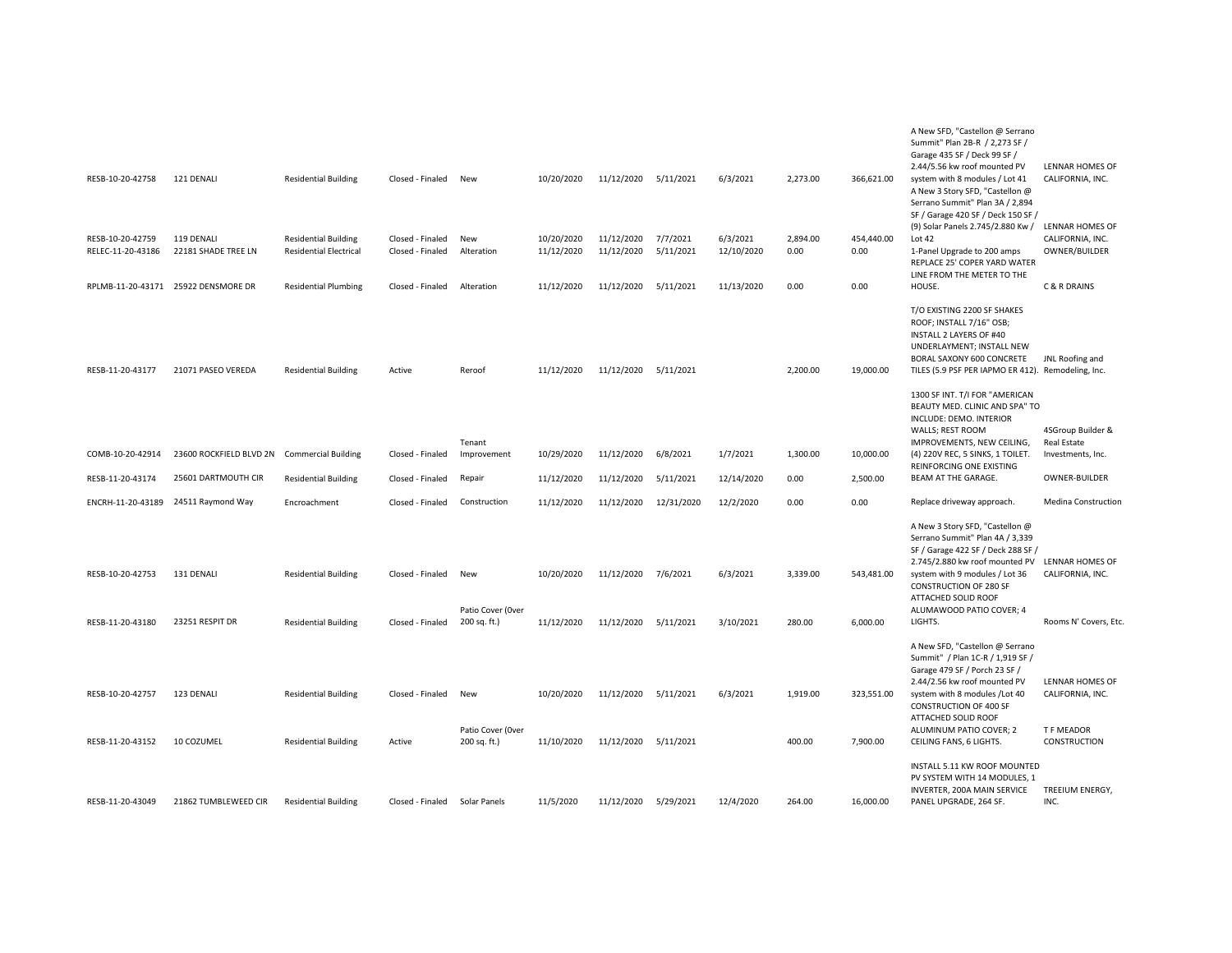|                  | RMECH-11-20-43181 24306 PONCHARTRAIN LN                          | <b>Residential Mechanical</b>                              | Active                               | Furnace Change<br>Out | 11/12/2020               | 11/12/2020 5/12/2021     |                        |                         | 0.00         | 0.00             | Change out (2) 5 ton 14 seer heat<br>pumps in same left side yard.<br>Change out (2) 60,000 BTU<br>furnaces in same garage location.                                                                                                                                                                                                                                                                                                                                                       | <b>SERVICE CHAMPIONS,</b><br>LLC    |
|------------------|------------------------------------------------------------------|------------------------------------------------------------|--------------------------------------|-----------------------|--------------------------|--------------------------|------------------------|-------------------------|--------------|------------------|--------------------------------------------------------------------------------------------------------------------------------------------------------------------------------------------------------------------------------------------------------------------------------------------------------------------------------------------------------------------------------------------------------------------------------------------------------------------------------------------|-------------------------------------|
| RESB-11-20-43188 | 1162 SUMMIT OAK DRIVE<br>RPLMB-11-20-43182 22586 DUNKENFIELD CIR | <b>Residential Building</b><br><b>Residential Plumbing</b> | Closed - Finaled<br>Closed - Finaled | Remodel<br>Alteration | 11/12/2020<br>11/12/2020 | 11/12/2020<br>11/12/2020 | 5/11/2021<br>5/11/2021 | 3/24/2021<br>11/19/2020 | 0.00<br>0.00 | 2,000.00<br>0.00 | Converting an existing window<br>into a door (same width) by<br>cutting the framing under the<br>window; Relocating 1 exterior rec.<br>** PERMIT IS SUBJECT TO FIELD<br>INSPECTION**<br>PEX Repipe (10 fixtures and 3 hose<br>bibbs)                                                                                                                                                                                                                                                       | OWNER-BUILDER<br>Repipe 1           |
| RESB-11-20-43179 | 24012 ALICE AV                                                   | <b>Residential Building</b>                                | Closed - Finaled                     | Remodel               | 11/12/2020               | 11/12/2020 5/11/2021     |                        | 1/14/2021               | 100.00       | 10,000.00        | Two (2) Bath Remodels - MASTER<br>BATH: Demo tub and convert to<br>shower, some drywall, convert<br>existing door to barn door (no<br>change to framing); 1-Shower<br>(with tile / lath / hot mop) 1-Sink<br>1-Toilet; 1-GFCI Rec; 1-Exhaust<br>Fan. GUEST BATH: Demo tub and<br>convert to shower; 1-Shower<br>(with tile / lath / hot mop) 1-Sink<br>1-Toilet; 1-Exhaust Fan; No<br>electrical in guest bath.                                                                            | <b>IRAJ PARSA</b>                   |
| RESB-10-20-42624 | 24182 PALMEK CIR                                                 | <b>Residential Building</b>                                | Closed - Finaled                     | Addition              | 10/13/2020               | 11/12/2020 5/11/2021     |                        | 5/7/2021                | 610.00       | 10,000.00        | 460 SF ADDITION OF A NEW<br>MASTER BEDROOM/BATHROOM;<br>150 SF KITCHEN AND BATHROOM<br>REMODEL TO INCLUDE: REMOVE<br>A NON LOAD BEARING WALL<br>BETWEEN KITCHEN AND LIVING<br>ROOM; RELOCATING THE DOOR<br>BETWEEN GARAGE AND LIVING<br>AREA; 3 SINKS, 1 DISH WASHER, 1<br>HOSE BIB, 1 TOILET, 1 SHOWER, 1<br>HOOD, 1 VENT. FAN, DUCTWORK,<br>1 DISPOSAL, 1 CLOTHES WASHER,<br>1 DRYER, 1 DISPOSAL, 1 HOOD, 1<br>RANGE, 20 REC, 15 LIGHTS, 15 SW,<br>MAIN ELECT. PANEL UPGRADE TO<br>200A. | OWNER-BUILDER                       |
| RESB-10-20-42754 | 129 DENALI                                                       | <b>Residential Building</b>                                | Closed - Finaled New                 |                       | 10/20/2020               | 11/12/2020 7/6/2021      |                        | 6/3/2021                | 2,894.00     | 454,440.00       | A New 3 Story SFD, "Castellon @<br>Serrano Summit" Plan 3C-R /<br>2,894 SF / Garage 420 SF / 2nd.<br>Floor Deck 150 SF / 2.745/2.88 kw<br>roof mounted PV system with 9<br>modules /Lot 37                                                                                                                                                                                                                                                                                                 | LENNAR HOMES OF<br>CALIFORNIA, INC. |
| RESB-11-20-42978 | 21175 CRANBRIDGE DR                                              | <b>Residential Building</b>                                | Closed - Finaled                     | Solar Panels          | 11/2/2020                | 11/12/2020               | 5/11/2021              | 11/18/2020              | 187.00       | 12,500.00        | INSTALL 3.6 KW ROOF MOUNTED<br>PV SYSTEM WITH 10 MODULES,<br>MICRO INVERTERS, 187 SF.                                                                                                                                                                                                                                                                                                                                                                                                      | Cira Energy, Inc.                   |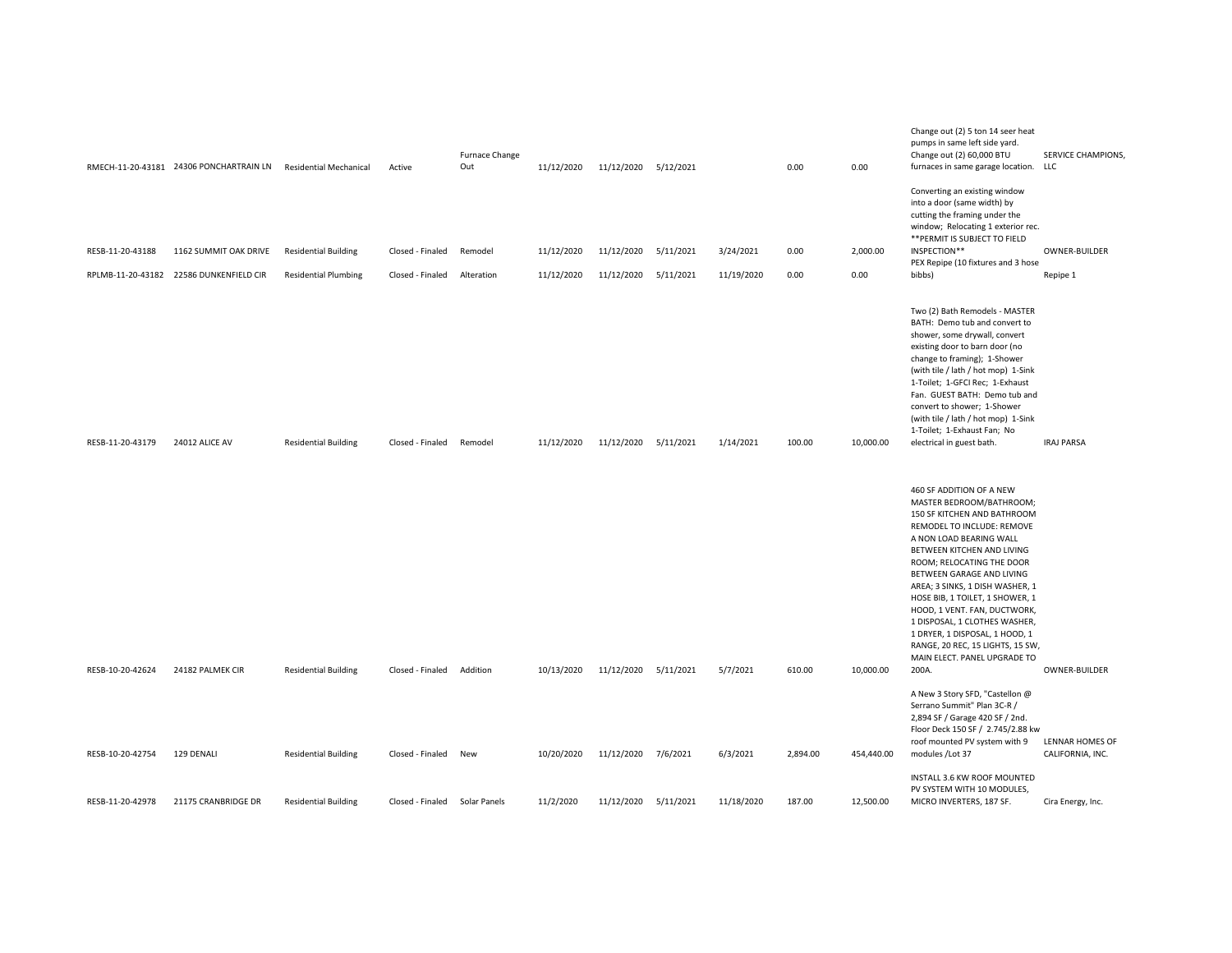| RESB-11-20-43068  | 25131 RIVENDELL DR                 | <b>Residential Building</b>   | Closed - Finaled              | Reroof                         | 11/6/2020  | 11/12/2020 5/12/2021 |            | 12/2/2020  | 1,500.00 | 19,500.00  | Tear off existing comp shingle roof<br>and replace with comp shingles.<br>over 1.5" rigid insulation. Will use<br>1/2 CDX for sheathing and<br>synthetic underlayment either OC LLC DBA McCarthy<br>Deck Defense or Tigerpaw.                                                                                                                                     | <b>Prodigal Enterprises</b><br>Roofing                    |
|-------------------|------------------------------------|-------------------------------|-------------------------------|--------------------------------|------------|----------------------|------------|------------|----------|------------|-------------------------------------------------------------------------------------------------------------------------------------------------------------------------------------------------------------------------------------------------------------------------------------------------------------------------------------------------------------------|-----------------------------------------------------------|
| RESB-10-20-42756  | 125 DENALI                         | <b>Residential Building</b>   | Closed - Finaled              | New                            | 10/20/2020 | 11/12/2020           | 10/19/2021 | 6/3/2021   | 1,919.00 | 323,551.00 | A New SFD, "Castellon @ Serrano<br>Summit" / Plan 1B / 1,919 SF /<br>Garage 479 SF / Porch 23 SF /<br>2.44/2.56 Kw Roof Mounted PV<br>System with 8 Modules / Lot 39                                                                                                                                                                                              | <b>LENNAR HOMES OF</b><br>CALIFORNIA, INC.                |
|                   |                                    |                               |                               | Underground                    |            |                      |            |            |          |            | (ROLL PLANS) Install new 1000<br>gallon grease interceptor in<br>parking lot for "Angelo's Burgers";<br>Including rerouting of interior<br>plumbing lines to grease                                                                                                                                                                                               |                                                           |
|                   | CPLMB-11-20-43170 23402 EL TORO RD | <b>Commercial Plumbing</b>    | Active                        | Utilities<br>Patio Cover (Over | 11/12/2020 | 11/12/2020           | 5/11/2021  |            | 0.00     | 0.00       | interceptor.<br>CONSTRUCTION OF 319 SF SOLID<br>ROOF ATTACHED ALUMINUM<br>PATIO COVER; 1 CEILING FAN, 4                                                                                                                                                                                                                                                           | <b>Yanaros Construction</b>                               |
| RESB-11-20-43146  | 22236 LANTERN LN                   | <b>Residential Building</b>   | Closed - Finaled              | 200 sq. ft.)                   | 11/10/2020 | 11/12/2020           | 9/19/2021  | 3/26/2021  | 319.00   | 5,000.00   | LIGHTS.                                                                                                                                                                                                                                                                                                                                                           | PATIO WAREHOUSE                                           |
| RELEC-11-20-43166 | 24251 PONCHARTRAIN LN              | <b>Residential Electrical</b> | Closed - Finaled              | Alteration                     | 11/12/2020 | 11/12/2020           | 5/15/2021  | 12/4/2020  | 0.00     | 0.00       | Upgrade main panel to 200 amps. Hi power electric INC<br>INSTALL 13.5 KWH ENERGY<br>STORAGE SYSTEM WITH 1<br>BATTERY, 100A GENERATION<br>PANEL, 200A BACK UP LOAD                                                                                                                                                                                                 | TREEIUM ENERGY,                                           |
| RELEC-10-20-42703 | 1940 ALISO CANYON DR               | <b>Residential Electrical</b> | Active                        | Alteration                     | 10/16/2020 | 11/12/2020           | 5/11/2021  |            | 0.00     | 5,000.00   | PANEL, BACK UP GATEWAY.                                                                                                                                                                                                                                                                                                                                           | INC.                                                      |
| RESB-10-20-42533  | 22771 BROOKHAVEN                   | <b>Residential Building</b>   | Closed - Finaled              | Deck                           | 10/6/2020  | 11/12/2020           | 5/11/2021  | 2/3/2021   | 337.00   | 18,000.00  | CONSTRUCTION OF 337 SF 2'D<br>FLOOR COVERED DECK OVER AN<br><b>EXISTING OPEN LATTICE PATIO</b><br>COVER; CONVERT AN EXISTING<br>WINDOW TO A NEW SLIDER. **<br>PERMIT REVISED ON 12/8/2020<br>TO ADD 8 LIGHTS, 2 OUTLETS, 2<br>SW, 2 CEILING FANS. **                                                                                                              | <b>GOLDEN OAKS</b><br>KITCHEN BATH AND<br><b>FLOORING</b> |
|                   |                                    |                               |                               |                                |            |                      |            |            |          |            | INSTALL 10.4 KW ROOF MOUNTED                                                                                                                                                                                                                                                                                                                                      |                                                           |
| RESB-11-20-43070  | 27162 ASHTON CIR                   | <b>Residential Building</b>   | Closed - Finaled Solar Panels |                                | 11/6/2020  | 11/12/2020 5/11/2021 |            | 11/23/2020 | 554.00   | 26,000.00  | PV SYSTEM WITH 26 MODULES,<br>MICRO-INVERTERS, 554 SF.                                                                                                                                                                                                                                                                                                            | SOLARFUZE INC                                             |
| RESB-11-20-43184  | 24952 RAVENSWOOD                   | <b>Residential Building</b>   | Closed - Finaled              | Reroof                         | 11/12/2020 | 11/12/2020 5/11/2021 |            | 12/8/2020  | 2,500.00 | 8,500.00   | T/O 1000 SF TILE ROOF; INSTALL 2<br>LAYERS OF 330 UNDERLAYMENT;<br>INSTALL BORAL SAXONY 900<br>SHAKE CONCRETE TILES (9.3 PSF<br>PER IAPMO ER 412) ON THE<br>SLOPED AREA; INSTALL ADD.<br>TORCH DOWN ON 1500 SF FLAT<br>ROOF AREA OVER ONE EXISTING<br>LAYER.<br>A New 3 Story SFD, "Castellon @<br>Serrano Summit" Plan 4-CR /<br>3,339 SF / Garage 422 SF / Deck | ABC WATERPROOFING                                         |
| RESB-10-20-42760  | 117 DENALI                         | <b>Residential Building</b>   | Closed - Finaled              | New                            | 10/20/2020 | 11/12/2020           | 7/7/2021   | 6/3/2021   | 3,339.00 | 543,481.00 | 288 SF / 2.745/2.880 kw roof<br>mounted PV system with 9<br>modules / Lot 43                                                                                                                                                                                                                                                                                      | LENNAR HOMES OF<br>CALIFORNIA, INC.                       |
|                   |                                    |                               |                               |                                |            |                      |            |            |          |            |                                                                                                                                                                                                                                                                                                                                                                   |                                                           |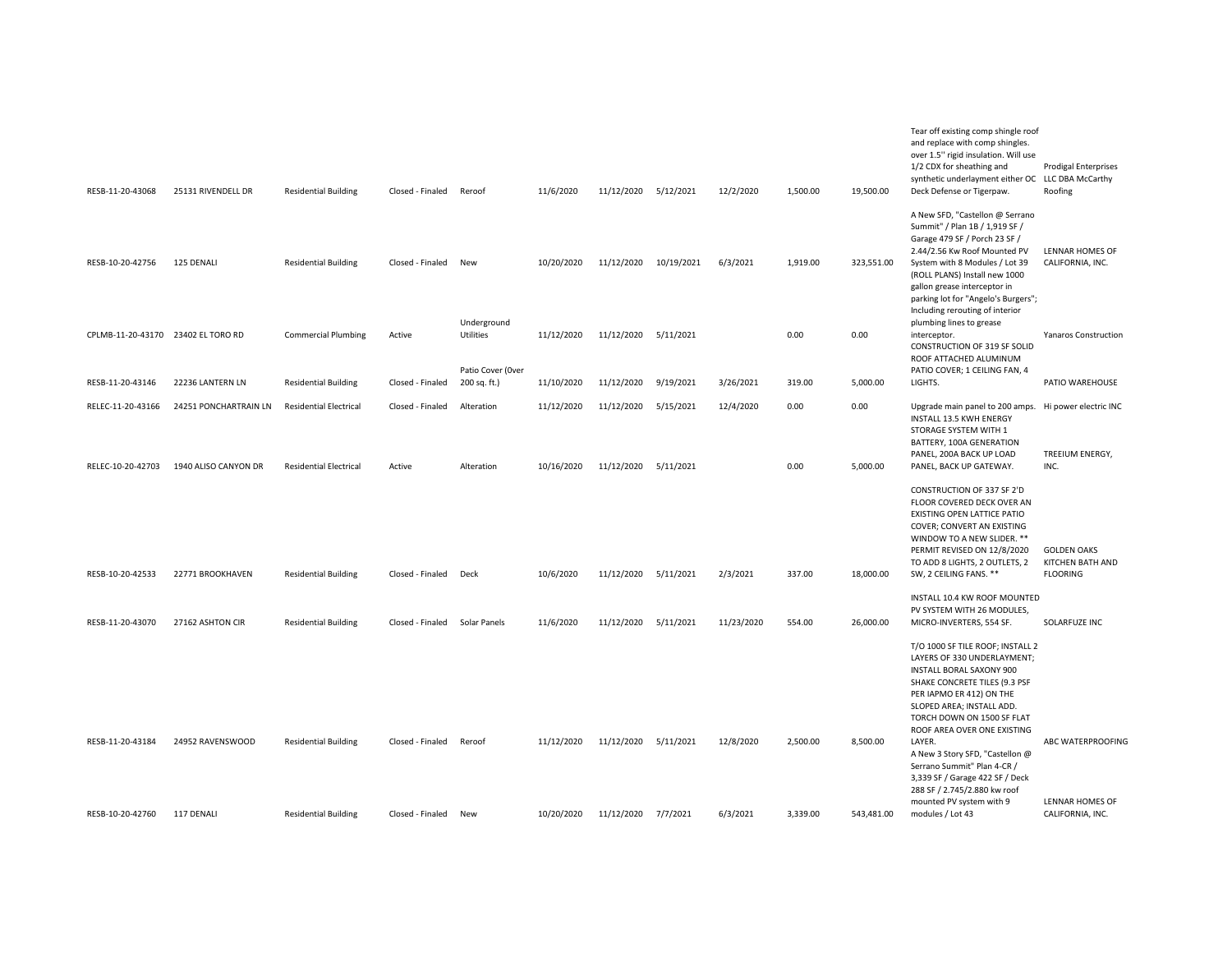| RESB-11-20-43194  | 31 HYACINTH                                 | <b>Residential Building</b>   | Closed - Finaled | Solar Panels | 11/13/2020 | 11/13/2020           | 5/12/2021 | 12/10/2020 | 472.00 | 16,000.00 | INSTALL 8.16 KW ROOF MOUNTED<br>PV SYSTEM WITH 24 MODULES. 1<br>INVERTER, 472 SF. * permit<br>revised: inverter changed*                                                                                        | TESLA                                            |
|-------------------|---------------------------------------------|-------------------------------|------------------|--------------|------------|----------------------|-----------|------------|--------|-----------|-----------------------------------------------------------------------------------------------------------------------------------------------------------------------------------------------------------------|--------------------------------------------------|
|                   | RPLMB-11-20-43205 25671 LE PARC 87,88,93,94 | <b>Residential Plumbing</b>   | Closed - Finaled | Alteration   | 11/13/2020 | 11/13/2020 5/12/2021 |           | 1/28/2021  | 0.00   | 0.00      | PEX REPIPE FOR 4 UNITS: UNITS<br>#88, 93,94 WITH 11 FIXTURES;<br>UNIT #87 WITH 10 FIXTURES.<br>INSTALL 12.24 KW ROOF<br>MOUNTED PV SYSTEM WITH 36<br>MODULES, 1 INVERTER, 708<br>SF.*01/29/21 permit revised to | AMA Repiping LLC                                 |
| RESB-10-20-42947  | 20 ALAMITOS                                 | <b>Residential Building</b>   | Active           | Solar Panels | 10/30/2020 | 11/13/2020 5/12/2021 |           |            | 708.00 | 24,000.00 | change pv size to 8.16kw with 24<br>modules, MSP description<br>changed to 225a/200a*<br>PEX REPIPE FOR 4 UNITS: UNITS<br>#85,86 WITH 8 FIXTURES; UNIT<br>#95 WITH 11 FIXTURES; UNIT #96                        | <b>TESLA</b>                                     |
| RPLMB-11-20-43203 | 25671 LE PARC 85,86,95,96                   | <b>Residential Plumbing</b>   | Closed - Finaled | Alteration   | 11/13/2020 | 11/13/2020           | 5/12/2021 | 3/11/2021  | 0.00   | 0.00      | WITH 10 FIXTURES.<br>INSTALL 8.16 KW ROOF MOUNTED<br>PV SYSTEM WITH 24 MODULES. 1<br>INVERTER, 1 LOAD CENTER, 472                                                                                               | AMA Repiping LLC                                 |
| RESB-11-20-43173  | 7 ENCINAL                                   | <b>Residential Building</b>   | Active           | Solar Panels | 11/12/2020 | 11/13/2020 5/12/2021 |           |            | 472.00 | 16,000.00 | SF.                                                                                                                                                                                                             | <b>TESLA</b>                                     |
| RESB-11-20-43193  | 2 VERANO                                    | <b>Residential Building</b>   | Closed - Finaled | Remodel      | 11/13/2020 | 11/13/2020           | 5/12/2021 | 1/28/2021  | 0.00   | 1,000.00  | <b>GUEST BATHROOM REMODEL TO</b><br>INCLUDE: 1 SHOWER WITH TILES; CABALL<br>2 SINKS, 2 REC, 2 LIGHTS, 2 SW.<br>PEX REPIPE FOR 4 UNITS: UNIT<br>#77, 78, 79 AND 80 WITH 8                                        | CORPORATION                                      |
| RPLMB-11-20-43199 | 25671 LE PARC 77,78,79,80                   | <b>Residential Plumbing</b>   | Closed - Finaled | Alteration   | 11/13/2020 | 11/13/2020 5/12/2021 |           | 1/20/2021  | 0.00   | 0.00      | <b>FIXTURES.</b>                                                                                                                                                                                                | AMA Repiping LLC                                 |
| RPLMB-11-20-43204 | 25671 LE PARC 89,90,91,92                   | <b>Residential Plumbing</b>   | Closed - Finaled | Alteration   | 11/13/2020 | 11/13/2020           | 5/12/2021 | 6/15/2021  | 0.00   | 0.00      | PEX REPIPE FOR 4 UNITS: UNITS<br>#89, 90, 91, 92 WITH 8 FIXTURES.                                                                                                                                               | AMA Repiping LLC                                 |
| RELEC-11-20-43197 | 23285 BUCKLAND LN                           | <b>Residential Electrical</b> | Closed - Finaled | Alteration   | 11/13/2020 | 11/13/2020           | 5/12/2021 | 12/10/2020 | 0.00   | 0.00      | RE-WIRE THE SWIMMING POOL<br>PUMP.                                                                                                                                                                              | <b>D &amp; S CONSTRUCTION</b><br><b>SERVICES</b> |
| RESB-10-20-42893  | 24701 CALLE EL TORO<br>GRANDE               | <b>Residential Building</b>   | Closed - Finaled | Solar Panels | 10/29/2020 | 11/13/2020           | 5/12/2021 | 2/26/2021  | 521.00 | 28,875.00 | INSTALL 10.5 KW ROOF MOUNTED<br>PV SYSTEM WITH 28 MODULES,<br>MICRO INVERTERS, 521 SF.<br>INSTALL 6.12 KW ROOF MOUNTED<br>PV SYSTEM WITH 18 MODULES, 1                                                          | <b>ALTAIR</b>                                    |
| RESB-11-20-43090  | 19 TOULON AV                                | <b>Residential Building</b>   | Closed - Finaled | Solar Panels | 11/9/2020  | 11/13/2020           | 5/12/2021 | 12/29/2020 | 354.00 | 12,000.00 | INVERTER, 354 SF.                                                                                                                                                                                               | <b>TESLA</b>                                     |
| RPLMB-11-20-43200 | 25671 LE PARC 75,76,81,82                   | <b>Residential Plumbing</b>   | Closed - Finaled | Alteration   | 11/13/2020 | 11/13/2020           | 5/12/2021 | 6/15/2021  | 0.00   | 0.00      | PEX REPIPE FOR 4 UNITS: UNITS<br>#76,81,82 WITH 11 FIXTURES.<br>UNIT #75 WITH 10 FIXTURES.                                                                                                                      | AMA Repiping LLC                                 |
|                   | RPLMB-11-20-43198 25671 LE PARC 73,74,83,84 | <b>Residential Plumbing</b>   | Closed - Finaled | Alteration   | 11/13/2020 | 11/13/2020           | 5/12/2021 | 1/20/2021  | 0.00   | 0.00      | PEX REPIPE FOR 4 UNITS: UNITS<br>#73, 74 WITH 8 FIXTURES; UNIT<br>#84 WITH 10 FIXTURES; UNIT #85<br>WITH 11 FIXTURES.                                                                                           | AMA Repiping LLC                                 |
| RPLMB-11-20-43238 | 22015 NEWBRIDGE WAY                         | <b>Residential Plumbing</b>   | Active           | Alteration   | 11/16/2020 | 11/16/2020           | 5/15/2021 |            | 0.00   | 0.00      | PEX REPIPE: 13 FIXTURES.                                                                                                                                                                                        | <b>GREAT PARK</b><br>PLUMBING                    |
|                   |                                             |                               |                  |              |            |                      |           |            |        |           |                                                                                                                                                                                                                 | G&W Plumbing &                                   |
| RPLMB-11-20-43244 | 21761 TWINFORD DR                           | <b>Residential Plumbing</b>   | Closed - Finaled | Alteration   | 11/16/2020 | 11/16/2020           | 5/15/2021 | 11/23/2020 | 0.00   | 0.00      | PEX Repipe (17 fixtures)<br>PEX REPIPE: 9 FIXTURES AND 2                                                                                                                                                        | Repipe, Inc.                                     |
| RPLMB-11-20-43260 | 22902 BONITA LN                             | <b>Residential Plumbing</b>   | Active           | Alteration   | 11/16/2020 | 11/16/2020           | 5/15/2021 |            | 0.00   | 0.00      | HOSE BIBS.                                                                                                                                                                                                      | I GOT PLUMBING, INC.                             |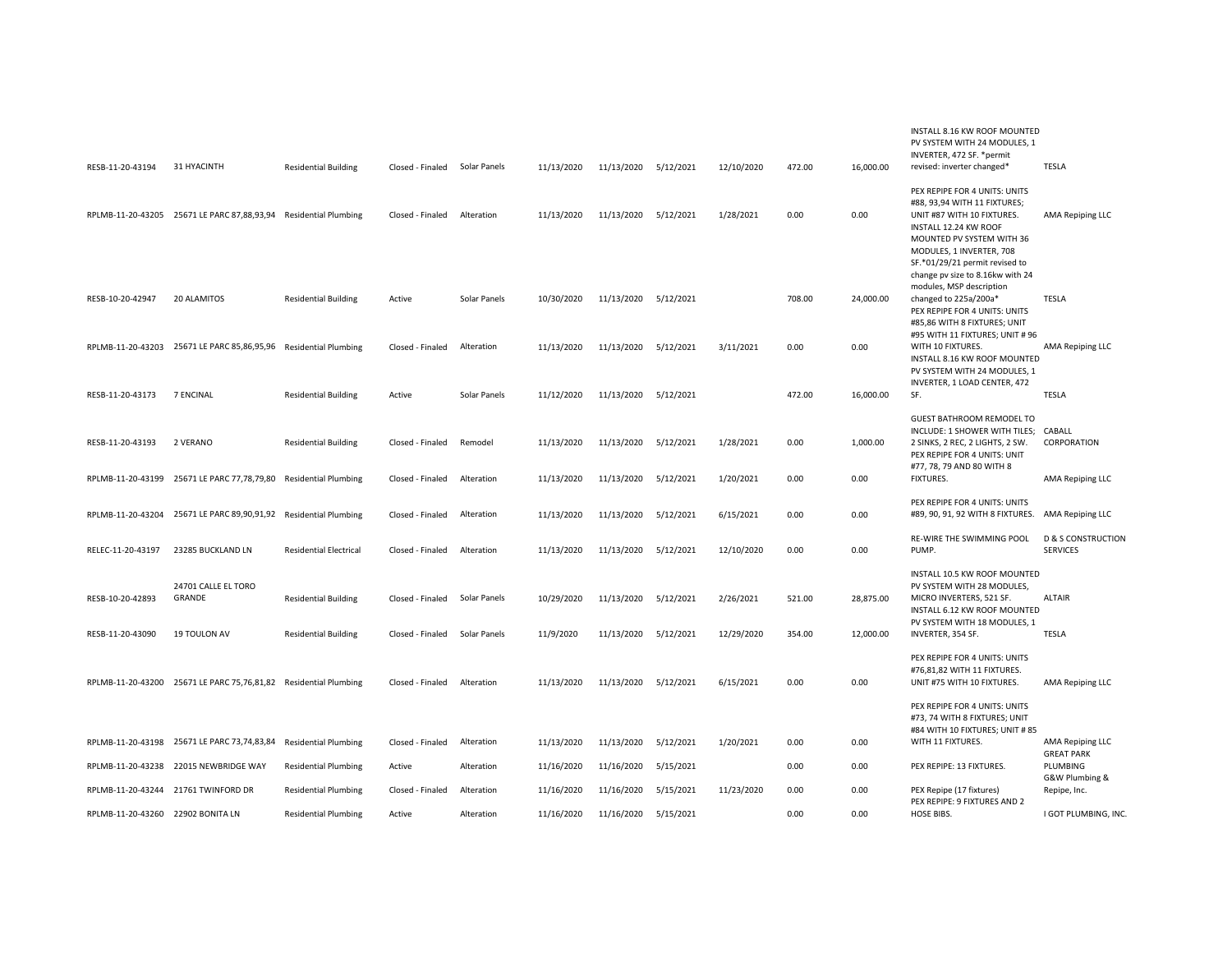|                                      |                                                     |                               |                  |                              |            |                      |            |            |           |              |                                                                                                                                                   | <b>GREAT PARK</b>                          |
|--------------------------------------|-----------------------------------------------------|-------------------------------|------------------|------------------------------|------------|----------------------|------------|------------|-----------|--------------|---------------------------------------------------------------------------------------------------------------------------------------------------|--------------------------------------------|
|                                      | RPLMB-11-20-43235 26445 MARSHFIELD LN               | <b>Residential Plumbing</b>   | Active           | Alteration                   | 11/16/2020 | 11/16/2020           | 5/15/2021  |            | 0.00      | 0.00         | PEX REPIPE: 13 FIXTURES.<br>CHANGE OUT 2T HEAT PUMP<br>SYSTEM IN FRON PORCH (LIKE                                                                 | PLUMBING                                   |
| RMECH-11-20-43249 22206 RIM POINTE   |                                                     | <b>Residential Mechanical</b> | Active           | Air Conditioner              | 11/16/2020 | 11/16/2020           | 5/15/2021  |            | 0.00      | 0.00         | FOR LIKE).                                                                                                                                        | <b>JUST RIGHT SERVICES</b>                 |
|                                      | RPLMB-11-20-43236 22072 SUMMIT HILL DR              | <b>Residential Plumbing</b>   | Active           | Alteration                   | 11/16/2020 | 11/16/2020           | 5/15/2021  |            | 0.00      | 0.00         | PEX REPIPE: 13 FIXTURES.<br>LIKE FOR LIKE 900 SF SIDING                                                                                           | <b>GREAT PARK</b><br>PLUMBING              |
| RESB-11-20-43250                     | 22671 SHADY GROVE CIR                               | <b>Residential Building</b>   | Closed - Finaled | Remodel                      | 11/16/2020 | 11/16/2020           | 5/15/2021  | 2/24/2021  | 900.00    | 12,000.00    | REPLACEMENT.<br>PEX REPIPE: 9 FIXTURES AND 2                                                                                                      | STUTZMAN SIDING                            |
| RPLMB-11-20-43257 22828 MESA WAY     |                                                     | <b>Residential Plumbing</b>   | Active           | Alteration                   | 11/16/2020 | 11/16/2020           | 5/15/2021  |            | 0.00      | 0.00         | HOSE BIBS.<br>PEX REPIPE: 9 FIXTURES AND 2                                                                                                        | I GOT PLUMBING, INC.                       |
| RPLMB-11-20-43256 22878 BONITA LN    |                                                     | <b>Residential Plumbing</b>   | Active           | Alteration                   | 11/16/2020 | 11/16/2020           | 5/15/2021  |            | 0.00      | 0.00         | HOSE BIBS.<br>PEX REPIPE: 9 FIXTURES AND 2                                                                                                        | I GOT PLUMBING, INC.                       |
| RPLMB-11-20-43259 22906 BONITA LN    |                                                     | <b>Residential Plumbing</b>   | Active           | Alteration                   | 11/16/2020 | 11/16/2020           | 5/15/2021  |            | 0.00      | 0.00         | HOSE BIBS.<br>New 6-Plex MFD Building<br>"Copperleaf - Modified" / 12,747<br>SF / Garage 2,913 SF / Deck 934<br>SF/Covered Entry 96 SF /          | I GOT PLUMBING, INC.                       |
| RESB-10-20-42887                     | 121, 123, 125, 127, 129, 131<br>ALDER RIDGE BLDG #3 | <b>Residential Building</b>   | Closed - Finaled | New                          | 10/28/2020 | 11/16/2020           | 5/17/2021  | 6/17/2021  | 12,747.00 | 1,063,825.00 | Patio/Porch 593 SF / P-E-M /<br><b>BUILDING#3</b>                                                                                                 | <b>LANDSEA HOLDINGS</b><br>CORPORATION     |
|                                      |                                                     |                               |                  |                              |            |                      |            |            |           |              | PEX REPIPE: 9 FIXTURES AND 2                                                                                                                      |                                            |
| RPLMB-11-20-43258 22903 BONITA LN    |                                                     | <b>Residential Plumbing</b>   | Active           | Alteration                   | 11/16/2020 | 11/16/2020           | 5/15/2021  |            | 0.00      | 0.00         | HOSE BIBS.<br><b>CONVERT A BATHTUB TO</b><br>LAUNDRY AREA FOR 1 WASHER<br>AND 1 DRYER, 1 VENT. FAN, 4 REC,                                        | I GOT PLUMBING, INC.                       |
| RESB-11-20-43246                     | 21911 BELLCROFT DR                                  | <b>Residential Building</b>   | Closed - Finaled | Remodel                      | 11/16/2020 | 11/16/2020           | 5/24/2021  | 12/17/2020 | 0.00      | 3,000.00     | 2 LIGHTS, 1 SW, EXTENSION TO<br>GAS LINE.                                                                                                         | <b>LMX BUILDERS</b>                        |
|                                      | 26354 MOUNTAIN GROVE                                |                               |                  |                              |            |                      |            |            |           |              |                                                                                                                                                   | <b>GREAT PARK</b>                          |
| RPLMB-11-20-43237 CIR                |                                                     | <b>Residential Plumbing</b>   | Active           | Alteration                   | 11/16/2020 | 11/16/2020           | 5/15/2021  |            | 0.00      | 0.00         | PEX REPIPE: 13 FIXTURES.<br>PEX REPIPE: 9 FIXTURES AND 2                                                                                          | PLUMBING                                   |
| RPLMB-11-20-43261 22905 BONITA LN    |                                                     | <b>Residential Plumbing</b>   | Active           | Alteration                   | 11/16/2020 | 11/16/2020           | 5/15/2021  |            | 0.00      | 0.00         | HOSE BIBS.                                                                                                                                        | I GOT PLUMBING, INC.<br>Ameri-Cal Repipe & |
|                                      | RPLMB-11-20-43239 20032 SHAMROCK GLEN               | <b>Residential Plumbing</b>   | Closed - Finaled | Alteration<br>Furnace Change | 11/16/2020 | 11/16/2020           | 5/15/2021  | 11/20/2020 | 0.00      | 0.00         | PEX REPIPE WITH 12 FIXTURES.<br><b>FURNACE CHANGE OUT IN</b>                                                                                      | Plumbing, Inc.<br>SERVICE CHAMPIONS,       |
|                                      | RMECH-11-20-43243 21732 NORTHWOOD LN                | <b>Residential Mechanical</b> | Active           | Out                          | 11/16/2020 | 11/16/2020           | 5/15/2021  |            | 0.00      | 0.00         | GARAGE. 80,000 BTU.<br>New 4-Plex MFD Building                                                                                                    | LLC                                        |
|                                      |                                                     |                               |                  |                              |            |                      |            |            |           |              | "Copperleaf - Modified" / 8,109 SF<br>/ Garage 1,927 SF / Deck 716 SF /                                                                           |                                            |
| RESB-06-18-27535                     | 206,208,210,212 SONORA<br>RIDGE BLDG #20            | <b>Residential Building</b>   | Active           | New                          | 6/1/2018   | 11/16/2020           | 10/13/2021 |            | 8,109.00  | 709,216.00   | Patio/Porch 593 SF / P-E-M /<br><b>BUILDING #20</b>                                                                                               | LANDSEA HOLDINGS<br>CORPORATION            |
| RMECH-11-20-43247 21182 CALLE OLIVIA |                                                     | <b>Residential Mechanical</b> | Closed - Finaled | Furnace Change<br>Out        | 11/16/2020 | 11/16/2020           | 5/15/2021  | 2/18/2021  | 0.00      | 0.00         | FURNACE CHANGE OUT IN ATTIC.<br>80,000 BTU.                                                                                                       | Dynamic Air Services,<br>Inc.              |
|                                      |                                                     |                               |                  |                              |            |                      |            |            |           |              | 1-AC Changeout (2.5 ton, 16 SEER,<br>in same left side yard location); 1-                                                                         |                                            |
| RMECH-11-20-43262 26052 DONEGAL LN   |                                                     | <b>Residential Mechanical</b> | Closed - Finaled | Alteration                   | 11/16/2020 | 11/16/2020           | 5/17/2021  | 5/14/2021  | 0.00      | 0.00         | Coil; 1-FAU Changeout (60,000<br>BTU, in same closet location).                                                                                   | Dynamic Air Services,<br>Inc.              |
|                                      |                                                     |                               |                  |                              |            |                      |            |            |           |              | INSTALL 2.925 KW ROOF<br>MOUNTED PV SYSTEM WITH 9<br>MODULES, 1 INVERTER, 225A<br>MAIN SERVICE PANEL UPGRADE,                                     |                                            |
| RESB-11-20-43011                     | 23346 EL PERRO ST                                   | <b>Residential Building</b>   | Active           | Solar Panels                 | 11/3/2020  | 11/17/2020           | 5/16/2021  |            | 182.00    | 6,435.00     | 182 SF.                                                                                                                                           | <b>VIVINT SOLAR</b>                        |
|                                      | 436, 438, 440, 442, 444, 446                        |                               |                  |                              |            |                      |            |            |           |              | A New MFD 6-Plex Townhome<br>Building "Covera @ Serrano<br>Summit" 10,492 SF/ Garage 2,756<br>SF / Deck 352 SF / Patio 80 SF / 31 LENNAR HOMES OF |                                            |
| RESB-10-20-42772                     | PALERMO UNITS 39-44                                 | <b>Residential Building</b>   | Active           | <b>New</b>                   | 10/20/2020 | 11/17/2020 5/17/2021 |            |            | 10,492.00 |              | 1,400,000.00 SF Utility / Building #9                                                                                                             | CALIFORNIA, INC.                           |
|                                      |                                                     |                               |                  |                              |            |                      |            |            |           |              |                                                                                                                                                   |                                            |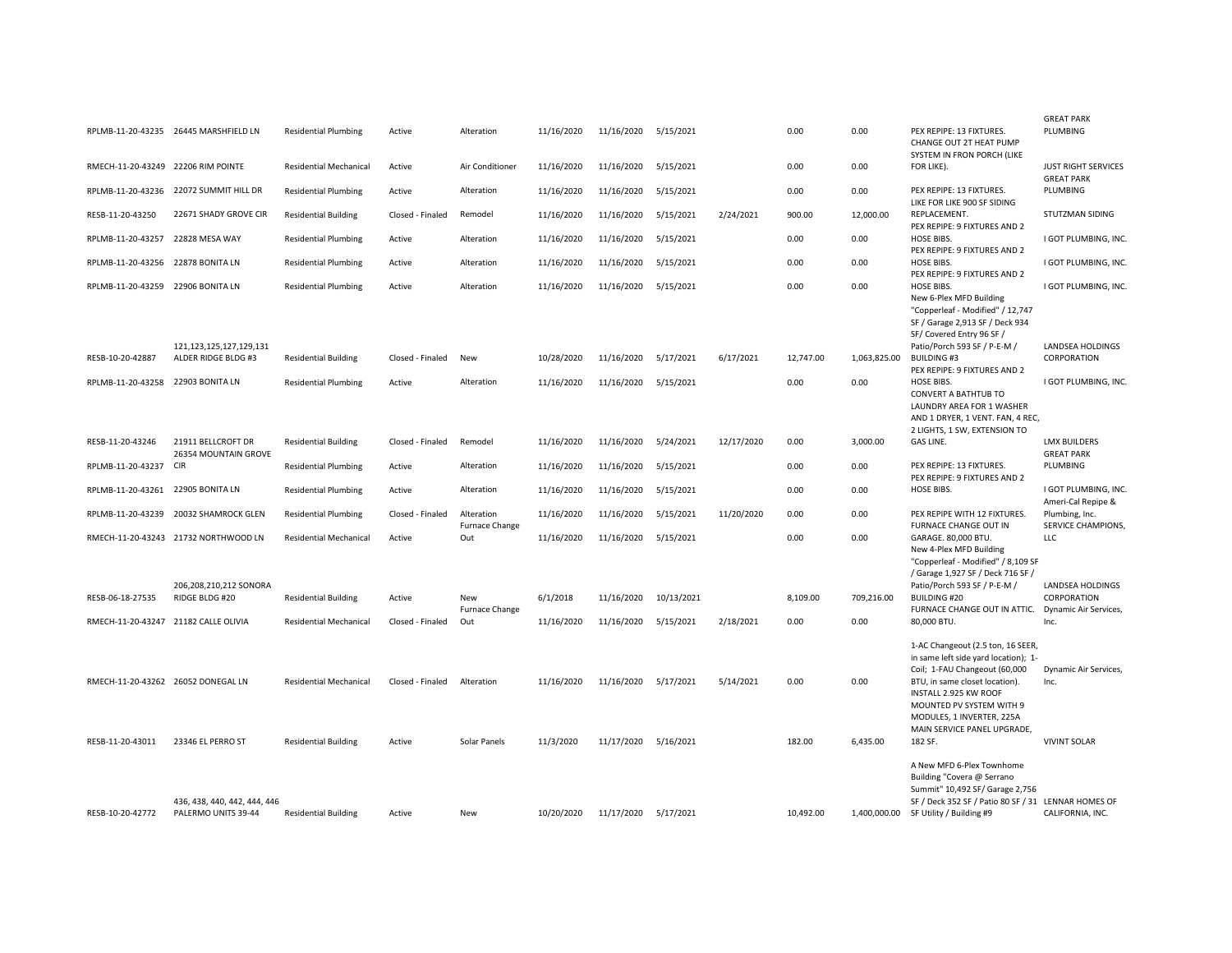| RESB-10-20-42761                     | 424, 426, 428, 430, 432, 434<br>PALERMO UNITS 33-38 | <b>Residential Building</b>                                | Active                               | New                          | 10/20/2020               | 11/17/2020               | 8/18/2021              |                         | 10,492.00        | 1,400,000.00           | A New MFD 6-Plex Townhome<br>Building "Covera @ Serrano<br>Summit" 10,492 SF/ACC / Garage<br>2,756 SF / Deck 352 SF / Patio 80<br>SF / 31 SF Utility / Building #8<br>INSTALL 2.95 KW ROOF MOUNTED                                                                                                       | LENNAR HOMES OF<br>CALIFORNIA, INC.                         |
|--------------------------------------|-----------------------------------------------------|------------------------------------------------------------|--------------------------------------|------------------------------|--------------------------|--------------------------|------------------------|-------------------------|------------------|------------------------|----------------------------------------------------------------------------------------------------------------------------------------------------------------------------------------------------------------------------------------------------------------------------------------------------------|-------------------------------------------------------------|
| RESB-11-20-43252                     | 25852 CHAPEL HILL DR                                | <b>Residential Building</b>                                | Closed - Finaled                     | Solar Panels                 | 11/16/2020               | 11/17/2020               | 5/16/2021              | 2/5/2021                | 182.00           | 6,435.00               | PV SYSTEM WITH 9 MODULES, 1<br>INVERTER, 182 SF.<br>INSTALL 6.225 KW ROOF<br>MOUNTED PV SYSTEM WITH 15<br>MODULES, MICRO-INVERTERS,                                                                                                                                                                      | <b>VIVINT SOLAR</b>                                         |
| RESB-11-20-43251                     | 24951 AVENIDA VERANEO                               | <b>Residential Building</b>                                | Closed - Finaled                     | Solar Panels                 | 11/16/2020               | 11/17/2020               | 5/16/2021              | 12/29/2020              | 300.00           | 21,800.00              | 300 SF.<br>INSTALL 3.84 KW ROOF MOUNTED                                                                                                                                                                                                                                                                  | Precis Solar                                                |
| RESB-11-20-43241                     | 21402 BRANDYWINE LN                                 | <b>Residential Building</b>                                | Closed - Finaled                     | Solar Panels                 | 11/16/2020               | 11/17/2020               | 5/16/2021              | 1/13/2021               | 218.00           | 12,000.00              | PV SYSTEM WITH 12 MODULES, 1<br>INVERTER, 218 SF.                                                                                                                                                                                                                                                        | Solar 360 Building<br>Services, Inc.                        |
| RESB-11-20-43277                     | 38 BLANCO                                           | <b>Residential Building</b>                                | Closed - Finaled                     | Solar Panels                 | 11/17/2020               | 11/17/2020               | 5/16/2021              | 1/22/2021               | 400.00           | 20,550.00              | INSTALL 7.59 KW ROOF MOUNTED<br>PV SYSTEM WITH 22 MODULES.<br>MICRO-INVERTERS, 400 SF.                                                                                                                                                                                                                   | <b>TLP Electric</b><br>Integrations, Inc.                   |
| RPLMB-11-20-43268                    | 21762 EXTON WAY                                     | <b>Residential Plumbing</b>                                | Active                               | Alteration                   | 11/17/2020               | 11/17/2020               | 5/16/2021              |                         | 0.00             | 0.00                   | PEX REPIPE WITH (13) FIXTURES<br>AND (2) HOSE BIBS.                                                                                                                                                                                                                                                      | Repipe 1                                                    |
| RESB-11-20-43255<br>RESB-11-20-43242 | 24722 CALLE EL TORO<br>GRANDE<br>27211 COACHMAN WAY | <b>Residential Building</b><br><b>Residential Building</b> | Closed - Finaled<br>Closed - Finaled | Solar Panels<br>Solar Panels | 11/16/2020<br>11/16/2020 | 11/17/2020<br>11/17/2020 | 5/16/2021<br>5/16/2021 | 3/18/2021<br>12/15/2020 | 385.00<br>290.00 | 15,015.00<br>16,000.00 | INSTALL 6.825 KW ROOF<br>MOUNTED PV SYSTEM WITH 21<br>MODULES, MICRO-INVERTERS,<br>385 SF.*STRUCTURAL UPGRADES<br>INCLUDED*<br>INSTALL 5.12 KW PV SYSTEM<br>WITH 16 MODULES, 1 INVERTER,<br>290 SF.                                                                                                      | <b>VIVINT SOLAR</b><br>Solar 360 Building<br>Services, Inc. |
| RESB-11-20-43010                     | 24622 JUTEWOOD PL                                   | <b>Residential Building</b>                                | Closed - Finaled                     | Solar Panels                 | 11/3/2020                | 11/18/2020               | 5/17/2021              | 12/23/2020              | 368.00           | 14,300.00              | INSTALL 6.5 KW ROOF MOUNTED<br>PV SYSTEM WITH 20 MODULES, 1<br>INVERTER, MAIN PANEL UPGRADE<br>TO 225 AMPS; 368 SF. * includes<br>structural upgrades*<br>2168 SF ROOF TILES RELAY TO<br>INCLUDE: REMOVING AND<br>STORAGE OF EXISTING TILES;<br>WOOD REPAIR AS NEEDED;<br>INSTALL 2 LAYERS Of 40 LB FELT | <b>VIVINT SOLAR</b>                                         |
| RESB-11-20-43278                     | 25961 MIRALINDA                                     | <b>Residential Building</b>                                | Closed - Finaled                     | Reroof                       | 11/17/2020               | 11/18/2020               | 5/17/2021              | 12/23/2020              | 0.00             | 0.00                   | UNDERLAYMENT, REINSTALL<br><b>EXISTING TILES.</b>                                                                                                                                                                                                                                                        | <b>Prestige Roofing</b>                                     |
| RPLMB-11-20-43287                    | 25761 LE PARC 37, 38, 47,<br>-48                    | <b>Residential Plumbing</b>                                | Closed - Finaled                     | Alteration                   | 11/18/2020               | 11/18/2020               | 5/9/2021               | 2/22/2021               | 0.00             | 0.00                   | PEX REPIPE FOR 4 UNITS: UNITS<br>#37, 38 WITH 8 FIXTURES; UNIT<br>#47 WITH 10 FIXTURES; UNIT #48<br>WITH 11 FIXTURES.                                                                                                                                                                                    | AMA Repiping LLC                                            |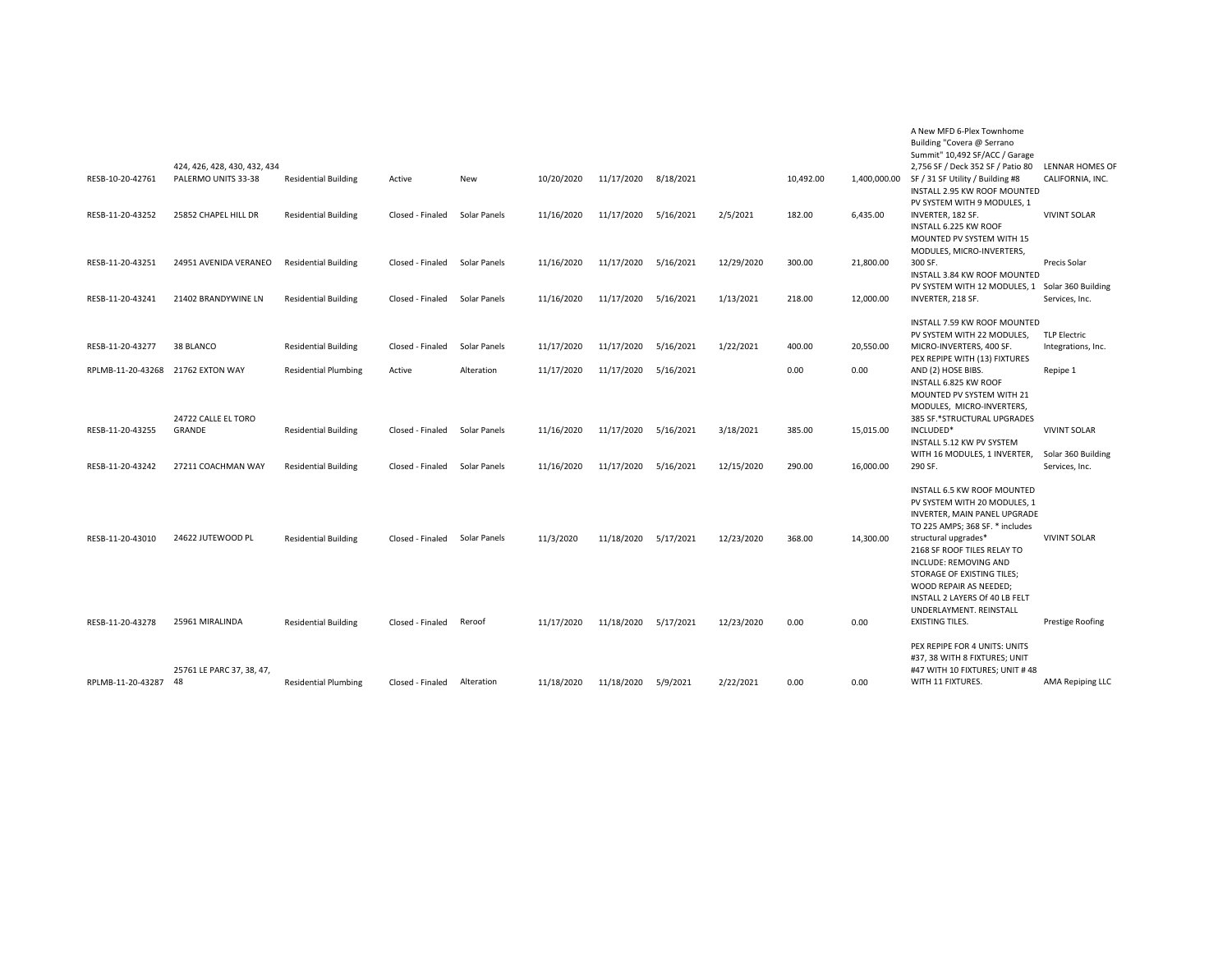| RESB-11-20-43226 | 22062, 22064, 22066, 22068<br>NEWBRIDGE DR BLDG #40 Residential Building |                             | Active           | Reroof     | 11/13/2020 | 11/18/2020 5/17/2021 |           |           | 6,683.00 | 21,279.00  | REROOF BLDG. #40 (4-UNIT<br>BLDG): Tear-off existing sloped<br>roof and flat roof; Replace<br>plywood deck & fascia board, as<br>needed. SLOPED ROOF (4,830 SF):<br>Install GAF Shingle Mate<br>underlayment, 26-gauge<br>galvanized sheet metal, 2"x2" drip<br>edge metal for eaves, GAF<br>TimberCrest 10" Cool for hip and<br>ridge, and Timberline HDZ RS<br>Shingles. FLAT ROOF (1,853 SF):<br>Install BUR-GAF NB5G/P6 System -<br>one layer of red rosin sheathing<br>paper; one ply GAF #75 base<br>sheet; hot mop four plies GAF<br>Flexply 6 ply sheet with Type III<br>asphalt; and hot mop (apply flood<br>coat of Type III asphalt at rate of<br>60 lbs / 100 SF and broadcast new<br>Gravel Aggregate - 4/5 Granite<br>into hot asphalt at 400 lbs / 100<br>SF). | <b>FONTAINE</b><br>WEATHERPROOFING,<br>INC. |
|------------------|--------------------------------------------------------------------------|-----------------------------|------------------|------------|------------|----------------------|-----------|-----------|----------|------------|-------------------------------------------------------------------------------------------------------------------------------------------------------------------------------------------------------------------------------------------------------------------------------------------------------------------------------------------------------------------------------------------------------------------------------------------------------------------------------------------------------------------------------------------------------------------------------------------------------------------------------------------------------------------------------------------------------------------------------------------------------------------------------|---------------------------------------------|
|                  |                                                                          |                             |                  |            |            |                      |           |           |          |            | REROOF BLDG. #26 (3-UNIT                                                                                                                                                                                                                                                                                                                                                                                                                                                                                                                                                                                                                                                                                                                                                      |                                             |
|                  |                                                                          |                             |                  |            |            |                      |           |           |          |            | BLDG): Tear-off existing sloped<br>roof and flat roof; Replace<br>plywood deck & fascia board, as                                                                                                                                                                                                                                                                                                                                                                                                                                                                                                                                                                                                                                                                             |                                             |
|                  |                                                                          |                             |                  |            |            |                      |           |           |          |            | needed. SLOPED ROOF (4,150 SF):<br>Install GAF Shingle Mate                                                                                                                                                                                                                                                                                                                                                                                                                                                                                                                                                                                                                                                                                                                   |                                             |
|                  |                                                                          |                             |                  |            |            |                      |           |           |          |            | underlayment, 26-gauge<br>galvanized sheet metal, 2"x2" drip<br>edge metal for eaves, GAF                                                                                                                                                                                                                                                                                                                                                                                                                                                                                                                                                                                                                                                                                     |                                             |
|                  |                                                                          |                             |                  |            |            |                      |           |           |          |            | TimberCrest 10" Cool for hip and<br>ridge, and Timberline HDZ RS                                                                                                                                                                                                                                                                                                                                                                                                                                                                                                                                                                                                                                                                                                              |                                             |
|                  |                                                                          |                             |                  |            |            |                      |           |           |          |            | Shingles. FLAT ROOF (993 SF):<br>Install BUR-GAF NB5G/P6 System -<br>one layer of red rosin sheathing                                                                                                                                                                                                                                                                                                                                                                                                                                                                                                                                                                                                                                                                         |                                             |
|                  |                                                                          |                             |                  |            |            |                      |           |           |          |            | paper; one ply GAF #75 base<br>sheet; hot mop four plies GAF                                                                                                                                                                                                                                                                                                                                                                                                                                                                                                                                                                                                                                                                                                                  |                                             |
|                  |                                                                          |                             |                  |            |            |                      |           |           |          |            | Flexply 6 ply sheet with Type III<br>asphalt; and hot mop (apply flood<br>coat of Type III asphalt at rate of                                                                                                                                                                                                                                                                                                                                                                                                                                                                                                                                                                                                                                                                 |                                             |
|                  |                                                                          |                             |                  |            |            |                      |           |           |          |            | 60 lbs / 100 SF and broadcast new<br>Gravel Aggregate - 4/5 Granite                                                                                                                                                                                                                                                                                                                                                                                                                                                                                                                                                                                                                                                                                                           | <b>FONTAINE</b>                             |
| RESB-11-20-43225 | 22061, 22063, 22065<br>NEWBRIDGE DR BLDG #26                             | <b>Residential Building</b> | Closed - Finaled | Reroof     | 11/13/2020 | 11/18/2020           | 5/17/2021 | 1/14/2021 | 5,143.00 | 15,557.00  | into hot asphalt at 400 lbs / 100<br>SF).                                                                                                                                                                                                                                                                                                                                                                                                                                                                                                                                                                                                                                                                                                                                     | WEATHERPROOFING,<br>INC.                    |
|                  |                                                                          |                             |                  |            |            |                      |           |           |          |            | A New MFD Duplex Townhome<br>"Oreste" Plan 3CR-4CR / 4597 SF /<br>Garage 896 SF / 226 SF Front                                                                                                                                                                                                                                                                                                                                                                                                                                                                                                                                                                                                                                                                                |                                             |
|                  |                                                                          |                             |                  |            |            |                      |           |           |          |            | Porch / 282 SF 2nd. & 3rd. Floor<br>Deck / 25 SF Utility / Home Site # LENNAR HOMES OF                                                                                                                                                                                                                                                                                                                                                                                                                                                                                                                                                                                                                                                                                        |                                             |
| RESB-10-20-42866 | 210/212 DENALI                                                           | <b>Residential Building</b> | Closed - Finaled | New        | 10/27/2020 | 11/18/2020 7/14/2021 |           | 6/15/2021 | 4,597.00 | 615,800.00 | 39-40 (Duplex - Phase 6)<br>PEX REPIPE FOR 4 UNITS: UNITS #                                                                                                                                                                                                                                                                                                                                                                                                                                                                                                                                                                                                                                                                                                                   | CALIFORNIA, INC.                            |
|                  | RPLMB-11-20-43284 25761 LE PARC 51,52,57,58 Residential Plumbing         |                             | Closed - Finaled | Alteration | 11/18/2020 | 11/18/2020 5/9/2021  |           | 3/4/2021  | 0.00     | 0.00       | 51,52,57,58 WITH 8 FIXTURES.                                                                                                                                                                                                                                                                                                                                                                                                                                                                                                                                                                                                                                                                                                                                                  | AMA Repiping LLC                            |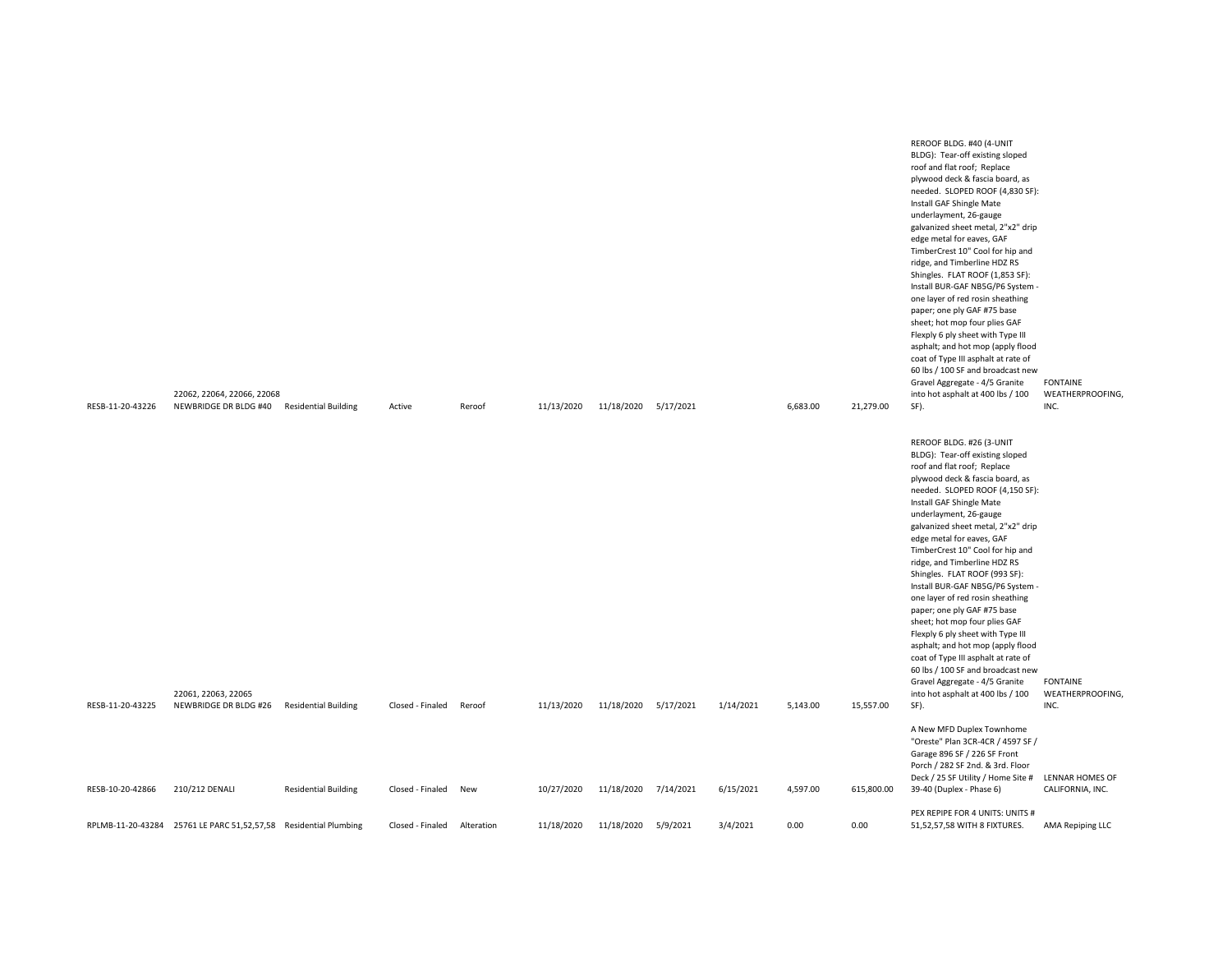| RESB-11-20-43281 | 23841 CANDOR LN                                                          | <b>Residential Building</b>                                      | Active                               | Reroof     | 11/18/2020               | 11/18/2020 5/17/2021               |           |                       | 1,800.00         | 6,800.00          | T/O EXISTING 1800 SF 2 LAYERS<br>SHINGLE ROOF; INSTALL 1 LAYER<br>OF SYNTHETIC UNDERLAYMENT;<br>INSTALL NEW CLASS A COMP.<br>SHINGLES.                                                                                                                                                                                                                                                                                                                                                                                                                                                                                                                                                                                                                                                                    | Jones Roofing Inc.                                              |
|------------------|--------------------------------------------------------------------------|------------------------------------------------------------------|--------------------------------------|------------|--------------------------|------------------------------------|-----------|-----------------------|------------------|-------------------|-----------------------------------------------------------------------------------------------------------------------------------------------------------------------------------------------------------------------------------------------------------------------------------------------------------------------------------------------------------------------------------------------------------------------------------------------------------------------------------------------------------------------------------------------------------------------------------------------------------------------------------------------------------------------------------------------------------------------------------------------------------------------------------------------------------|-----------------------------------------------------------------|
| RESB-11-20-43223 | 22041, 22045, 22047, 22049<br>NEWBRIDGE DR BLDG #42 Residential Building |                                                                  | Closed - Finaled                     | Reroof     | 11/13/2020               | 11/18/2020                         | 5/17/2021 | 1/14/2021             | 6,683.00         | 21,279.00         | REROOF BLDG. #42 (4-UNIT<br>BLDG): Tear-off existing sloped<br>roof and flat roof; Replace<br>plywood deck & fascia board, as<br>needed. SLOPED ROOF (4,830 SF):<br>Install GAF Shingle Mate<br>underlayment, 26-gauge<br>galvanized sheet metal, 2"x2" drip<br>edge metal for eaves, GAF<br>TimberCrest 10" Cool for hip and<br>ridge, and Timberline HDZ RS<br>Shingles. FLAT ROOF (1,853 SF):<br>Install BUR-GAF NB5G/P6 System -<br>one layer of red rosin sheathing<br>paper; one ply GAF #75 base<br>sheet; hot mop four plies GAF<br>Flexply 6 ply sheet with Type III<br>asphalt; and hot mop (apply flood<br>coat of Type III asphalt at rate of<br>60 lbs / 100 SF and broadcast new<br>Gravel Aggregate - 4/5 Granite<br>into hot asphalt at 400 lbs / 100<br>SF).                             | <b>FONTAINE</b><br>WEATHERPROOFING,<br>INC.                     |
|                  |                                                                          |                                                                  |                                      |            |                          |                                    |           |                       |                  |                   | PEX REPIPE FOR 4 UNITS: UNITS<br>#49,50 WITH 8 FIXTURES, UNITS                                                                                                                                                                                                                                                                                                                                                                                                                                                                                                                                                                                                                                                                                                                                            |                                                                 |
|                  |                                                                          |                                                                  |                                      |            |                          |                                    |           |                       |                  |                   |                                                                                                                                                                                                                                                                                                                                                                                                                                                                                                                                                                                                                                                                                                                                                                                                           |                                                                 |
| RESB-11-20-43224 | 22051, 22055, 22057, 22059<br>NEWBRIDGE DR BLDG #41 Residential Building | RPLMB-11-20-43282 25761 LE PARC 49,50,59,60 Residential Plumbing | Closed - Finaled<br>Closed - Finaled | Alteration | 11/18/2020<br>11/13/2020 | 11/18/2020<br>11/18/2020 5/17/2021 | 5/9/2021  | 3/1/2021<br>1/14/2021 | 0.00<br>6,683.00 | 0.00<br>21,279.00 | #59,60 WITH 10 FIXTURES.<br>REROOF BLDG. #41 (4-UNIT<br>BLDG): Tear-off existing sloped<br>roof and flat roof; Replace<br>plywood deck & fascia board, as<br>needed. SLOPED ROOF (4,830 SF):<br>Install GAF Shingle Mate<br>underlayment, 26-gauge<br>galvanized sheet metal, 2"x2" drip<br>edge metal for eaves, GAF<br>TimberCrest 10" Cool for hip and<br>ridge, and Timberline HDZ RS<br>Shingles. FLAT ROOF (1,853 SF):<br>Install BUR-GAF NB5G/P6 System -<br>one layer of red rosin sheathing<br>paper; one ply GAF #75 base<br>sheet; hot mop four plies GAF<br>Flexply 6 ply sheet with Type III<br>asphalt; and hot mop (apply flood<br>coat of Type III asphalt at rate of<br>60 lbs / 100 SF and broadcast new<br>Gravel Aggregate - 4/5 Granite<br>into hot asphalt at 400 lbs / 100<br>SF). | AMA Repiping LLC<br><b>FONTAINE</b><br>WEATHERPROOFING,<br>INC. |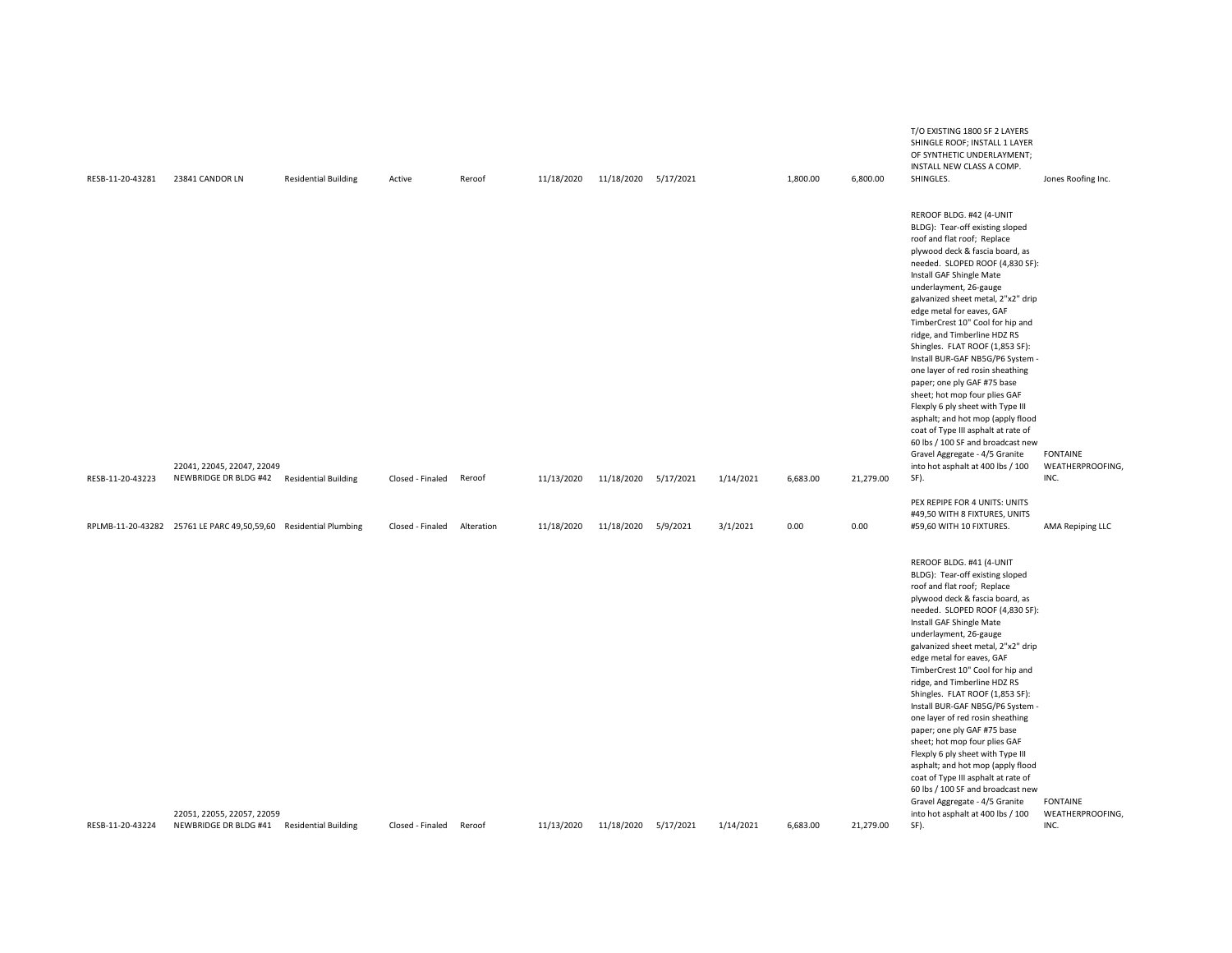| RPLMB-11-20-43286 44                 | 25761 LE PARC 41, 42, 43,                                        | <b>Residential Plumbing</b>                                | Closed - Finaled                     | Alteration             | 11/18/2020              | 11/18/2020               | 5/9/2021               | 2/23/2021              | 0.00               | 0.00                  | PEX REPIPE FOR 4 UNITS: UNITS<br>#41, 42 WITH 10 FIXTURES, UNITS<br>#43,44 WITH 11 FIXTURES.                                                                                                                                           | AMA Repiping LLC                           |
|--------------------------------------|------------------------------------------------------------------|------------------------------------------------------------|--------------------------------------|------------------------|-------------------------|--------------------------|------------------------|------------------------|--------------------|-----------------------|----------------------------------------------------------------------------------------------------------------------------------------------------------------------------------------------------------------------------------------|--------------------------------------------|
| RESB-10-20-42867                     | 214/216 DENALI                                                   | <b>Residential Building</b>                                | Closed - Finaled                     | New                    | 10/27/2020              | 11/18/2020               | 5/17/2021              | 6/18/2021              | 3,887.00           | 515,554.00            | A New MFD Duplex Townhome<br>"Oreste" Plan 1CR-2CR / 3,887 SF /<br>Garage 900 SF / 25 SF Covered<br>Entry / 114 SF Covered Parking /<br>21 SF Utility / Homesite # 37-38<br>(Duplex - Phase 6)                                         | <b>LENNAR HOMES OF</b><br>CALIFORNIA, INC. |
| RESB-10-20-42864                     | 206/208 DENALI                                                   | <b>Residential Building</b>                                | Closed - Finaled                     | New                    | 10/27/2020              | 11/18/2020               | 5/17/2021              | 6/11/2021              | 4,597.00           | 615,800.00            | A New MFD Duplex Townhome<br>"Oreste" Plan 3B-4B / 4597 SF /<br>Garage 896 SF / 226 SF Front<br>Porch / 282 SF 2nd. & 3rd. Floor<br>Deck / 25 SF Utility / Home Site #<br>41-42 (Duplex - Phase 6)                                     | <b>LENNAR HOMES OF</b><br>CALIFORNIA, INC. |
|                                      | CMECH-11-20-43263 20481 CRESCENT BAY DR                          | <b>Commercial Mechanical</b>                               | Closed - Finaled                     | Air Conditioner        | 11/16/2020              | 11/18/2020               | 5/17/2021              | 12/8/2020              | 0.00               | 0.00                  | On "Herbalife" Building: Replace<br>existing rooftop package unit (5<br>ton) with new rooftop package<br>unit (5 ton, like-for-like) in same<br>rooftop location on existing<br>factory roof curb; Replace<br>disconnect; no ductwork. | White Mechanical,<br>Inc.                  |
| RESB-11-20-43267                     | 29 BIENVENU DR                                                   | <b>Residential Building</b>                                | Closed - Finaled                     | Solar Panels           | 11/17/2020              | 11/18/2020               | 5/17/2021              | 1/13/2021              | 301.00             | 18,000.00             | INSTALL 5.44 KW ROOF MOUNTED<br>PV SYSTEM WITH 17 MODULES,<br>MICRO-INVERTERS, 301 SF.                                                                                                                                                 | SOLARMAX<br>TECHNOLOGY INC.                |
| RESB-10-20-42863                     | 202/204 DENALI                                                   | <b>Residential Building</b>                                | Closed - Finaled                     | New                    | 10/27/2020              | 11/18/2020               | 5/17/2021              | 6/11/2021              | 3,887.00           | 515,554.00            | A New MFD Duplex Townhome<br>"Oreste" Plan 1B-2B / 3,887 SF /<br>Garage 900 SF / 36 SF Covered<br>Entry / 114 SF Covered Parking /<br>21 SF Utility / Homesite #43-44<br>(Duplex - Phase 6)                                            | <b>LENNAR HOMES OF</b><br>CALIFORNIA, INC. |
|                                      | RPLMB-11-20-43285 25761 LE PARC 39,40,45,46 Residential Plumbing |                                                            | Closed - Finaled                     | Alteration             | 11/18/2020              | 11/18/2020               | 5/9/2021               | 2/25/2021              | 0.00               | 0.00                  | PEX REPIPE FOR 4 UNITS: UNITS<br>#39, 40, 45, 46 WITH 8 FIXTURES. AMA Repiping LLC                                                                                                                                                     |                                            |
|                                      | RPLMB-11-20-43283 25761 LE PARC 53,54,55,56 Residential Plumbing |                                                            | Closed - Finaled                     | Alteration             | 11/18/2020              | 11/18/2020               | 5/9/2021               | 3/1/2021               | 0.00               | 0.00                  | PEX REPIPE FOR 4 UNITS: UNITS<br>#53,54 WITH 10 FIXTURES, UNITS<br>#55,56 WITH 11 FIXTURES.<br>INSTALL 8.25 KW ROOF MOUNTED<br>PV SYSTEM WITH 25 MODULES,<br>MICROINVERTERS, UPGRADE<br>MAIN SERVICE PANEL TO 225A,                    | AMA Repiping LLC                           |
| RESB-09-20-42266<br>RESB-11-20-43298 | 17 VITALE LN<br>25051 WOODRIDGE                                  | <b>Residential Building</b><br><b>Residential Building</b> | Closed - Finaled<br>Closed - Finaled | Solar Panels<br>Reroof | 9/22/2020<br>11/19/2020 | 11/19/2020<br>11/19/2020 | 5/18/2021<br>5/18/2021 | 1/21/2021<br>12/1/2020 | 462.00<br>1,200.00 | 25,000.00<br>6,000.00 | 462 SF.<br>Reroof Flat Roof Only (1,200 SF) -<br>Tear-off torchdown; Install new<br>torchdown, 1 base and torch on<br>flat roof only.                                                                                                  | <b>ALTAIR SOLAR</b><br>RH Roofing, Inc.    |
|                                      |                                                                  |                                                            |                                      |                        |                         |                          |                        |                        |                    |                       |                                                                                                                                                                                                                                        |                                            |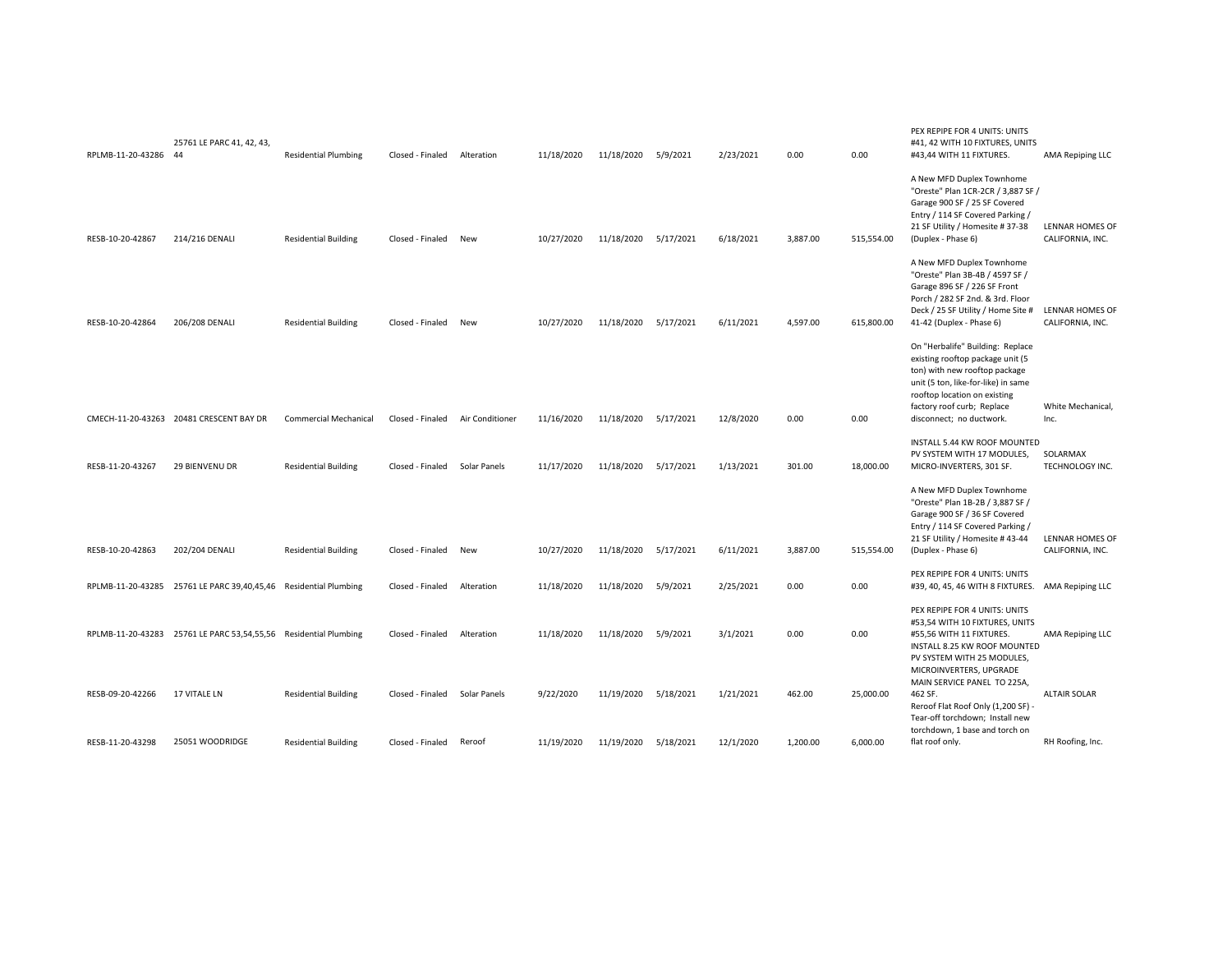|                                     |                      |                               |                  |              |            |                      |           |            |          |            | 452 SF APPROX. TREE COLLAPSE<br>REPAIR TO INCLUDE: REPLACE<br>DAMAGED ROOF FRAMING;<br>REMOVE/REPLACE WALL<br>FRAMING AS NEEDED; REPLACE 1<br>NOTCHED CEILING JOIST;<br>REMOVE/REPLAVE DAMAGED<br>DRAYWALLS AS NEEDED;<br>REPLACE/REPAIR ELECTRICAL AS<br>NEEDED; 2,175 SF RE-ROOF WITH<br>TILES>6 PSF. (ALL WORK TO                                      |                              |
|-------------------------------------|----------------------|-------------------------------|------------------|--------------|------------|----------------------|-----------|------------|----------|------------|-----------------------------------------------------------------------------------------------------------------------------------------------------------------------------------------------------------------------------------------------------------------------------------------------------------------------------------------------------------|------------------------------|
| RESB-10-20-42766                    | 25032 CASTLEWOOD     | <b>Residential Building</b>   | Active           | Repair       | 10/20/2020 | 11/19/2020 5/18/2021 |           |            | 425.00   | 30,000.00  | MATCH EXISTING)                                                                                                                                                                                                                                                                                                                                           | McGee Construction           |
| RESB-11-20-43301                    | 25661 ORCHARD RIM LN | <b>Residential Building</b>   | Active           | Remodel      | 11/19/2020 | 11/19/2020 5/18/2021 |           |            | 0.00     | 0.00       | Replace shower fixture and<br>shower pan (including tile and<br>lath) in Upstairs Guest Bathroom.                                                                                                                                                                                                                                                         | Coastline Tile &<br>Shower   |
|                                     |                      |                               |                  |              |            |                      |           |            |          |            | 228 SF 1'ST FL ADDITION TO<br>EXTEND LIVING ROOM AND<br>FAMILY ROOM; 314 SF 2'D FL<br>ADDITION TO EXTEND MASTER<br>BEDROOM AND LOFT AREA;<br>DEMOLITION EXISTING 2'D FL<br>DECK AND CONSTRUCTION OF 231<br>SF NEW SOLID ROOF ATTACHED<br>PATIO COVER WITH NEW SLIDING<br>DOOR; APROX. 250 SF 1'SF FL<br>REMODEL TO REMOVE FIREPLACE                       |                              |
| RESB-10-20-42688                    | <b>6 SEDONA</b>      | <b>Residential Building</b>   | Closed - Finaled | Addition     | 10/15/2020 | 11/19/2020           | 5/18/2021 | 6/14/2021  | 773.00   | 100,000.00 | AND MODIFY STAIRS; 16 REC, 24<br>LIGHTS, 8 SW, DUCTWORK.<br>CHANGE OUT A 50 GALLON<br>WATER HEATER IN GARAGE WITH Fast Water Heater                                                                                                                                                                                                                       |                              |
| RPLMB-11-20-43304 22871 LOUMONT DR  |                      | <b>Residential Plumbing</b>   | Closed - Finaled | Water Heater | 11/19/2020 | 11/19/2020 5/18/2021 |           | 12/1/2020  | 0.00     | 0.00       | <b>EXPANSION TANK.</b><br>Tile Relay: Remove existing roof<br>tiles (approx. 24 squares) and set<br>aside; Install two layers of 40#<br>ASTM felt paper; Re-install                                                                                                                                                                                       | Company                      |
| RESB-11-20-43307                    | 25 SAN ANGELO        | <b>Residential Building</b>   | Closed - Finaled | Reroof       | 11/19/2020 | 11/19/2020 5/18/2021 |           | 1/15/2021  | 2,400.00 | 9,500.00   | existing roof tiles.                                                                                                                                                                                                                                                                                                                                      | Ozone Roofing, Inc.          |
|                                     |                      |                               |                  |              |            |                      |           |            |          |            | 1-AC Changeout (5 ton, 20 SEER,<br>in same right side yard location)<br>with Disconnect; 1-Coil; 1-FAU<br>Changeout (100,000 BTU, in same<br>attic location) with Ductwork (40'<br>of R-8 ductwork).<br>** CONTRACTOR SHOULD BE<br>AVAILABLE AT SITE AND MUST<br>HAVE LADDER OF APPROPRIATE<br>SIZE AND STRENGTH SETUP FOR<br>ATTIC ACCESS AT THE TIME OF | White Mechanical,            |
| RMECH-11-20-43305 4 SIERRA BLANCO   |                      | <b>Residential Mechanical</b> | Closed - Finaled | Alteration   | 11/19/2020 | 11/19/2020 5/18/2021 |           | 1/26/2021  | 0.00     | 0.00       | INSPECTION**<br>CHANGE OUT A 50 GALLON<br>WATER HEATER IN GARAGE WITH Fast Water Heater                                                                                                                                                                                                                                                                   | Inc.                         |
| RPLMB-11-20-43299 4 SIERRA BLANCO   |                      | <b>Residential Plumbing</b>   | Closed - Finaled | Water Heater | 11/19/2020 | 11/19/2020           | 5/18/2021 | 12/2/2020  | 0.00     | 0.00       | <b>EXPANSION TANK.</b><br>CHANGE OUT A 50 GALLON<br>WATER HEATER IN GARAGE WITH                                                                                                                                                                                                                                                                           | Company<br>Fast Water Heater |
| RPLMB-11-20-43302 24522 HIGHPINE RD |                      | <b>Residential Plumbing</b>   | Closed - Finaled | Water Heater | 11/19/2020 | 11/19/2020 5/18/2021 |           | 12/14/2020 | 0.00     | 0.00       | <b>EXPANSION TANK.</b>                                                                                                                                                                                                                                                                                                                                    | Company                      |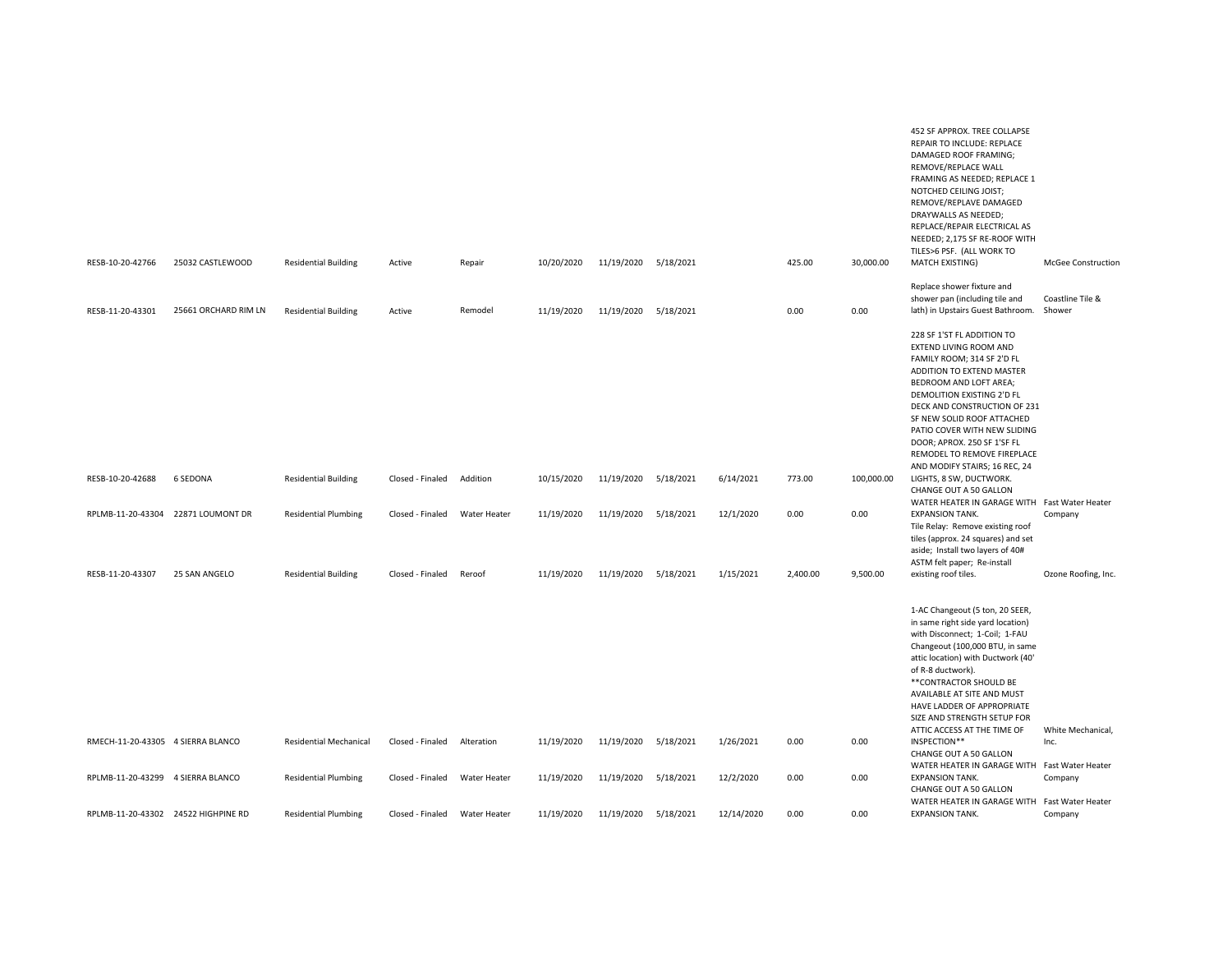|                                    |                                              |                               |                  |                            |            |                      |           |            |           |              | ANCHOR RETAINING WALLS TYPE                                             |                            |
|------------------------------------|----------------------------------------------|-------------------------------|------------------|----------------------------|------------|----------------------|-----------|------------|-----------|--------------|-------------------------------------------------------------------------|----------------------------|
|                                    |                                              |                               |                  | <b>Retaining Wall Over</b> |            |                      |           |            |           |              | 8,9,10,21,22 @ PORTOLA NE,                                              |                            |
| FCWL-08-20-41603                   | PORTOLA NE TRACT 17300                       | Fence/Wall                    | Active           | 6 ft                       | 8/17/2020  | 11/19/2020 5/18/2021 |           |            | 81,652.00 | 2,400,000.00 | TRACT 17300, PHASE 2B.                                                  | Baldwin & Sons             |
|                                    |                                              |                               |                  |                            |            |                      |           |            |           |              | CHANGE OUT A 50 GALLON                                                  |                            |
|                                    | 21901 MONTBURY DR                            |                               | Closed - Finaled | Water Heater               |            |                      |           | 12/2/2020  | 0.00      | 0.00         | WATER HEATER IN GARAGE WITH Fast Water Heater<br><b>EXPANSION TANK.</b> |                            |
| RPLMB-11-20-43303                  |                                              | <b>Residential Plumbing</b>   |                  |                            | 11/19/2020 | 11/19/2020           | 5/18/2021 |            |           |              | TEAR OFF 1600 SQ FT OF                                                  | Company                    |
|                                    |                                              |                               |                  |                            |            |                      |           |            |           |              | ROOFING MATERIAL. REPLACE                                               |                            |
|                                    |                                              |                               |                  |                            |            |                      |           |            |           |              | PLYWOOD AS NECESSARY.                                                   |                            |
|                                    |                                              |                               |                  |                            |            |                      |           |            |           |              |                                                                         |                            |
|                                    |                                              |                               |                  |                            |            |                      |           |            |           |              | INSTALL ONE LAYER OF GAF<br>TIGERPAW UNDERLAYMENT.                      |                            |
|                                    |                                              |                               |                  |                            |            |                      |           |            |           |              | INSTALL CERTAINTEED LANDMARK WESTERN ROOFING                            |                            |
| RESB-11-20-43314                   | 21361 FALKIRK LN                             | <b>Residential Building</b>   | Closed - Finaled | Reroof                     | 11/19/2020 | 11/19/2020 5/18/2021 |           | 12/3/2020  | 1,600.00  | 8,500.00     | PRO SHINGLES.                                                           | SYSTEMS                    |
|                                    |                                              |                               |                  |                            |            |                      |           |            |           |              |                                                                         |                            |
|                                    |                                              |                               |                  |                            |            |                      |           |            |           |              | PEX Repipe (whole house repipe -                                        | Severson Plumbing,         |
| RPLMB-11-20-43309                  | 26885 APACHE TRAIL DR                        | <b>Residential Plumbing</b>   | Closed - Finaled | Alteration                 | 11/19/2020 | 11/19/2020           | 5/18/2021 | 11/30/2020 | 0.00      | 0.00         | 11 fixtures & 4 hose bibbs)                                             | Inc.                       |
|                                    |                                              |                               |                  |                            |            |                      |           |            |           |              | PEX REPIPE: 9 FIXTURES AND 2                                            | SEVERSON                   |
| RPLMB-11-20-43300                  | 26158 HILLSFORD PL                           | <b>Residential Plumbing</b>   | Closed - Finaled | Alteration                 | 11/19/2020 | 11/19/2020           | 5/18/2021 | 12/21/2020 | 0.00      | 0.00         | HOSE BIBS.                                                              | PLUMBING, INC.             |
|                                    |                                              |                               |                  |                            |            |                      |           |            |           |              | INSTALL 8.16 KW ROOF MOUNTED                                            |                            |
|                                    |                                              |                               |                  |                            |            |                      |           |            |           |              | PV SYSTEM WITH 24 MODULES, 1                                            |                            |
| RESB-11-20-43275                   | 1183 VIEJO HILLS DR                          | <b>Residential Building</b>   | Closed - Finaled | Solar Panels               | 11/17/2020 | 11/19/2020           | 5/18/2021 | 2/1/2021   | 472.00    | 16,000.00    | INVERTER, 472 SF.                                                       | <b>TESLA</b>               |
|                                    |                                              |                               |                  |                            |            |                      |           |            |           |              | INSTALL 11.65 KW ROOF                                                   |                            |
|                                    |                                              |                               |                  |                            |            |                      |           |            |           |              | MOUNTED PV SYSTEM WITH 37                                               |                            |
|                                    |                                              |                               |                  |                            |            |                      |           |            |           |              | MODULES, MICRO INVERTERS,                                               |                            |
|                                    |                                              |                               |                  |                            |            |                      |           |            |           |              | 13.5 KWH ENERGY STORAGE                                                 |                            |
|                                    |                                              |                               |                  |                            |            |                      |           |            |           |              | SYSTEM WITH 1 BATTERY, 225A                                             |                            |
|                                    |                                              |                               |                  |                            |            |                      |           |            |           |              | <b>GENERATION/ BACK UP LOAD</b>                                         | Sunrun Installation        |
| RESB-10-20-42880                   | 22041 ELSBERRY WAY                           | <b>Residential Building</b>   | Closed - Finaled | Solar Panels               | 10/28/2020 | 11/19/2020           | 5/18/2021 | 3/10/2021  | 668.00    | 37,500.00    | CENTER, 668 SF.                                                         | Services, Inc.             |
|                                    |                                              |                               |                  |                            |            |                      |           |            |           |              | 1-AC Changeout (5 ton, 14 SEER,                                         |                            |
|                                    |                                              |                               |                  |                            |            |                      |           |            |           |              | in same left side yard location)                                        |                            |
|                                    |                                              |                               |                  |                            |            |                      |           |            |           |              | with Disconnect; 1-Coil; 1-FAU                                          |                            |
|                                    |                                              |                               |                  |                            |            |                      |           |            |           |              | Changeout (80,000 BTU, in same                                          | White Mechanical.          |
| RMECH-11-20-43306 24425 PEACOCK ST |                                              | <b>Residential Mechanical</b> | Closed - Finaled | Alteration                 | 11/19/2020 | 11/19/2020           | 5/18/2021 | 12/21/2020 | 0.00      | 0.00         | closet location).                                                       | Inc.                       |
|                                    |                                              |                               |                  |                            |            |                      |           |            |           |              | Like for like replacement of a 3 ton                                    |                            |
|                                    |                                              |                               |                  |                            |            |                      |           |            |           |              | 15 seer upflow heat pump system                                         |                            |
|                                    |                                              |                               |                  |                            |            |                      |           |            |           |              | in same rooftop location.                                               |                            |
|                                    |                                              |                               |                  |                            |            |                      |           |            |           |              | **CONTRACTOR SHOULD BE                                                  |                            |
|                                    |                                              |                               |                  |                            |            |                      |           |            |           |              | AVAILABLE AT SITE AND MUST                                              |                            |
|                                    |                                              |                               |                  |                            |            |                      |           |            |           |              | HAVE LADDER OF APPROPRIATE                                              |                            |
|                                    |                                              |                               |                  |                            |            |                      |           |            |           |              | SIZE AND STRENGTH SETUP FOR                                             |                            |
|                                    |                                              |                               |                  | Furnace Change             |            |                      |           |            |           |              | ROOF/ATTIC ACCESS AT TIME OF                                            |                            |
|                                    | RMECH-11-20-43331 24836 WOODSIDE LN          | <b>Residential Mechanical</b> | Active           | Out                        | 11/20/2020 | 11/20/2020           | 5/19/2021 |            | 0.00      | 0.00         | INSPECTION.**                                                           | <b>JUST RIGHT SERVICES</b> |
|                                    |                                              |                               |                  |                            |            |                      |           |            |           |              | New 105 sq. ft. in-ground spa only                                      |                            |
| POOL-11-20-43334                   | 28 CALABRIA LN                               | Combination Pool/Spa          | Closed - Finaled | Residential                | 11/20/2020 | 11/20/2020           | 5/19/2021 | 5/20/2021  | 105.00    | 23,000.00    | with related equipment.                                                 | California Pools           |
|                                    |                                              |                               |                  |                            |            |                      |           |            |           |              | REMOVE WINDOW AND DOOR                                                  |                            |
|                                    |                                              |                               |                  |                            |            |                      |           |            |           |              | AND REPLACE THEM WITH A NEW                                             |                            |
| RESB-09-20-41995                   | 8 CELONOVA PL                                | <b>Residential Building</b>   | Closed - Finaled | Remodel                    | 9/8/2020   | 11/20/2020           | 5/19/2021 | 3/31/2021  | 0.00      | 5,000.00     | PATIO SLIDER.                                                           | AMERISIDE                  |
|                                    |                                              |                               |                  |                            |            |                      |           |            |           |              | 1-Gas Line for BBQ, 1-Sink, 1-                                          |                            |
|                                    |                                              |                               |                  |                            |            |                      |           |            |           |              | Underground Waste Line (for                                             |                            |
| RESB-11-20-43332                   | 1868 ALISO CANYON DRIVE Residential Building |                               | Closed - Finaled | Remodel                    | 11/20/2020 | 11/20/2020           | 5/19/2021 | 3/10/2021  | 0.00      | 0.00         | sink); 2-Rec for BBQ.                                                   | HDZ LANDSCAPE CO.          |
|                                    |                                              |                               |                  |                            |            |                      |           |            |           |              | New 609 sq. ft. pool and spa with                                       |                            |
|                                    |                                              |                               |                  |                            |            |                      |           |            |           |              | related equipment. Gas and                                              |                            |
|                                    |                                              |                               |                  |                            |            |                      |           |            |           |              | electric to new BBQ. Electric to                                        |                            |
| POOL-11-20-43335                   | 25672 SKYBIRD LN                             | <b>Combination Pool/Spa</b>   | Active           | Residential                | 11/20/2020 | 11/20/2020           | 5/19/2021 |            | 609.00    | 35,000.00    | future TV wall.                                                         | California Pools           |
|                                    |                                              |                               |                  |                            |            |                      |           |            |           |              | New 465 sq. ft. pool and spa with                                       |                            |
| POOL-11-20-43336                   | 24342 CARDINAL PL                            | <b>Combination Pool/Spa</b>   | Closed - Finaled | Residential                | 11/20/2020 | 11/20/2020           | 8/2/2021  | 5/18/2021  | 465.00    | 28,000.00    | related equipment.                                                      | Swan Pools                 |
|                                    |                                              |                               |                  |                            |            |                      |           |            |           |              | (1) 18 SF ILLUMINATED WALL<br>SIGN FOR "AMERICAN BEAUTY                 |                            |
| SIGN-11-20-43370                   | 23600 ROCKFIELD BLVD 2N Sign                 |                               | Active           | Channel Letter             | 11/23/2020 | 11/23/2020           | 5/22/2021 |            | 18.00     | 1,500.00     | MEDICAL CLINIC AND SPA".                                                | SPEED QUALITY SIGNS        |
|                                    |                                              |                               |                  |                            |            |                      |           |            |           |              |                                                                         |                            |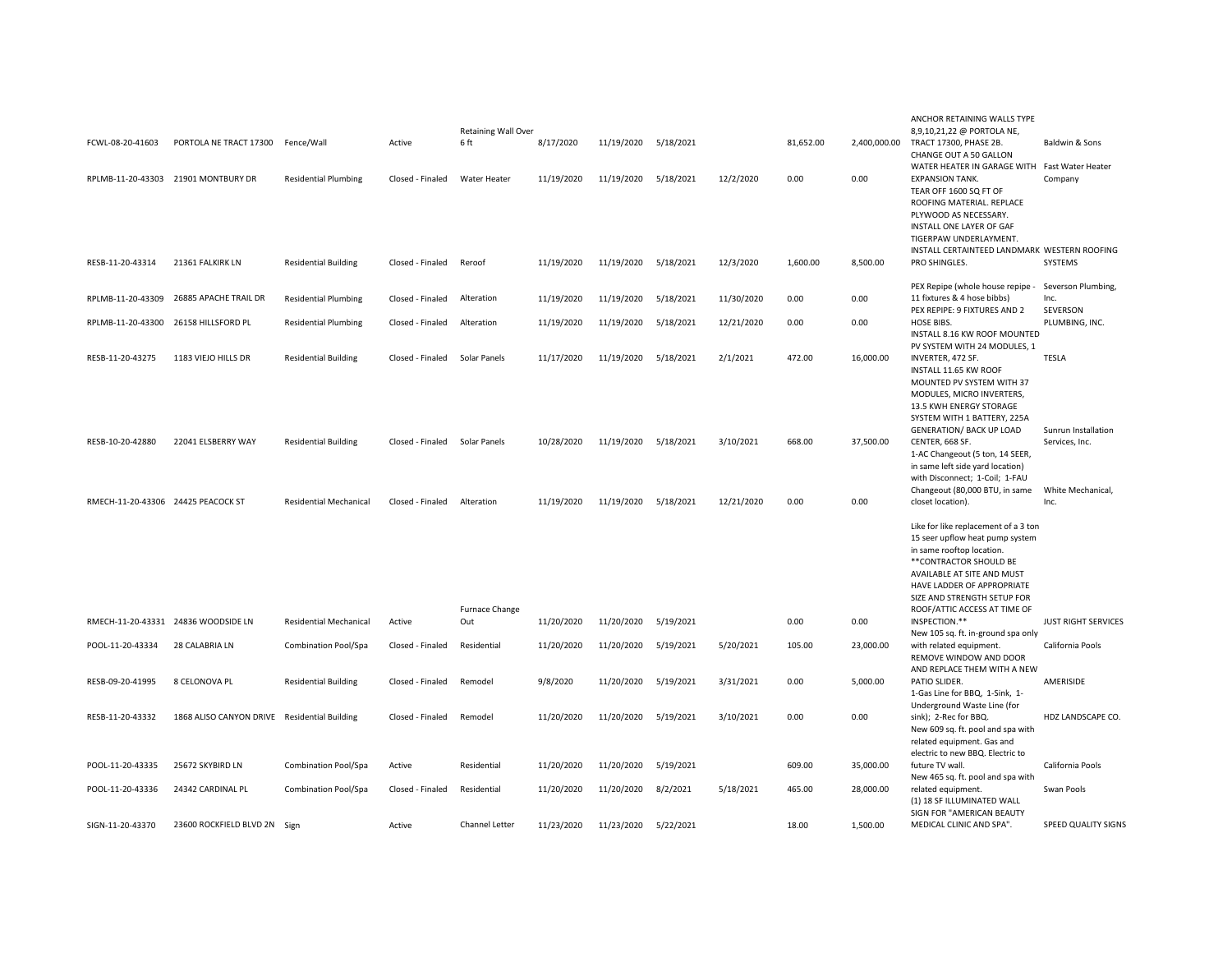| RESB-11-20-43371                  | 22782 FOXBOROUGH WAY                                                | <b>Residential Building</b>   | Closed - Finaled | Solar Panels    | 11/23/2020 | 11/23/2020 | 5/22/2021 | 4/29/2021  | 261.00 | 13,356.00 | INSTALL 5.04 KW ROOF MOUNTED<br>PV SYSTEM WITH MICRO-<br>INVERTERS, 261 SF.<br>INSTALL 10.88 KW ROOF<br>MOUNTED PV SYSTEM WITH 32<br>MODULES, MICRO-INVERTERS,                        | <b>ALTAIR</b><br><b>Baker Electric Home</b>            |
|-----------------------------------|---------------------------------------------------------------------|-------------------------------|------------------|-----------------|------------|------------|-----------|------------|--------|-----------|---------------------------------------------------------------------------------------------------------------------------------------------------------------------------------------|--------------------------------------------------------|
| RESB-11-20-43201                  | 25 SAN ANGELO                                                       | <b>Residential Building</b>   | Closed - Finaled | Solar Panels    | 11/13/2020 | 11/23/2020 | 5/22/2021 | 3/10/2021  | 589.00 | 32,000.00 | 589 SF.                                                                                                                                                                               | Energy                                                 |
| RPLMB-11-20-43368                 | 1853 ALISO CANYON DR                                                | <b>Residential Plumbing</b>   | Closed - Finaled | Gas             | 11/23/2020 | 11/23/2020 | 5/22/2021 | 1/8/2021   | 0.00   | 0.00      | 1-Gas Line for Firepit in backyard.                                                                                                                                                   | Greencare Landscape                                    |
| RELEC-11-20-43382                 | 21522 VIA DEL ANGEL                                                 | <b>Residential Electrical</b> | Closed - Finaled | Alteration      | 11/23/2020 | 11/23/2020 | 5/22/2021 | 12/23/2020 | 0.00   | 0.00      | Upgrade main panel to 200 AMPS. ION ELECTRIC, INC.<br>3.5 ton AC change out in side yard.<br>80,000 BTU furnace in attic. Coil                                                        | <b>GOETTL AIR</b>                                      |
| RMECH-11-20-43369                 | 28611 SHADY RIDGE LN                                                | <b>Residential Mechanical</b> | Closed - Finaled | Air Conditioner | 11/23/2020 | 11/23/2020 | 6/12/2021 | 12/21/2020 | 0.00   | 0.00      | and disconnect.                                                                                                                                                                       | CONDITIONING                                           |
| RELEC-11-20-43383                 | 25392 SHAWNEE DR                                                    | <b>Residential Electrical</b> | Closed - Finaled | Alteration      | 11/23/2020 | 11/23/2020 | 5/22/2021 | 12/14/2020 | 0.00   | 0.00      | Upgrade main panel to 200 AMPS. ION ELECTRIC, INC.                                                                                                                                    |                                                        |
|                                   | RMECH-11-20-43373 22944 MOONSTONE LN                                | <b>Residential Mechanical</b> | Closed - Finaled | Alteration      | 11/23/2020 | 11/23/2020 | 5/22/2021 | 1/22/2021  | 0.00   | 0.00      | 3 ton AC changeout in back yard.<br>60,000 BTU furnace changeout in<br>closet. Coil, disconnect and<br>ductwork included.<br>3 ton, 16 seer AC change out in                          | K Kalka Heating,<br>Plumbing & Air, Inc.<br>Nexgen Air |
| RMECH-11-20-43384 21 CHAUMONT CIR |                                                                     | <b>Residential Mechanical</b> | Void             | Alteration      | 11/23/2020 | 11/23/2020 | 5/22/2021 | 12/14/2020 | 0.00   | 0.00      | right side yard. 80,000 BTU<br>furnace change out in attic.                                                                                                                           | Conditioning &<br>Heating, Inc.<br><b>GREAT PARK</b>   |
|                                   | RPLMB-11-20-43374 22176 NEWBRIDGE WAY                               | <b>Residential Plumbing</b>   | Closed - Finaled | Alteration      | 11/23/2020 | 11/23/2020 | 5/22/2021 | 12/1/2020  | 0.00   | 0.00      | Pex repipe with 13 fixtures.                                                                                                                                                          | PLUMBING                                               |
| RPLMB-11-20-43364                 | 25761 Le Parc 29, 30, 31, 32<br>26384 MOUNTAIN GROVE                | <b>Residential Plumbing</b>   | Closed - Finaled | Alteration      | 11/23/2020 | 11/23/2020 | 5/9/2021  | 2/18/2021  | 0.00   | 0.00      | PEX REPIPE FOR 4 UNITS: UNITS<br>#29, 30, 31, 32 WITH 8 FIXTURES. AMA Repiping LLC                                                                                                    | <b>GREAT PARK</b>                                      |
| RPLMB-11-20-43376 CIR             |                                                                     | <b>Residential Plumbing</b>   | Active           | Alteration      | 11/23/2020 | 11/23/2020 | 5/22/2021 |            | 0.00   | 0.00      | Pex repipe with 13 fixtures.<br>INSTALL 8.16 KW ROOF MOUNTED<br>PV SYSTEM WITH 24 MODULES, 1<br>INVERTER, 27 KWH ENERGY<br>STORAGE SYSTEM WITH 2<br>BATTERIES, 225A LOAD CENTER,      | PLUMBING                                               |
| RESB-11-20-43148                  | 24632 BELGREEN PL                                                   | <b>Residential Building</b>   | Active           | Solar Panels    | 11/10/2020 | 11/23/2020 | 5/22/2021 |            | 472.00 | 31,000.00 | 472 SF.                                                                                                                                                                               | TESLA<br><b>GREAT PARK</b>                             |
| RPLMB-11-20-43377                 | 22024 NEWBRIDGE WAY                                                 | <b>Residential Plumbing</b>   | Closed - Finaled | Alteration      | 11/23/2020 | 11/23/2020 | 5/22/2021 | 12/8/2020  | 0.00   | 0.00      | Pex repipe with 13 fixtures.                                                                                                                                                          | PLUMBING                                               |
|                                   | RPLMB-11-20-43365 25761 Le Parc 27,28,33,34                         | <b>Residential Plumbing</b>   | Closed - Finaled | Alteration      | 11/23/2020 | 11/23/2020 | 5/9/2021  | 2/18/2021  | 0.00   | 0.00      | PEX REPIPE FOR 4 UNITS: UNITS<br>#27 WITH 10 FIXTURES; UNIT #28,<br>33, 34 WITH 11 FIXTURES.<br>INSTALL 10.075 KW ROOF<br>MOUNTED PV SYSTEM WITH 31<br>PANELS, MICRO-INVERTERS, 225A  | AMA Repiping LLC                                       |
| RESB-11-20-43367                  | 24575 OVERLAKE DR                                                   | <b>Residential Building</b>   | Closed - Finaled | Solar Panels    | 11/23/2020 | 11/23/2020 | 5/22/2021 | 3/4/2021   | 569.00 | 22,165.00 | MAIN SERVICE PANEL UPGRADE,<br>569 SF.                                                                                                                                                | <b>VIVINT SOLAR</b>                                    |
|                                   | RPLMB-11-20-43363 25761 Le Parc 25, 26, 35, 36 Residential Plumbing |                               | Closed - Finaled | Alteration      | 11/23/2020 | 11/23/2020 | 5/9/2021  | 2/18/2021  | 0.00   | 0.00      | PEX REPIPE FOR 4 UNITS: UNITS<br>#25, 26 WITH 8 FIXTURES; UNIT<br>#35 WITH 11 FIXTURES; UNIT #36<br>WITH 10 FIXTURES.<br>INSTALL 9.18 KW ROOF MOUNTED<br>PV SYSTEM WITH 27 MODULES, 1 | AMA Repiping LLC                                       |
| RESB-11-20-43381                  | 10 DOGWOOD                                                          | <b>Residential Building</b>   | Closed - Finaled | Solar Panels    | 11/23/2020 | 11/23/2020 | 5/22/2021 | 12/2/2020  | 531.00 | 18,000.00 | INVERTER, 531 SF.<br>INSTALL 4.08 KW ROOF MOUNTED<br>PV SYSTEM WITH 12 MODULES, 1                                                                                                     | TESLA                                                  |
| RESB-11-20-43098                  | <b>16 BONITA VISTA</b>                                              | <b>Residential Building</b>   | Active           | Solar Panels    | 11/9/2020  | 11/23/2020 | 5/22/2021 |            | 236.00 | 8.000.00  | INVERTER. 236 SF.                                                                                                                                                                     | <b>TESLA</b>                                           |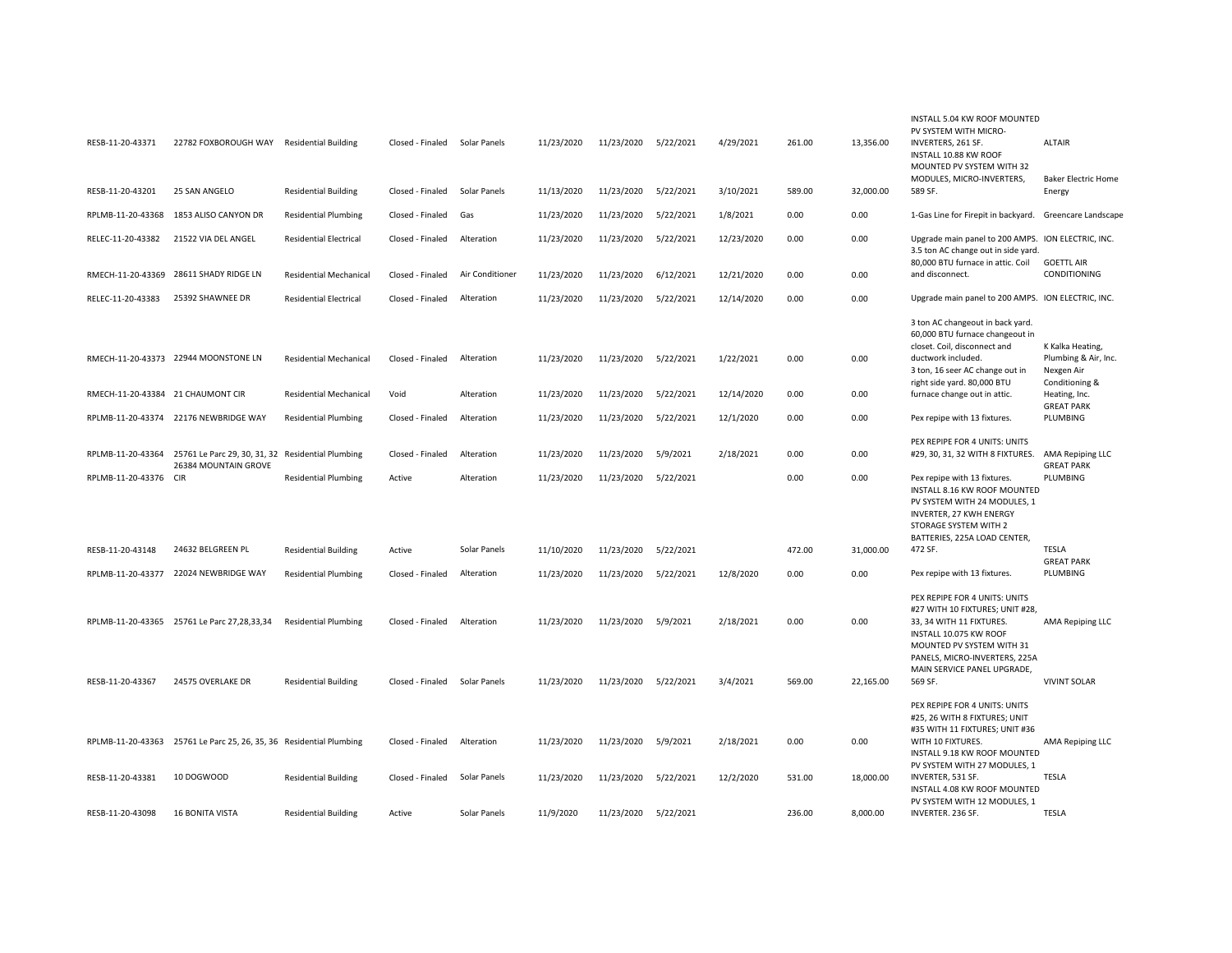|                                     | RPLMB-11-20-43392 25761 Le Parc 13,14,23,24                         | <b>Residential Plumbing</b> | Closed - Finaled | Alteration          | 11/24/2020 | 11/24/2020           | 5/9/2021  | 2/9/2021   | 0.00      | 0.00       | PEX REPIPE FOR 4 UNITS: UNITS<br>#13 and 14 with 8 fixtures. Unit<br>#23 with 11 fixtures and unit #24<br>with 10 fixtures.                                                                                                                                                              | AMA Repiping LLC                  |
|-------------------------------------|---------------------------------------------------------------------|-----------------------------|------------------|---------------------|------------|----------------------|-----------|------------|-----------|------------|------------------------------------------------------------------------------------------------------------------------------------------------------------------------------------------------------------------------------------------------------------------------------------------|-----------------------------------|
| RESB-11-20-43402                    | 21531 VIA INVIERNO                                                  | <b>Residential Building</b> | Closed - Finaled | Reroof              | 11/24/2020 | 11/24/2020           | 5/23/2021 | 12/2/2020  | 2,800.00  | 6,000.00   | Install new Boral Pine-Crest panels<br>(metal shingles - ESR 3098) over<br>existing one layer of Boral Pine-<br>Crest panels, due to coating loss.<br>These roof panels are being<br>recovered as a part of a warranty   Western Roofing<br>claim for granule loss. No tear-off. Systems |                                   |
|                                     | TR #18142 VERDURA RET.                                              |                             |                  | Retaining Wall Over |            |                      |           |            |           |            | VERDURA RETAINING WALLS FOR<br>TR #18142 (Nakase Nursery site):<br>Wall A is 2,350 SF (max height of<br>13.33'); Wall B is 1,500 SF (max<br>height of 12'); Wall C is 2,700 SF<br>(max height of 14'), and Wall D is                                                                     |                                   |
| FCWL-08-20-41473                    | WALLS (Nakase Nursery Site) Fence/Wall                              |                             | Closed - Finaled | 6 ft                | 8/10/2020  | 11/24/2020 5/24/2021 |           | 5/12/2021  | 10,400.00 | 262,500.00 | 3,850 SF (max height of 12.67').<br>REPAIR OF EXISTING CARPORT<br>WOOD COLUMN AND ROOF BEAM<br>HARDWARE DUE TO A CAR                                                                                                                                                                     | TOLL BROTHERS, INC.               |
| RESB-11-20-43407                    | 23241 ORANGE 64                                                     | <b>Residential Building</b> | Closed - Finaled | Repair              | 11/24/2020 | 11/24/2020           | 5/23/2021 | 12/21/2020 | 0.00      | 4,000.00   | ACCIDENT.<br>Remove and replace 50 gallon                                                                                                                                                                                                                                                | ProTec<br>Fast Water Heater       |
| RPLMB-11-20-43405                   | 26616 HEATHER BROOK                                                 | <b>Residential Plumbing</b> | Closed - Finaled | Water Heater        | 11/24/2020 | 11/24/2020           | 5/23/2021 | 12/9/2020  | 0.00      | 0.00       | water heater in garage.                                                                                                                                                                                                                                                                  | Company                           |
|                                     | RPLMB-11-20-43393 25761 Le Parc 17, 18, 19, 20 Residential Plumbing |                             | Closed - Finaled | Alteration          | 11/24/2020 | 11/24/2020           | 5/9/2021  | 2/16/2021  | 0.00      | 0.00       | PEX REPIPE FOR 4 UNITS: UNITS<br>#17, 18, 19, 20 WITH 8 FIXTURES.                                                                                                                                                                                                                        | AMA Repiping LLC                  |
|                                     |                                                                     |                             |                  |                     |            |                      |           |            |           |            | PEX REPIPE FOR 4 UNITS: UNITS<br>#16, 21, 22 WITH 11 FIXTURES.                                                                                                                                                                                                                           |                                   |
|                                     | RPLMB-11-20-43394 25761 Le Parc 15, 16, 21, 22 Residential Plumbing |                             | Closed - Finaled | Alteration          | 11/24/2020 | 11/24/2020           | 5/10/2021 | 6/15/2021  | 0.00      | 0.00       | UNIT #15 WITH 10 FIXTURES.<br>NEW GAS LINE TO BBQ; NEW                                                                                                                                                                                                                                   | AMA Repiping LLC<br>MULLANEY      |
| RESB-11-20-43399                    | 627 ATHOS                                                           | <b>Residential Building</b> | Active           | Remodel             | 11/24/2020 | 11/24/2020           | 5/23/2021 |            | 0.00      | 0.00       | ELECT. LINE WITH 2 OUTLETS.<br>Remove and replace 40 gallon                                                                                                                                                                                                                              | CONSTRUCTION<br>Fast Water Heater |
| RPLMB-11-20-43404 21145 SUNNY RIDGE |                                                                     | <b>Residential Plumbing</b> | Active           | <b>Water Heater</b> | 11/24/2020 | 11/24/2020           | 5/23/2021 |            | 0.00      | 0.00       | water heater outside shed.                                                                                                                                                                                                                                                               | Company                           |
| SIGN-11-20-43385                    | 26762 PORTOLA PKWY                                                  | Sign                        | Closed - Finaled | Monument            | 11/23/2020 | 11/24/2020 5/23/2021 |           | 2/19/2021  | 0.00      | 7,000.00   | REMOVE EXISTING AND<br>CONSTRUCT A NEW ILLUMINATED<br>MONUMENT SIGN FOR "TARGET". JB3D                                                                                                                                                                                                   |                                   |
|                                     |                                                                     |                             |                  |                     |            |                      |           |            |           |            | (ROLL PLANS) Convert existing 2nd<br>floor family room (loft) into a<br>bedroom: Add walls, closet, and                                                                                                                                                                                  | <b>OC Trust Remodeling</b>        |
| RESB-09-20-42323                    | 18 GOLDENROD                                                        | <b>Residential Building</b> | Active           | Remodel             | 9/24/2020  | 11/24/2020           | 5/23/2021 |            | 90.00     | 8,000.00   | door; 2-Lights and 1-Switch.<br>(FOLDED PLANS) KITCHEN AND<br>BATHROOM REMODEL TO<br>INCLUDE: REMOVE ONE LOAD-<br>BEARING WALL BETWEEN<br>KITCHEN AND LIVING ROOM AND<br>INSTALL A NEW BEAM;<br>REPLACING THE BATHROOM<br>WINDOW (LIKE FOR LIKE); 11                                     | & Construction, Inc.              |
| RESB-11-20-43269                    | 23485 SWALLOW LN                                                    | <b>Residential Building</b> | Closed - Finaled | Remodel             | 11/17/2020 | 11/24/2020           | 5/23/2021 | 4/28/2021  | 930.00    | 55,000.00  | LIGHTS, 11 REC, 5 SW, 1 VENT.<br>FAN, 1 DISH WASHER, 2 SINKS, 1<br>SHOWER, 1 TOILET. (930 SF)                                                                                                                                                                                            | <b>Enclave Remodeling</b><br>Inc. |
|                                     |                                                                     |                             |                  |                     |            |                      |           |            |           |            |                                                                                                                                                                                                                                                                                          |                                   |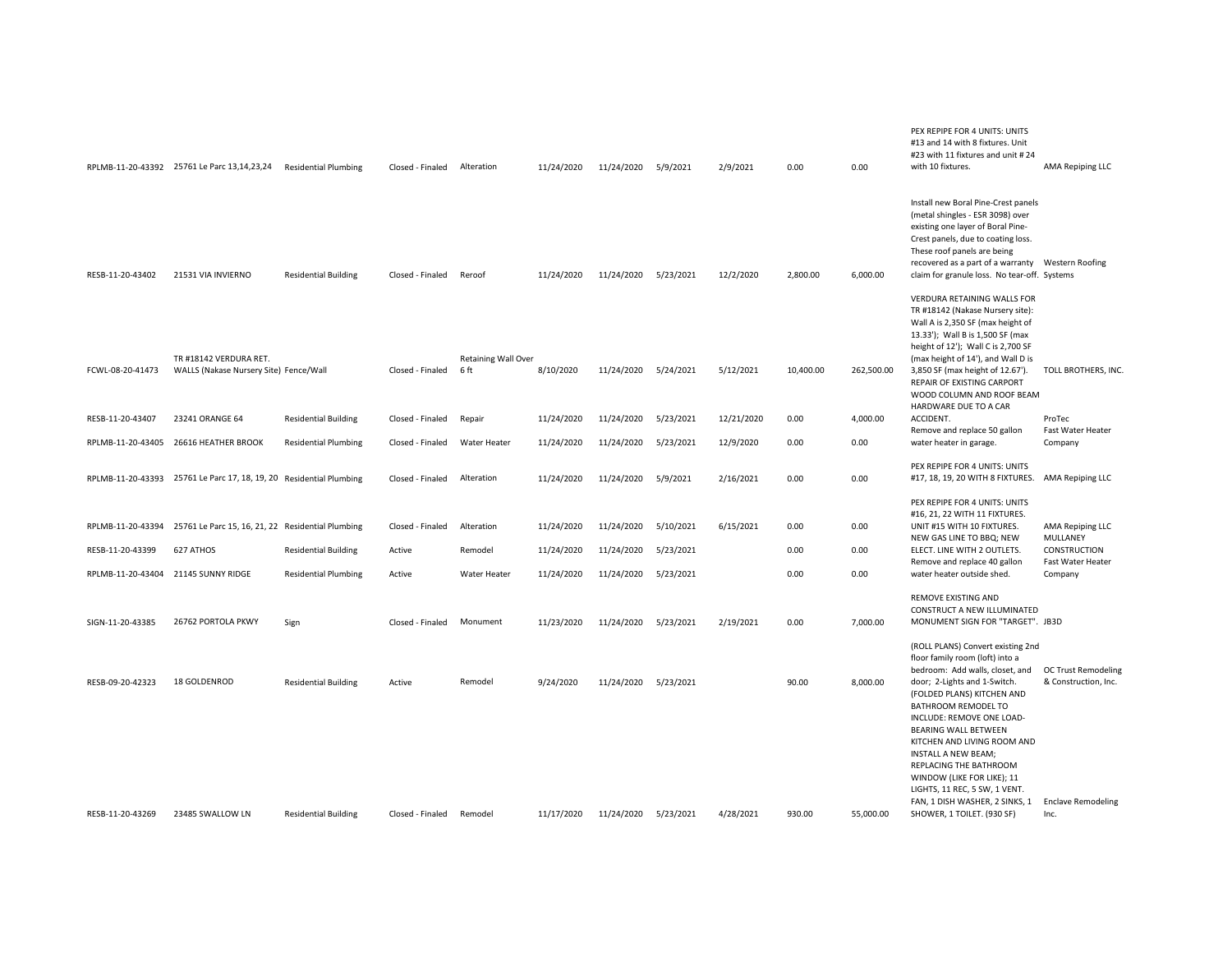|                                     |                                              |                               |                  |                     |            |            |           |            |          | 8,000.00  | INSTALL 4.08 KW ROOF MOUNTED<br>PV SYSTEM WITH 12 MODULES, 1                                                                                                                                                                                                                                                                                            |                                                            |
|-------------------------------------|----------------------------------------------|-------------------------------|------------------|---------------------|------------|------------|-----------|------------|----------|-----------|---------------------------------------------------------------------------------------------------------------------------------------------------------------------------------------------------------------------------------------------------------------------------------------------------------------------------------------------------------|------------------------------------------------------------|
| RESB-11-20-43390                    | 41 PARRELL AV                                | <b>Residential Building</b>   | Closed - Finaled | Solar Panels        | 11/24/2020 | 11/24/2020 | 5/23/2021 | 12/2/2020  | 236.00   |           | INVERTER, 236 SF.                                                                                                                                                                                                                                                                                                                                       | TESLA<br>AFFORDABLE WATER                                  |
| RPLMB-11-20-43414                   | 21085 AVENIDA MAGNIFICA Residential Plumbing |                               | Closed - Finaled | Water Heater        | 11/24/2020 | 11/24/2020 | 5/23/2021 | 12/4/2020  | 0.00     | 0.00      | Change out 40 gallon water heater HEATERS AND<br>in garage.                                                                                                                                                                                                                                                                                             | PLUMBING INC                                               |
| RPLMB-11-20-43406                   | 22675 SHADY GROVE CIR                        | <b>Residential Plumbing</b>   | Closed - Finaled | <b>Water Heater</b> | 11/24/2020 | 11/24/2020 | 5/23/2021 | 12/9/2020  | 0.00     | 0.00      | Remove and replace 50 gallon<br>water heater outside shed.                                                                                                                                                                                                                                                                                              | Fast Water Heater<br>Company                               |
|                                     |                                              |                               |                  |                     |            |            |           |            |          |           | Install underground gas line for                                                                                                                                                                                                                                                                                                                        |                                                            |
| RPLMB-11-20-43413 1699 Sonora Creek |                                              | <b>Residential Plumbing</b>   | Active           | Gas                 | 11/24/2020 | 11/24/2020 | 5/23/2021 |            | 0.00     | 0.00      | BBQ & future fireplace in existing<br>California room.                                                                                                                                                                                                                                                                                                  | Greencare Landscape                                        |
|                                     | RPLMB-11-20-43398 25761 Le Parc 1,2,11,12    | <b>Residential Plumbing</b>   | Closed - Finaled | Alteration          | 11/24/2020 | 11/24/2020 | 5/9/2021  | 2/9/2021   | 0.00     | 0.00      | PEX REPIPE FOR 4 UNITS: UNITS #1<br>AND 2 WITH 8 FIXTURES. UNIT #11<br>WITH 11 FIXTURES. UNIT #12<br>WITH 10 FIXTURES.                                                                                                                                                                                                                                  | AMA Repiping LLC                                           |
| RESB-11-20-43403                    | 24252 TWIG ST                                | <b>Residential Building</b>   | Closed - Finaled | Reroof              | 11/24/2020 | 11/24/2020 | 5/23/2021 | 12/1/2020  | 2,600.00 | 13,000.00 | Tear off 2600 sq ft of roofing<br>material. No wood repair. Install 1<br>layer titanium synthetic<br>underlayment. Install Tru<br>Definition Duration shingles.                                                                                                                                                                                         | Cosmic Renovation &<br>Roofing                             |
| RPLMB-11-20-43397                   | 25761 Le Parc 5,6,7,8                        | <b>Residential Plumbing</b>   | Closed - Finaled | Alteration          | 11/24/2020 | 11/24/2020 | 5/10/2021 | 6/15/2021  | 0.00     | 0.00      | PEX REPIPE FOR 4 UNITS: UNITS<br>#5,6,7,8 WITH 8 FIXTURES.                                                                                                                                                                                                                                                                                              | AMA Repiping LLC                                           |
| RESB-11-20-43375                    | <b>12 ALAMITOS</b>                           | <b>Residential Building</b>   | Closed - Finaled | Solar Panels        | 11/23/2020 | 11/24/2020 | 5/23/2021 | 3/15/2021  | 372.00   | 18,360.00 | INSTALL 7.20 KW ROOF MOUNTED<br>PV SYSTEM WITH 20 MODULES,<br>MICRO-INVERTERS, 372 SF.                                                                                                                                                                                                                                                                  | <b>ALTAIR</b>                                              |
| RESB-11-20-43034                    | 25 SAN ANGELO                                | <b>Residential Building</b>   | Closed - Finaled | Remodel             | 11/3/2020  | 11/24/2020 | 5/23/2021 | 2/19/2021  | 0.00     | 0.00      | Install new Generac air-cooled<br>generator (22 kW) on a new<br>concrete pad on side of house,<br>along with a new automatic<br>transfer switch (100 amp) and a<br>new load center (100 amp<br>subpanel). Includes new gas line<br>from meter to new generator.<br>** PERMIT REVISED ON 12/29/20<br>TO CHANGE THE GENARATOR SIZE<br>FROM 24 TO 22 KW)** | JPE Enterprises, Inc.                                      |
|                                     |                                              |                               |                  |                     |            |            |           |            |          |           | PEX REPIPE FOR 4 UNITS: UNITS                                                                                                                                                                                                                                                                                                                           |                                                            |
|                                     | RPLMB-11-20-43396 25761 Le Parc 3,4,9,10     | <b>Residential Plumbing</b>   | Closed - Finaled | Alteration          | 11/24/2020 | 11/24/2020 | 5/9/2021  | 2/3/2021   | 0.00     | 0.00      | #4, 9, 10 WITH 11 FIXTURES. UNIT<br>#3 WITH 10 FIXTURES.<br>Remove and replace 40 gallon<br>water heater, same location in                                                                                                                                                                                                                              | AMA Repiping LLC<br>AFFORDABLE WATER<br><b>HEATERS AND</b> |
|                                     | RPLMB-11-20-43422 25181 CALLE PRADERA        | <b>Residential Plumbing</b>   | Closed - Finaled | Water Heater        | 11/25/2020 | 11/25/2020 | 5/24/2021 | 12/3/2020  | 0.00     | 0.00      | garage.<br>Install one (1) NEMA 14-50 outlet<br>inside garage for electric vehicle                                                                                                                                                                                                                                                                      | PLUMBING INC                                               |
| RELEC-11-20-43429                   | 502 ENGLISH BLUFFS                           | <b>Residential Electrical</b> | Active           | Alteration          | 11/25/2020 | 11/25/2020 | 5/24/2021 |            | 0.00     | 0.00      | charging.                                                                                                                                                                                                                                                                                                                                               | OWNER/BUILDER                                              |
| RPLMB-11-20-43425                   | 25032 SHAVER LAKE CIR                        | <b>Residential Plumbing</b>   | Closed - Finaled | Alteration          | 11/25/2020 | 11/25/2020 | 5/24/2021 | 12/10/2020 | 0.00     | 0.00      | PEX repipe with 16 fixtures.                                                                                                                                                                                                                                                                                                                            | <b>REPIPE 1</b>                                            |
| RESB-11-20-43379                    | 29 ALAMITOS                                  | <b>Residential Building</b>   | Closed - Finaled | Solar Panels        | 11/23/2020 | 11/25/2020 | 5/24/2021 | 12/28/2020 | 441.00   | 34,200.00 | INSTALL 9.02 KW ROOF MOUNTED<br>PV SYSTEM WITH 22 MODULES,<br>MICRO-INVERTERS, 441 SF.                                                                                                                                                                                                                                                                  | STELLAR SOLAR                                              |
|                                     |                                              |                               |                  |                     |            |            |           |            |          |           |                                                                                                                                                                                                                                                                                                                                                         |                                                            |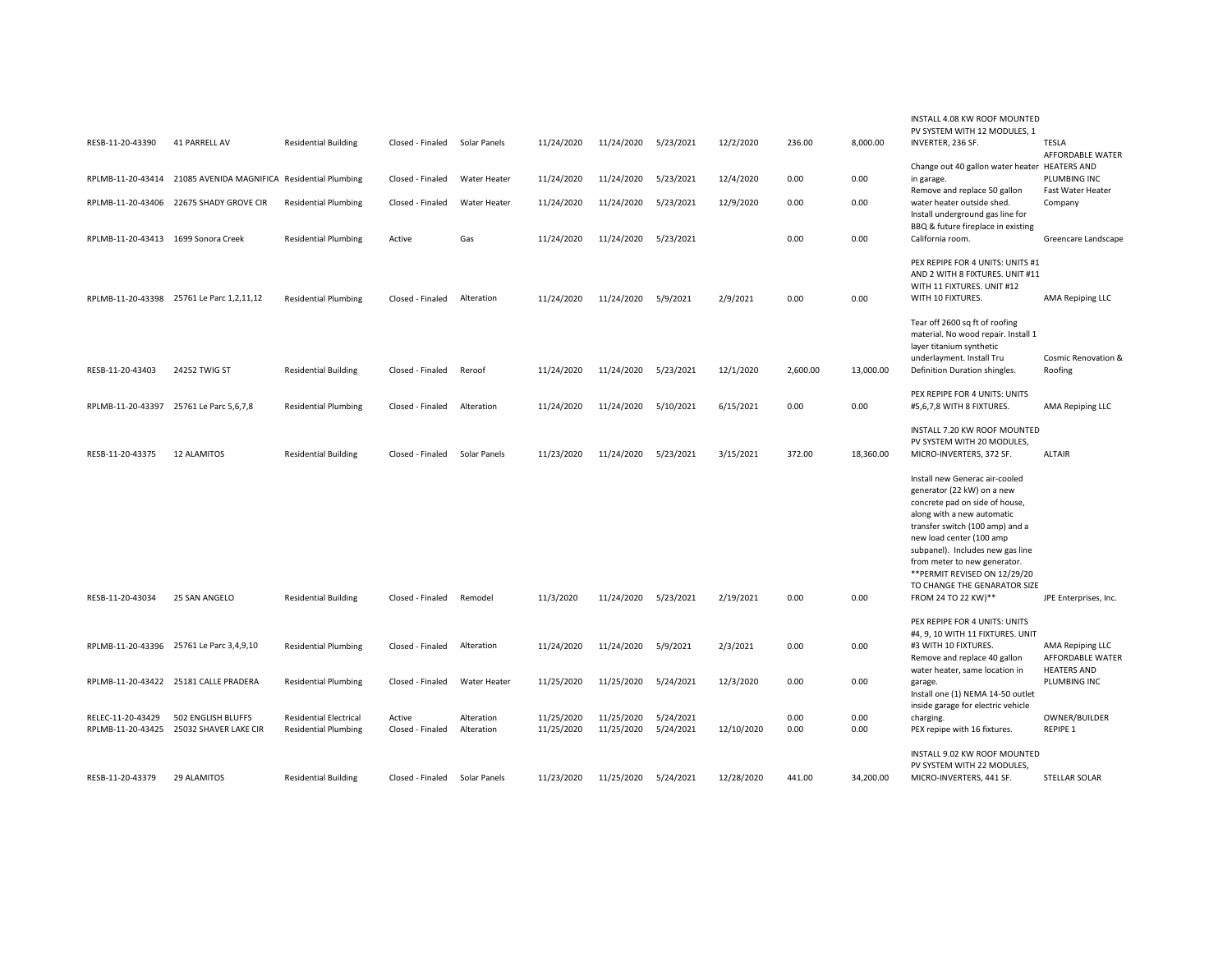| RESB-11-20-43424  | 24921 RIVENDELL DR         | <b>Residential Building</b> | Closed - Finaled | Reroof     | 11/25/2020 | 11/25/2020           | 5/24/2021 | 12/11/2020 | 2,600.00 | 7,000.00  | T/O EXISTING 2600 SF ROOF;<br>INSTALL 1 LAYER OF SYNTHETIC<br>UNDERLAYMENT; INSTALL NEW<br>TIMBERLINE LIFE TIME SHINGLES. ARMADA ROOFING                                                                                                                                                                                                                                                                                                                                  |                               |
|-------------------|----------------------------|-----------------------------|------------------|------------|------------|----------------------|-----------|------------|----------|-----------|---------------------------------------------------------------------------------------------------------------------------------------------------------------------------------------------------------------------------------------------------------------------------------------------------------------------------------------------------------------------------------------------------------------------------------------------------------------------------|-------------------------------|
|                   |                            |                             |                  |            |            |                      |           |            |          |           | KITCHEN & 2 BATHS REMODELS -<br>KITCHEN: Remove top section<br>(from ceiling down 55 inches) of<br>existing partition wall between<br>kitchen and dining rooms;<br>Remove & replace kitchen<br>window; Relocate Refrigerator; 1-<br>Sink 1-Dishwasher; 3-Lights; 1-<br>Hood; New cabinets &<br>countertops. MASTER BATH<br>(Upstairs): 1-Shower (with tile /<br>lath) 1-Toilet 2-Sinks; 4-Lights.<br>2ND BATH (Upstairs): 1-Bath Tub<br>(tile / lath) 1-Toilet 1-Sink; 3- |                               |
| RESB-11-20-43426  | 22225 CRIPPLE CREEK        | <b>Residential Building</b> | Closed - Finaled | Remodel    | 11/25/2020 | 11/25/2020 5/24/2021 |           | 4/8/2021   | 0.00     | 20,000.00 | Lights.<br>Tear off 1800 sq feet of roofing<br>material. Install 1 layer #30<br>underlayment. Install new comp                                                                                                                                                                                                                                                                                                                                                            | OWNER/BUILDER                 |
| RESB-11-20-43430  | 24216 GRAYSTON DR          | <b>Residential Building</b> | Closed - Finaled | Reroof     | 11/25/2020 | 11/25/2020           | 5/24/2021 | 1/21/2021  | 1,800.00 | 13,500.00 | shingles.                                                                                                                                                                                                                                                                                                                                                                                                                                                                 | OWNER-BUILDER                 |
| SIGN-11-20-43216  | 23352 EL TORO RD           | Sign                        | Active           | Wall Sign  | 11/15/2020 | 11/30/2020           | 5/29/2021 |            | 16.00    | 8,000.00  | 1-Non-Illuminated Wall Sign<br>(channel letters) for "Cloud Cafe". Reprohaus Corp.                                                                                                                                                                                                                                                                                                                                                                                        |                               |
| RESB-11-20-43545  | 21332 AVENIDA<br>MANANTIAL | <b>Residential Building</b> | Active           | Reroof     | 11/30/2020 | 11/30/2020 5/29/2021 |           |            | 2,800.00 | 14,645.00 | T/O EXISTING 2800 SF TILE ROOF;<br>WOOD REPAIR AS NEEDED;<br>INSTALL 2 LAYERS OF #30 FELT;<br>INSTALL NEW SAXONY 900 SLATE<br><b>CONCRETE TILES (9.3 LBS PER</b><br>IAPMO ER#412).                                                                                                                                                                                                                                                                                        | <b>Bruce Allen Roofing</b>    |
|                   |                            |                             |                  |            |            |                      |           |            |          |           | Kitchen Remodel (approx. 200 SF) -<br>Remove two walls between<br>kitchen and dining room and<br>replace with new beams; Add<br>peninsula and new pantry;<br>Relocate refrigerator, sink and<br>dishwasher; Replace hood. 1-Sink<br>1-Dishwasher; 13-Rec 9-Lights 6-<br>Switches 2-Fixed App. (DW,<br>Range); 1-Hood. ***2/26/21                                                                                                                                          |                               |
| RESB-11-20-43318  | 22861 COSTA BELLA DR       | <b>Residential Building</b> | Active           | Remodel    | 11/19/2020 | 11/30/2020           | 5/29/2021 |            | 200.00   | 50,000.00 | Permit revised to include a main<br>panel upgrade to 200 A. ***                                                                                                                                                                                                                                                                                                                                                                                                           | OWNER/BUILDER                 |
| RPLMB-11-20-43552 | 22022 NEWBRIDGE WAY        | <b>Residential Plumbing</b> | Closed - Finaled | Alteration | 11/30/2020 | 11/30/2020           | 5/29/2021 | 12/8/2020  | 0.00     | 0.00      | PEX repipe with 13 fixtures.                                                                                                                                                                                                                                                                                                                                                                                                                                              | <b>GREAT PARK</b><br>PLUMBING |
|                   |                            |                             |                  |            |            |                      |           |            |          |           | GUEST BATH REMODEL (2nd<br>Floor, in Hallway) - Remove and<br>replace in existing locations: 1-<br>Shower (with tile / lath / Schlueter<br>weatherproofing) 1-Toilet 1-Sink;                                                                                                                                                                                                                                                                                              |                               |
| RESB-11-20-43549  | 21906 WINNEBAGO LN         | <b>Residential Building</b> | Active           | Remodel    | 11/30/2020 | 11/30/2020           | 5/29/2021 |            | 0.00     | 0.00      | 3-Rec 4-Lights 1-Switch.                                                                                                                                                                                                                                                                                                                                                                                                                                                  | <b>LARRY R. BROOKS</b>        |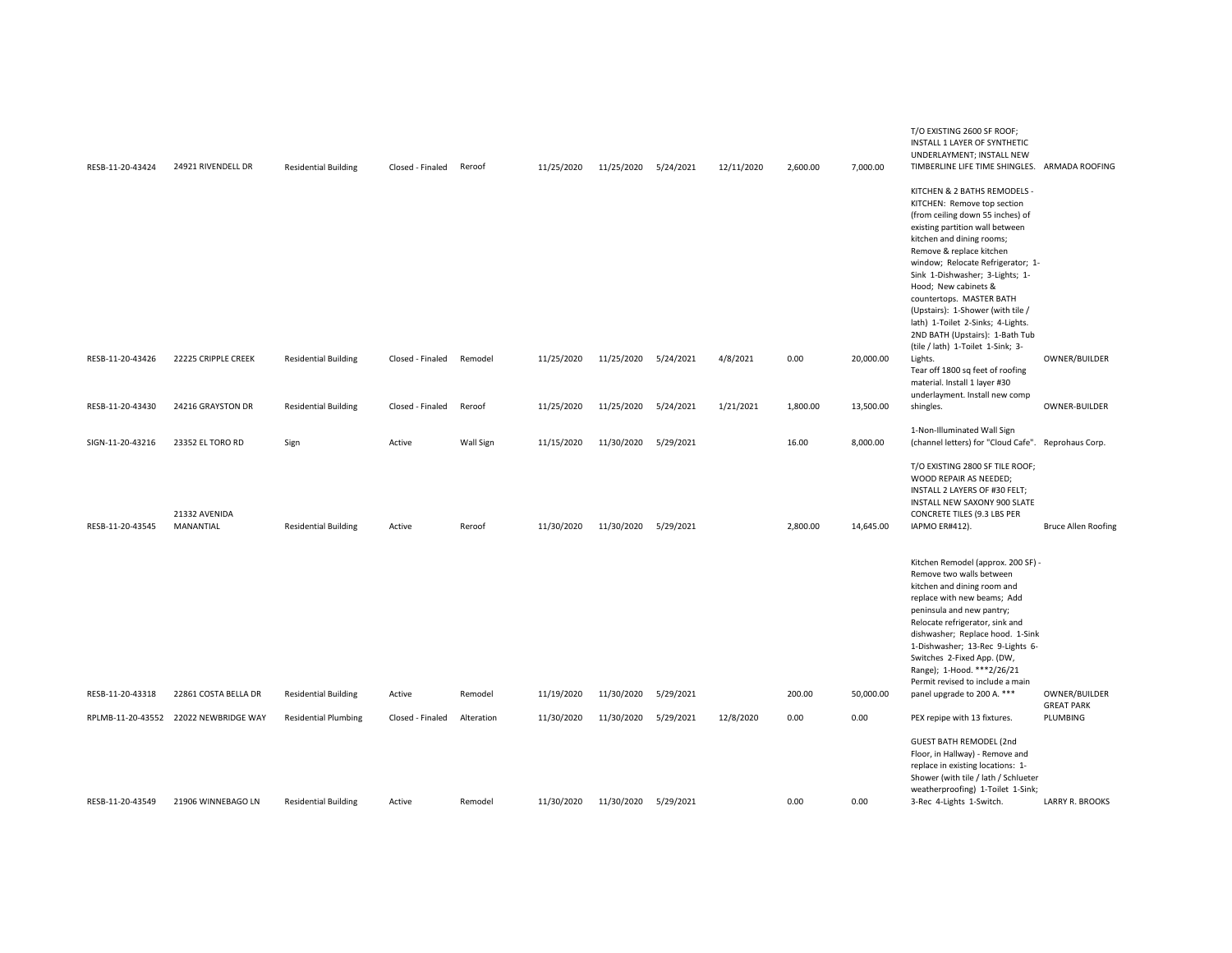|                  |                            |                             |                  |                                   |            |                      |           |            |          |            | T/O EXISTING 2200 SF ROOF;<br>INSTALL 1 LAYER OF SYNTHETIC<br>UNDERLATMENT; INSTALL NEW                                                                                                                                                                                                                      |                                        |
|------------------|----------------------------|-----------------------------|------------------|-----------------------------------|------------|----------------------|-----------|------------|----------|------------|--------------------------------------------------------------------------------------------------------------------------------------------------------------------------------------------------------------------------------------------------------------------------------------------------------------|----------------------------------------|
| RESB-11-20-43534 | 21401 BRANDYWINE LN        | <b>Residential Building</b> | Closed - Finaled | Reroof                            | 11/30/2020 | 11/30/2020 5/29/2021 |           | 12/28/2020 | 2,200.00 | 9,000.00   | ASPHALT SHINGLES.                                                                                                                                                                                                                                                                                            | <b>Professional Roofing</b>            |
|                  |                            |                             |                  |                                   |            |                      |           |            |          |            | LIKE FOR LIKE TERMITE AND DRY<br>ROT REPAIR FOR CARPORTS<br>#18,19,20 @ "LAKESIDE PARK" :<br>BEAM, RAFTER, POST, FACIA<br>BOARD AS NEEDED PER CARPORT;                                                                                                                                                       |                                        |
| RESB-11-20-43530 | 21995 LAKELAND AV          | <b>Residential Building</b> | Closed - Finaled | Repair                            | 11/30/2020 | 11/30/2020           | 5/29/2021 | 12/4/2020  | 1,200.00 | 6,600.00   | 1200 SF. **APPROVED<br>DRAWINGS/CALX UNDER PERMIT Carasso Construction<br>#42067**<br><b>CONSTRUCTION OF 270 SF</b><br>ATTACHED OPEN LATTICE<br>ALUMOWOOD PATIO COVER AND<br>50 SF FREE STANDING OPEN<br>LATTICE ARBOR. ** SEE SEPARATE<br>PERMIT BP #43332 FOR GAS LINE<br>TO BBQ; ELECT LINE WITH 2 REC; 1 | Services, Inc.                         |
| RESB-10-20-42861 | 1868 ALISO CANYON          | <b>Residential Building</b> | Closed - Finaled | Patio Cover (Over<br>200 sq. ft.) | 10/27/2020 | 11/30/2020           | 5/29/2021 | 3/10/2021  | 0.00     | 4,000.00   | SINK, EXTENSION TO SEWER<br>$LINE**$                                                                                                                                                                                                                                                                         | HDZ LANDSCAPE CO.                      |
|                  |                            |                             |                  |                                   |            |                      |           |            |          |            | Install One (1) Non-Illuminated                                                                                                                                                                                                                                                                              |                                        |
|                  |                            |                             |                  |                                   |            |                      |           |            |          |            | Foam Wall Sign for "Netwatch                                                                                                                                                                                                                                                                                 | So Cal Signs &                         |
| SIGN-11-20-43537 | 25341 COMMERCENTRE DR Sign |                             | Closed - Finaled | Wall Sign                         | 11/30/2020 | 11/30/2020           | 5/29/2021 | 1/7/2021   | 13.00    | 800.00     | Group".                                                                                                                                                                                                                                                                                                      | Graphics                               |
| RESB-12-19-37705 | 34 LONTANO                 | <b>Residential Building</b> | Active           | New                               | 10/21/2020 | 11/30/2020           | 6/1/2021  |            | 4,329.00 | 585,192.00 | New 3-Story SFD "Teresina @<br>Serrano Highlands" Plan 4-XC /<br>4,329 SF / Garage 415 SF / Porch<br>48 SF / Outdoor Room 239 SF /<br>Master Terrace 161 SF / Roof<br>Terrace 292 SF / P-E-M / LOT 74                                                                                                        | SHEA HOMES So Cal<br>GC, Inc.          |
| RESB-11-20-43423 | 30 CALLE CABRILLO          | <b>Residential Building</b> | Closed - Finaled | Repair                            | 11/25/2020 | 11/30/2020           | 6/1/2021  | 4/30/2021  | 0.00     | 7,500.00   | REPAIR OF VEHICLE IMPACT<br>DAMAGE TO INCLUDE: R/R<br>APPROX 7' LINEAR OF WALL<br>FRAMING, DAMAGED GYP. BOARD<br>AS NEEDED; REPLACE LIMITED<br>DAMAGED ELECTRICAL WIRING<br>AND OUTLETS AS NEEDED.                                                                                                           | <b>IKON BUILDERS INC</b>               |
| RESB-12-19-37679 | 33 LONTANO                 | <b>Residential Building</b> | Active           | New                               | 10/21/2020 | 11/30/2020           | 6/1/2021  |            | 3,811.00 | 507,341.00 | New 3-Story SFD "Teresina @<br>Serrano Highlands" Plan 1-XB /<br>3,811 SF / Garage 419 SF / Porch<br>69 SF / Outdoor Room 214 SF /<br>Master Terrace 214 SF / Roof<br>Terrace 249 SF / P-E-M / LOT 55                                                                                                        | SHEA HOMES So Cal<br>GC, Inc.          |
|                  |                            |                             |                  |                                   |            |                      |           |            |          |            |                                                                                                                                                                                                                                                                                                              |                                        |
| RESB-11-20-43529 | 24826 LAKEFIELD ST         | <b>Residential Building</b> | Closed - Finaled | Repair                            | 11/30/2020 | 11/30/2020           | 5/29/2021 | 12/4/2020  | 1,200.00 | 6,600.00   | LIKE FOR LIKE TERMITE AND DRY<br>ROT REPAIR FOR CARPORTS #1,5,6<br>@ "LAKESIDE PARK": BEAM,<br>RAFTER, POST, FACIA BOARD AS<br>NEEDED PER CARPORT; 1200 SF.<br>** APPROVED DRAWINGS/CALX<br>UNDER PERMIT #42067**                                                                                            | Carasso Construction<br>Services, Inc. |